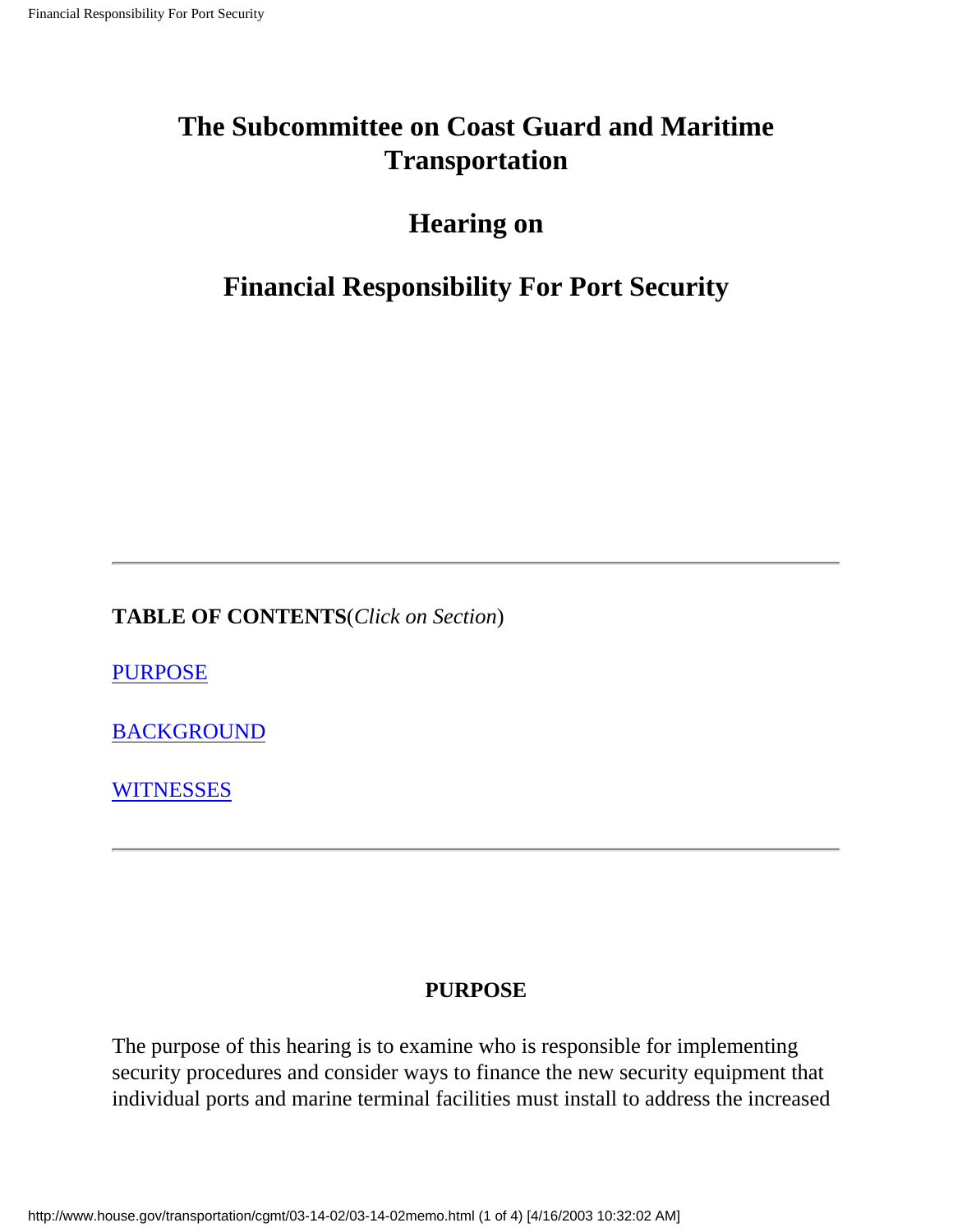terrorist threat to our Nation. The Subcommittee will receive testimony from the Administration, vessel and marine facility operators, as well as several local port authorities.

#### **BACKGROUND**

#### <span id="page-1-0"></span>Port Security Improvements

Currently, each Coast Guard Captain of the Port may require security measures that he deems necessary to ensure the safety and security of the port. For example, the Coast Guard has required several facilities handling dangerous cargo to provide additional security personnel and other security improvements. Facilities not addressing Coast Guard security concerns may have their operations suspended or be subjected to civil penalties.

Since September 11th, U.S. ports have worked closely with the Coast Guard and a number of other Federal agencies to enhance maritime security. The ports have already responded to the new threat by increasing the physical security of their facilities and the number of security personnel. Port managers are also working with their local Captains of the Port to assess vulnerabilities and risks that still exist at their facilities, and many ports have conducted their own detailed facility assessments. The ports want future security guidelines to be flexible and performance based and the security enhancements already made to be recognized. Finally, U.S. port authorities strongly believe that significantly more Federal money will be needed to adequately secure our Nation's ports.

#### Port Security Grants for Critical National Seaports

In response to the terrorist attacks, Congress passed a \$40 billion emergency supplemental appropriation to combat terrorism. This legislation included \$93 million for port security grants. These funds were appropriated to the new Transportation Security Administration (TSA). The Conference Report accompanying the Department of Defense Appropriations Act for Fiscal Year 2002 states that the grants can be used for security assessments and for the implementation of measures once the assessments have been performed. The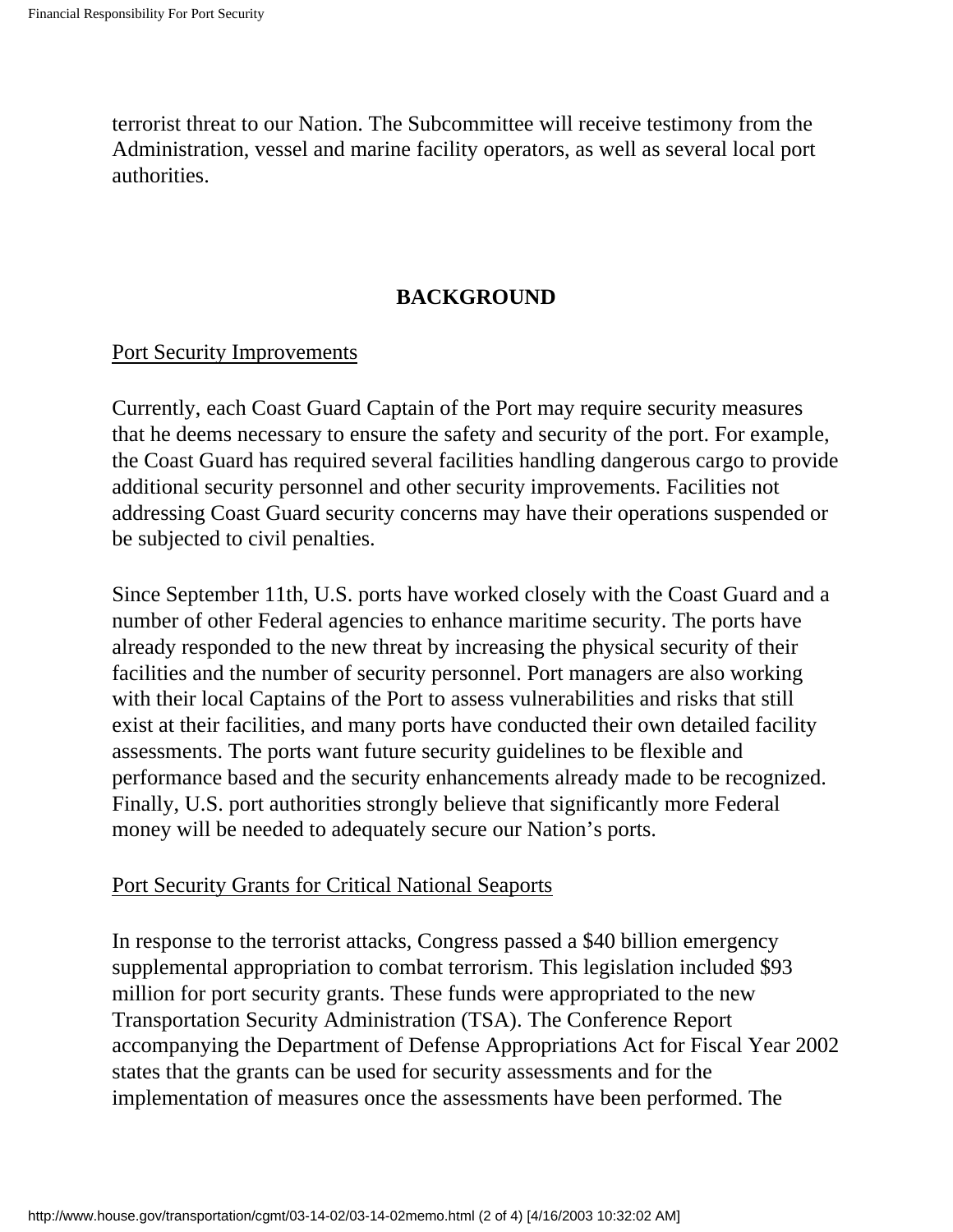Report also only allows the grants to be used for additional security activities not currently being performed at the ports.

The Department of Transportation recently announced its plan for implementing a new Port Security Grants program. The U.S. Maritime Administration (MARAD) and the U.S. Coast Guard are administering the program on behalf of TSA. The program has begun accepting preliminary applications and will begin awarding grants in June. The awards will be based on the most urgent port security needs from a homeland security perspective.

The competitive grants will be available to critical national seaports to finance the cost of enhancing facility and operational security. Grant applications will be accepted for two categories of proposals. The first category of grants will be for security assessments and mitigation strategies based on the port's or terminal's security assessment. These assessments should identify port and terminal vulnerabilities and find ways to reduce these vulnerabilities.

The second group of grants are to enhance facility and operational security. These grants may be used to finance new facility access controls as well as other equipment which enhances the physical, cargo, and passenger security of a marine facility. Applicants for grants under this category must provide the Department of Transportation with a copy of their port or terminal security assessment along with a grant application. The grant program will also consider proof-of-concept demonstration projects which show the potential for improving port security.

<span id="page-2-0"></span>MARAD's regional directors and the Coast Guard's Captains of the Port will assist in reviewing and prioritizing the grant applications. All grant applications will be submitted and evaluated electronically, and grants will be awarded and administered through the wed site, www.portsecuritygrants.dottsa.net.

#### **WITNESSES**

#### **PANEL I**

#### [The Honorable William G. Schubert](#page-4-0)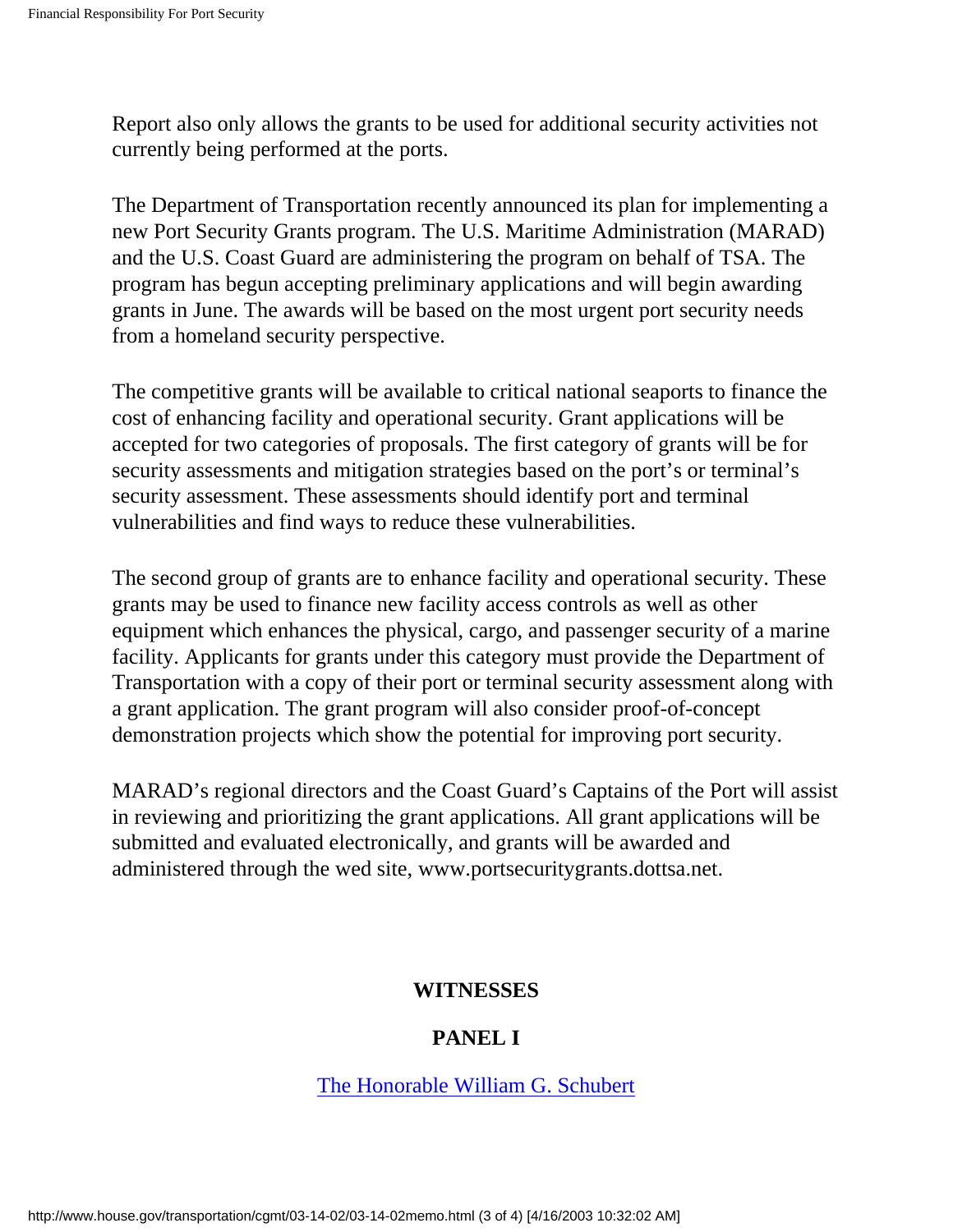Administrator Maritime Administration

#### **PANEL II**

#### [Joseph Cox](#page-13-0)

President Chamber of Shipping

#### [Richard Steinke](#page-25-0)

Executive Director Port of Long Beach representing the American Association of Port Authorities

#### [Frederick R. Ferrin](#page-31-0)

Executive Director Jacksonville Port Authority

#### [Paul F. Richardson](#page-36-0)

President Paul F. Richardson Associates, Inc. representing the National Association of Waterfront Employers, the Pacific Maritime Association and the United States Maritime Alliance Limited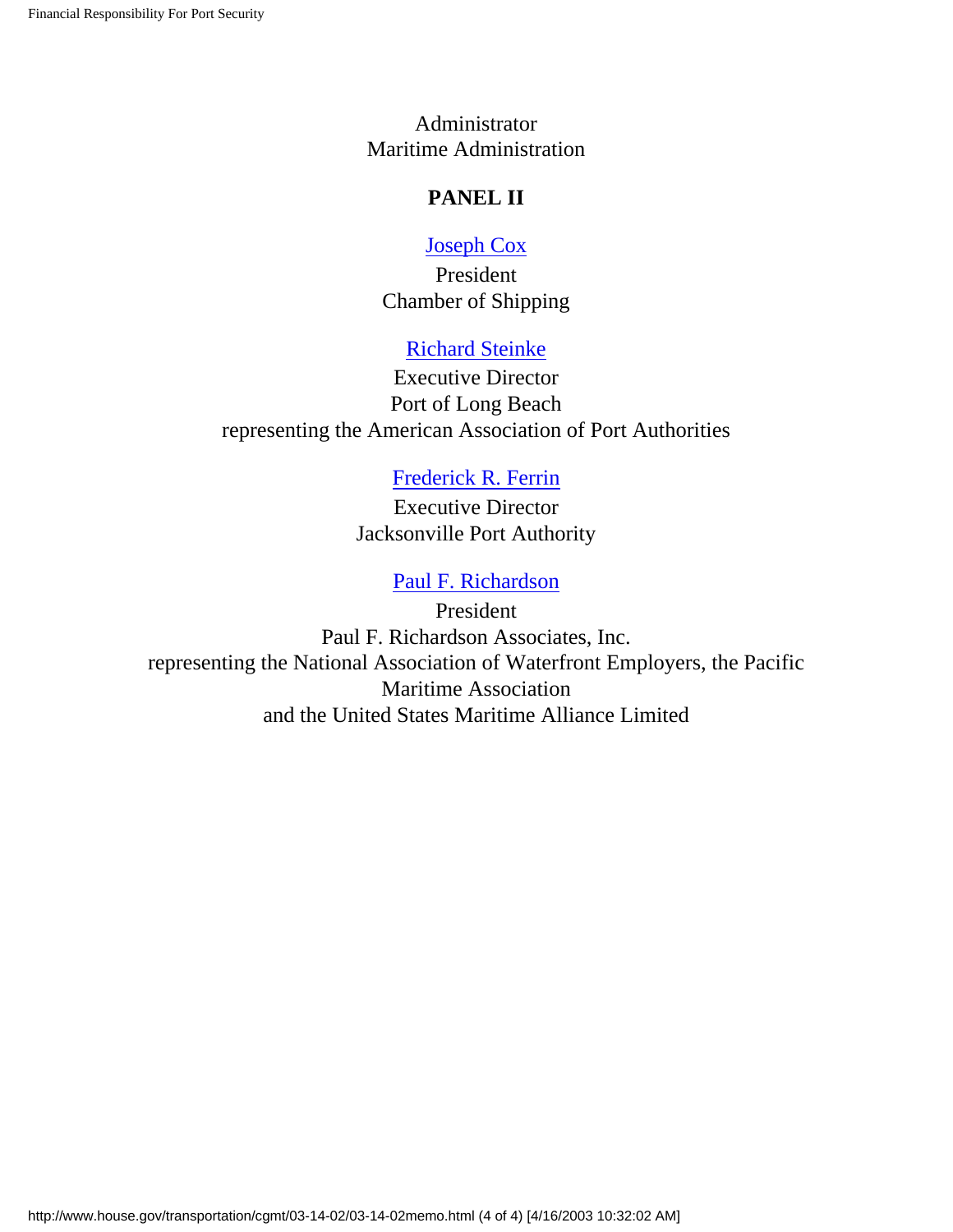## <span id="page-4-0"></span>**DEPARTMENT OF TRANSPORTATION MARITIME ADMINISTRATION**

## **STATEMENT OF WILLIAM G. SCHUBERT MARITIME ADMINISTRATOR**

## **BEFORE THE COMMITTEE ON TRANSPORTATION AND INFRASTRUCTURE SUBCOMMITTEE ON COAST GUARD AND MARITIME TRANSPORTATION U.S. HOUSE OF REPRESENTATIVES**

# **ON FINANCIAL RESPONSIBILITY FOR PORT SECURITY**

## **MARCH 14, 2002**

Good Afternoon, Mr. Chairman and Members of the Subcommittee. I am Captain William G. Schubert, Maritime Administrator. I am pleased to be here today on behalf of the Department of Transportation to address the implementation of the new grants for improvement of port security infrastructure and to discuss briefly the port vulnerability assessment program.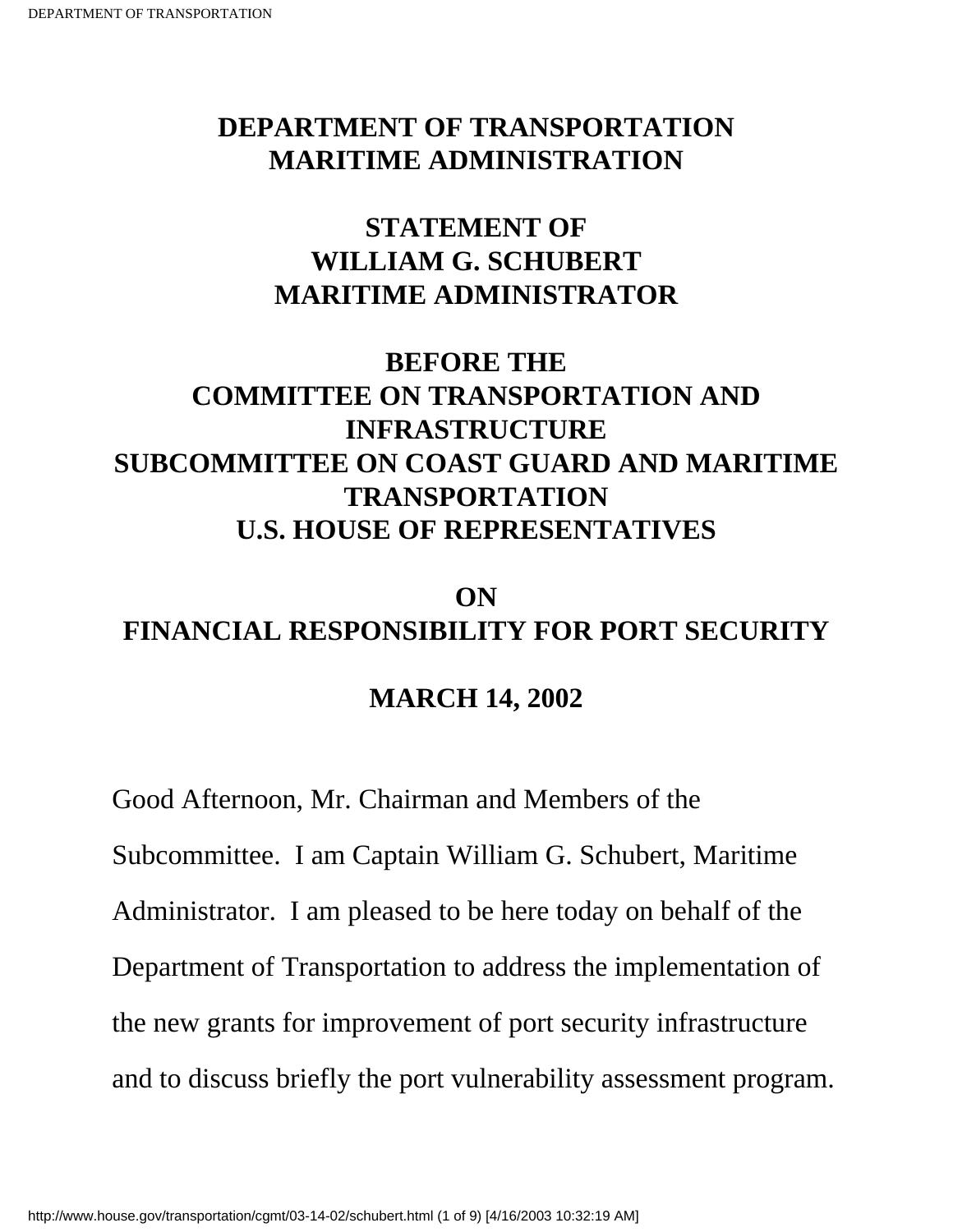Even with our best efforts, our current transportation system is groaning under capacity constraints and congestion in many ports is increasing. To further complicate matters, container traffic, even with the current economic slowdown, is predicted to double in the next twenty years. Improving efficiency is one of the key ways to help solve these capacity and congestion problems. Yet efficiency improvements must now be viewed through a security lens. Our transportation system will need to operate both *efficiently* and *securely*. These twin goals of efficiency and security need to be addressed simultaneously.

The Department of Transportation (DOT) has always sought to maintain secure transportation within every mode. We continue to do so with a greater sense of urgency and with more focus through the newly created Transportation Security Administration.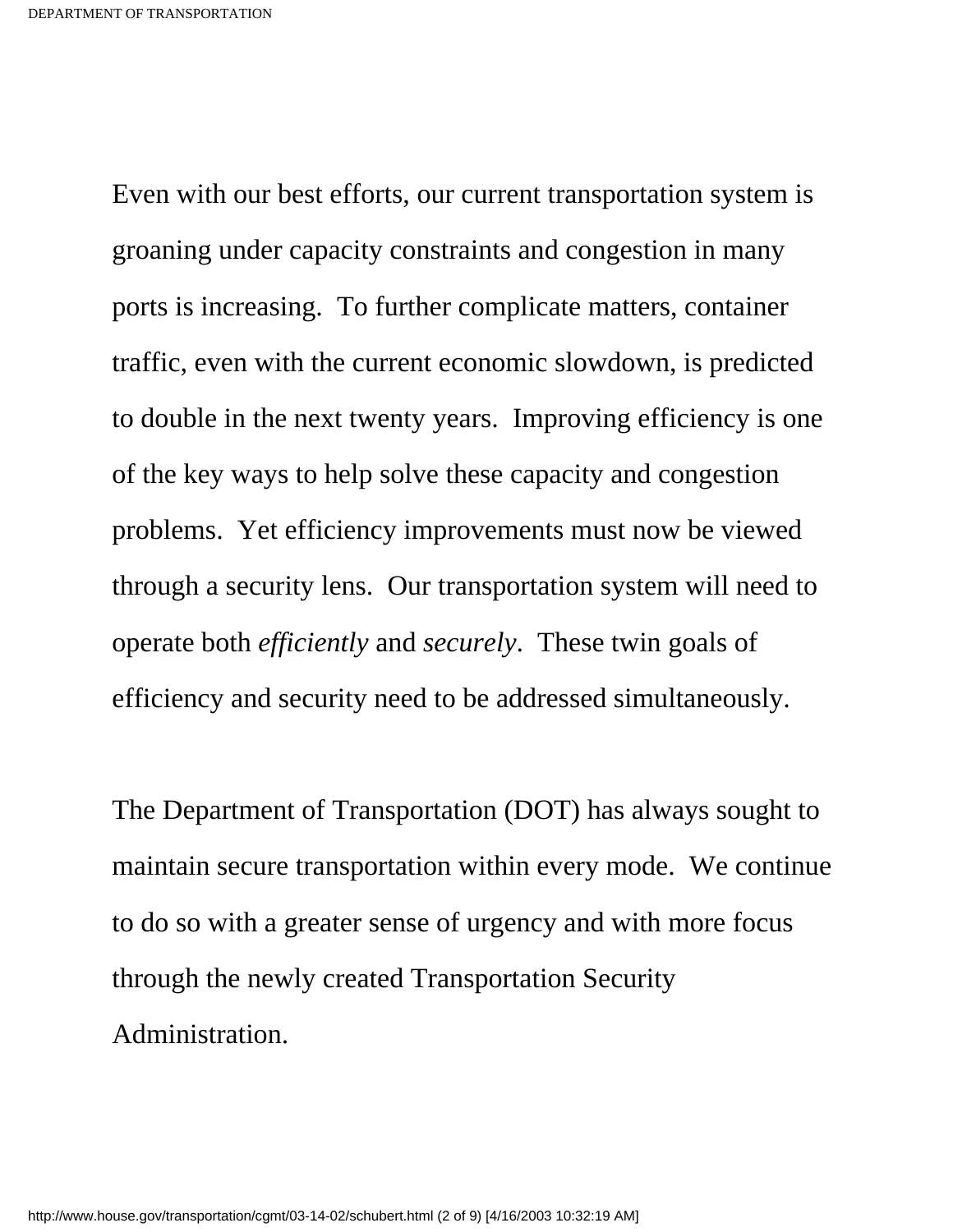My own agency, the Maritime Administration (MARAD), has always played a significant role in port security. One of our duties is to provide port security guidance to the commercial ports in the United States and to coordinate government and commercial port stakeholders in their security efforts. MARAD Co-Chaired the Presidential Commission on Crime and Security in U.S. Seaports, and, as Chair of the National Port Readiness Network, plays a lead role with the military in assuring port security and protection of critical infrastructure during mobilization. We have developed an Inter-American Port Security Training Program in which nearly 300 port personnel from our Western Hemisphere trading partners have been trained, and the Merchant Marine Academy at Kings Point provides security training to industry. We have also been working with the port community to advance uses of technology that have positive security benefits both within the port and through its landside intermodal connections. I welcome the opportunity to continue our efforts to improve port security.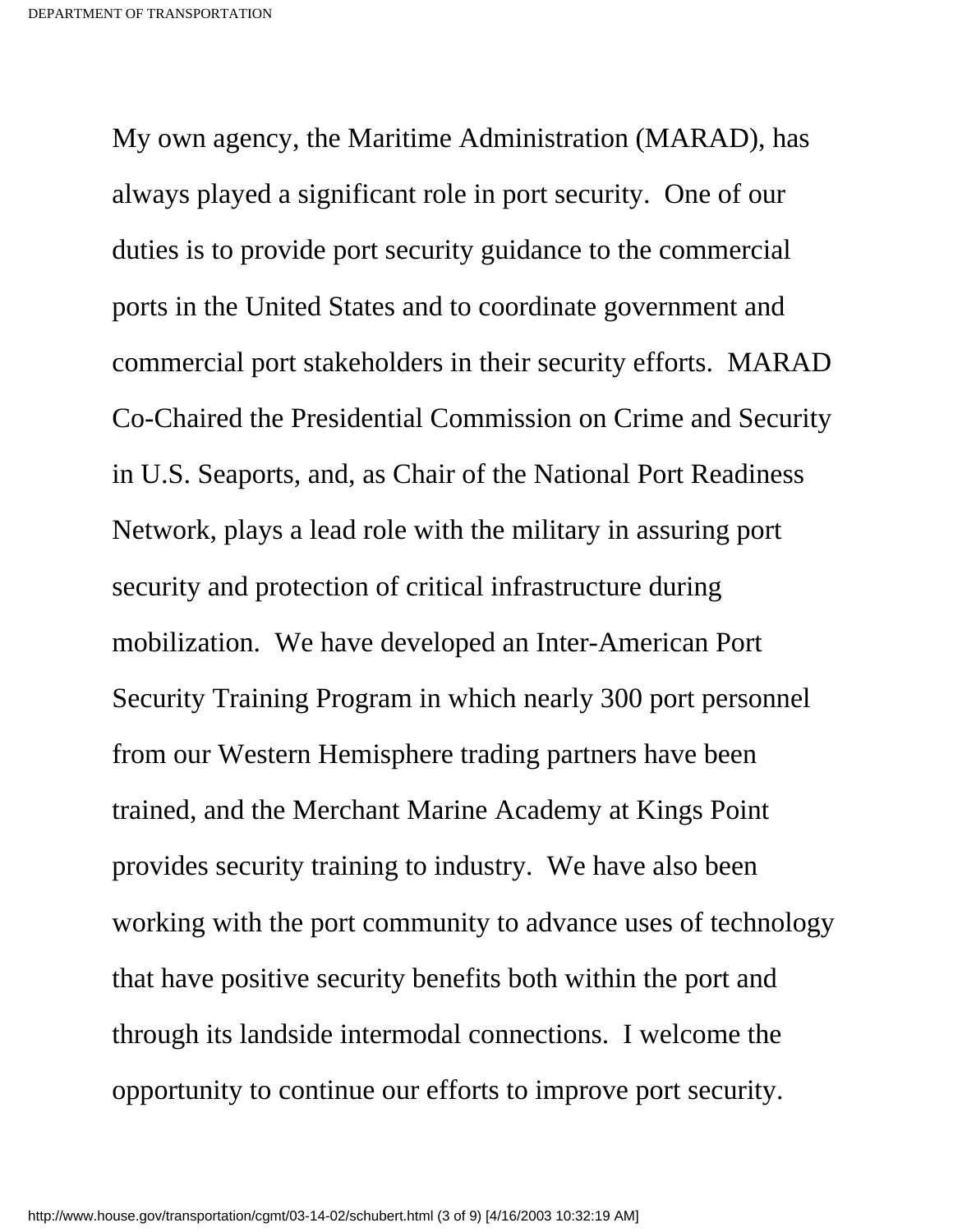As you know, the Department of Defense Appropriations Act for FY 2002 (Act) appropriated \$93.3 million to the newly established Transportation Security Administration (TSA) to award competitive grants to critical national seaports to finance the cost of enhancing facility and operational security. On February 28th, Secretary Mineta announced the implementation of a new Port Security Grants Program to finance security enhancements at critical national seaports. This program will accelerate the installation of enhanced security measures for passengers and cargo that pass through our vital ports. A selection board consisting of the Under Secretary of Transportation for Security, myself as the Maritime Administrator, and the Commandant of the Coast Guard, or our representatives, will base awards on consideration of the most urgent needs from a homeland security perspective.

To expedite the grant process, we have developed a web-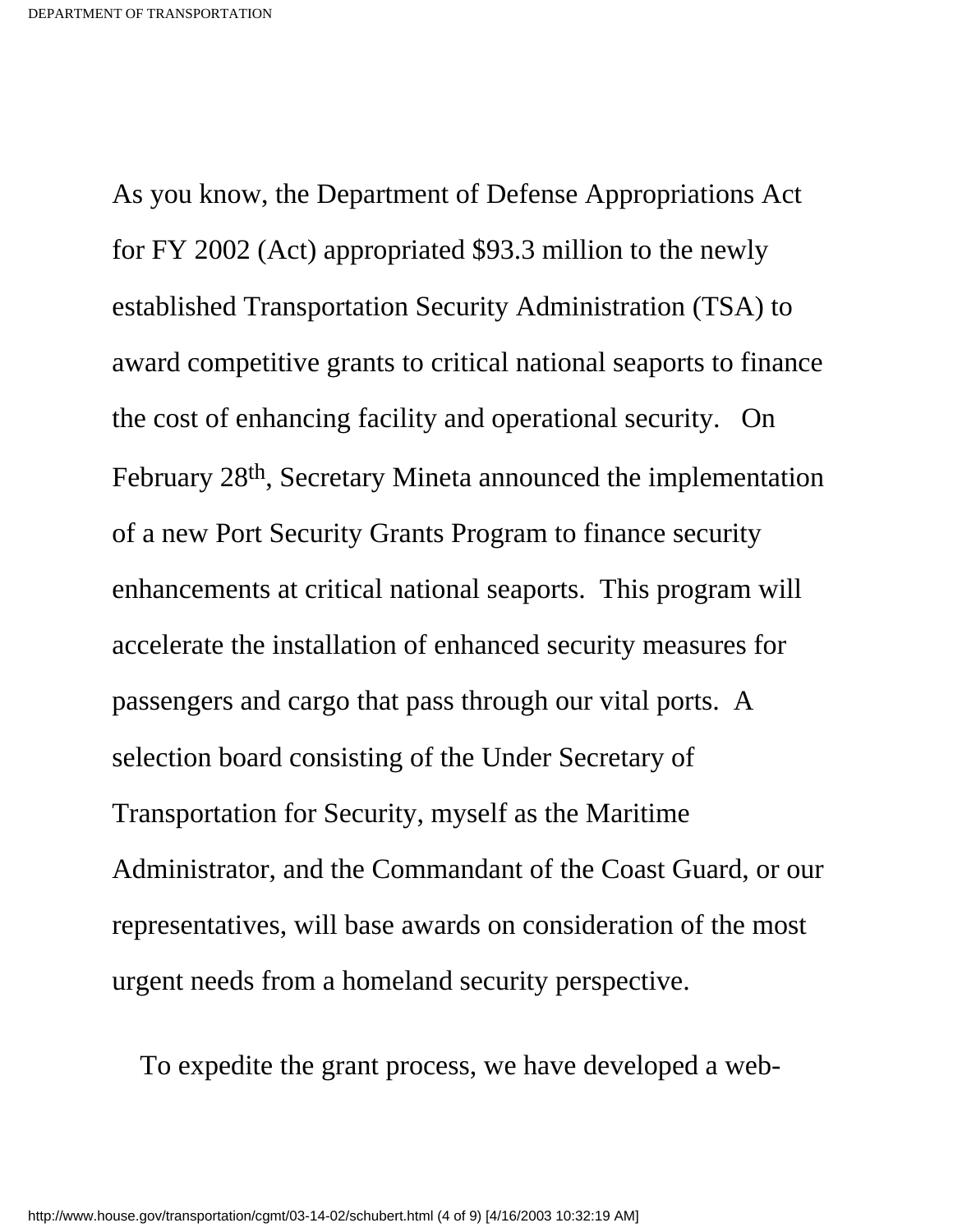based system. This system allows applicants to access all pertinent information via the Internet at www.portsecuritygrants.dottsa.net. In addition, all applications will be submitted through the grant Website. We are accepting preliminary applications immediately, and hope to begin making awards in June.

The program establishes two categories for grants: (1) Security assessments and mitigation strategies, based on proposed port or terminal security assessments that ascertain vulnerabilities and identify mitigation strategies, and (2) Enhanced Facility and Operational Security, including but not limited to facility access control, physical security, cargo security and passenger security.

As part of the grant evaluation process, TSA, MARAD, and the USCG will be considering a number of factors to ensure that the grant funding addresses critical port security needs. The applicants will provide information as to why they should be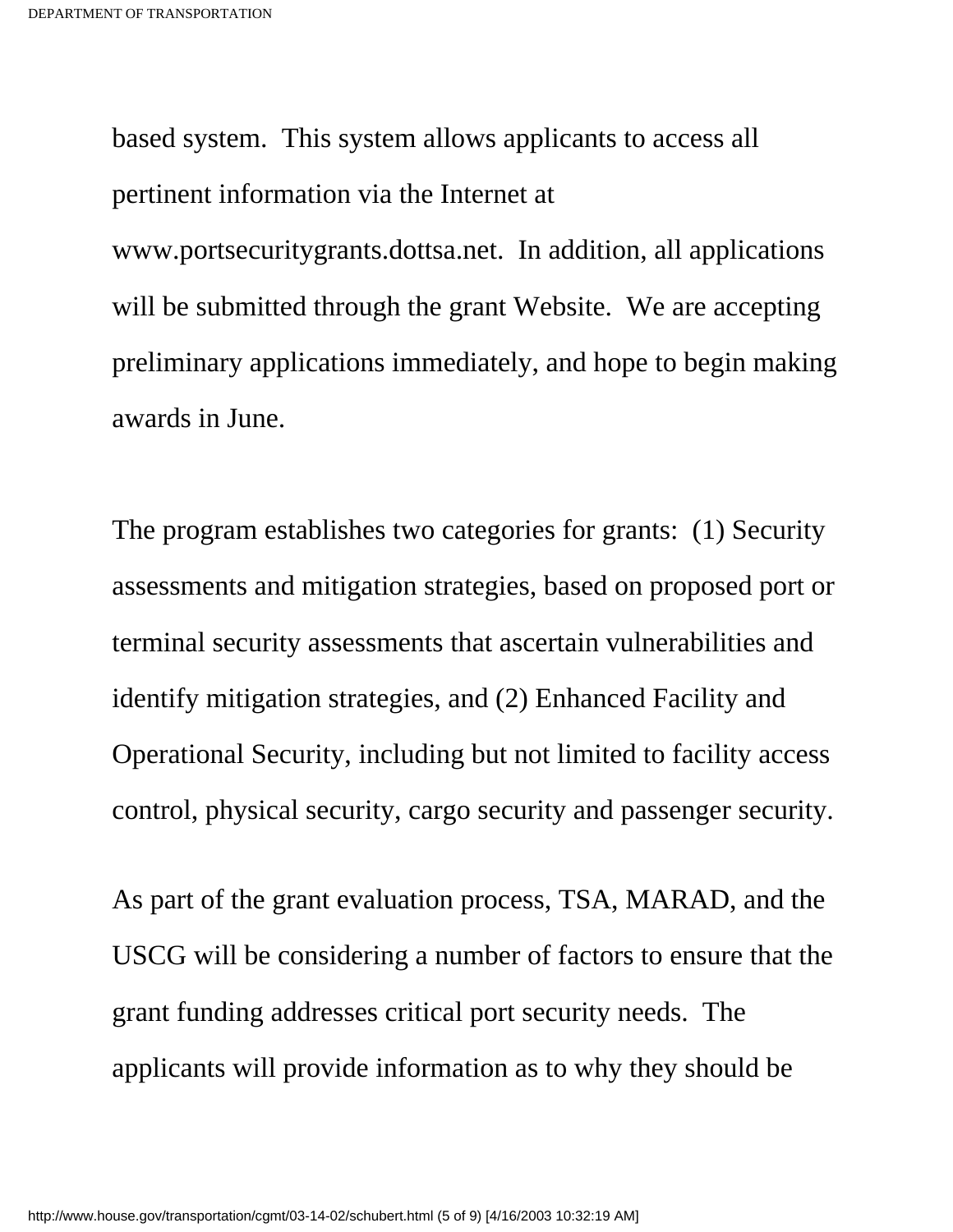considered a critical national seaport. For applications requesting funds for enhancements, the applicant will provide us with information identifying the nature of the security vulnerabilities, a proposed solution to address them and the consequences if we fail to act. Given the broad range of port security needs, nationally, it will be challenging to select grant awards from the large number of worthy applications that I expect we will receive. For this reason we will focus on critical seaports. Preference will also be given to ports that have already begun port security enhancement through some demonstrated action. We also intend to use a small amount of this money to fund "proof of concept projects".

 In addition to the Port Security Grants Program, the Department, through the United States Coast Guard, will also be conducting port vulnerability assessments. The goal of the Coast Guard's Port Vulnerability Assessment Program is to determine the vulnerabilities of the Marine Transportation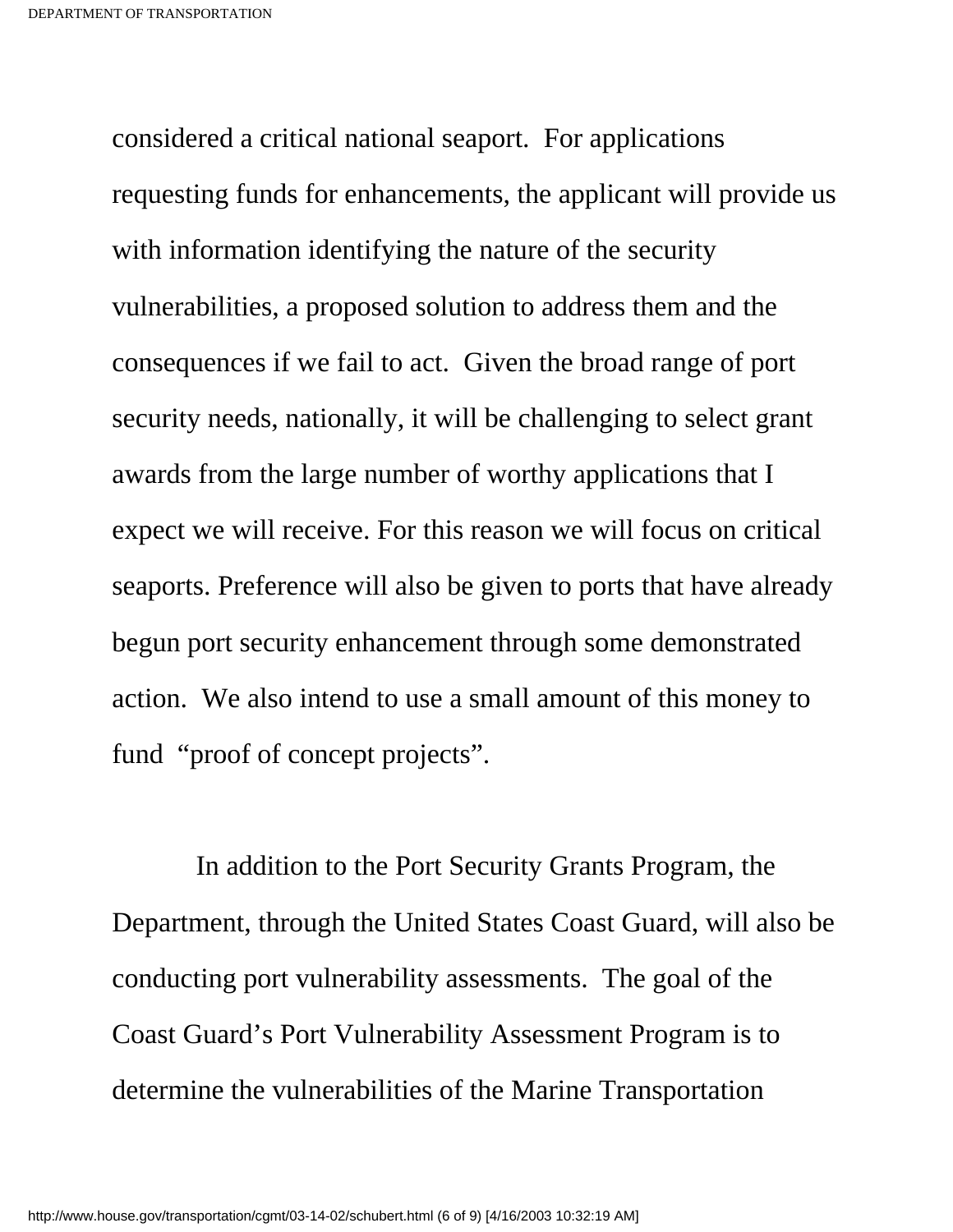System with respect to intentional acts, accidents and natural disasters. Assessments will be conducted by teams of individuals with specialized knowledge in areas such as terrorism, structural engineering, communications, security and emergency operations to name a few.

The Coast Guard in partnership with the Defense Threat Reduction Agency, has already conducted vulnerability assessments in Baltimore, Guam, Honolulu, Charleston and Savannah. Future assessment plans consist of using contractor support in order to complete assessments as quickly as possible. The Coast Guard currently estimates that the new assessment teams will be in place and operating in June of this year. By the end of fiscal year 2004, the Department will have assessed 55 ports for vulnerabilities. Initially, medium sized ports will be assessed in order to refine the process before moving on to assessments of the larger ports.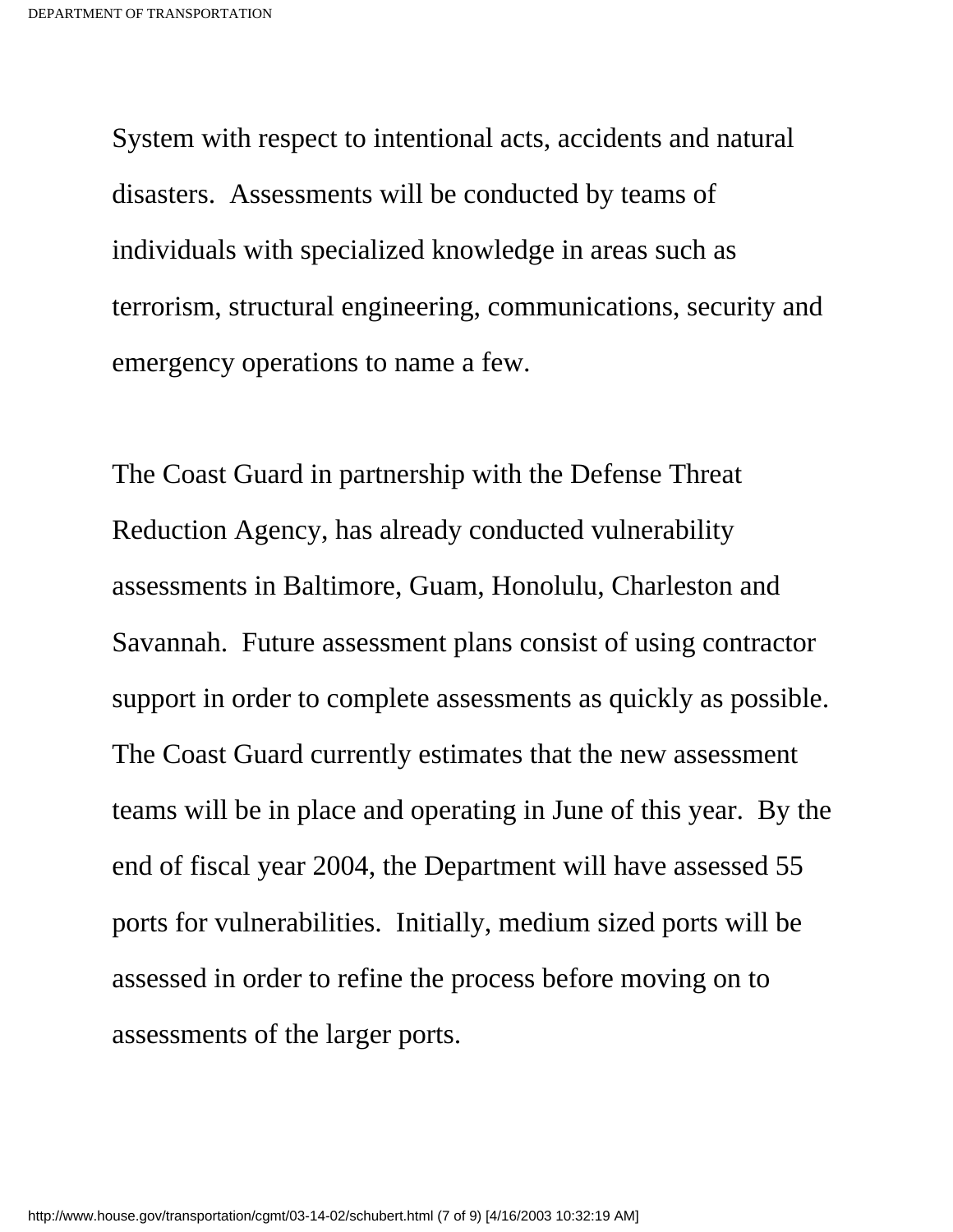The Coast Guard is currently working with the Departments of Defense and Energy to coordinate any assessments that those Departments may be planning in the maritime domain. The Department expects that coordinated assessments will avoid duplication of effort, reduce assessment time and minimize impingement upon port operations. As assessments are completed, the Coast Guard's Captain of the Port will work with port stakeholders as well as other appropriate Federal, State and local Government agencies to address and correct vulnerabilities identified by the assessment process.

#### Conclusion

Mr. Chairman, our ports and the massive amounts of cargo they handle on a daily basis are the lifeblood of our economy and a major component of our national security. We simply cannot afford a major disruption in port operations. For these reasons,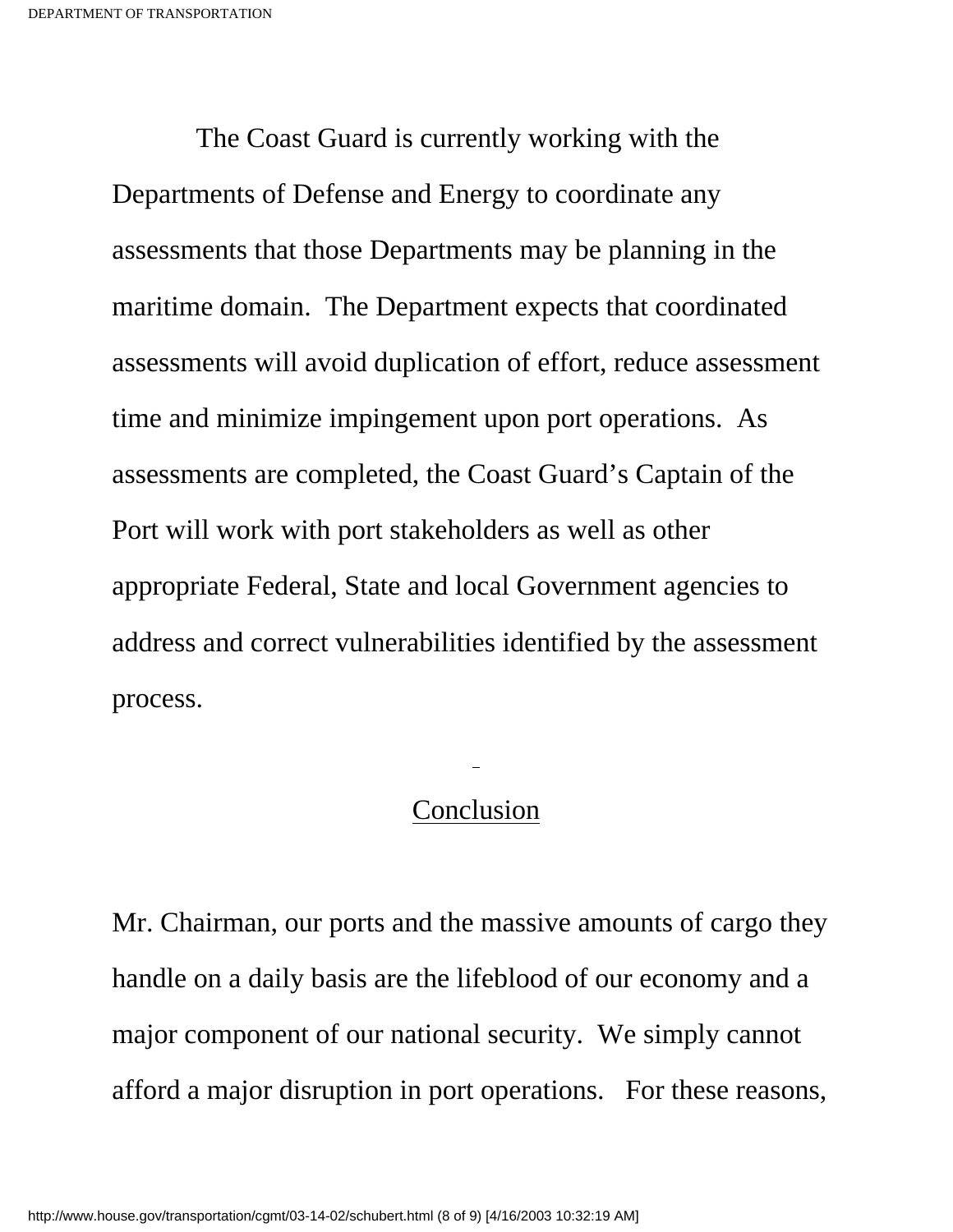the Department recognizes that port security is a necessity. We recognize the critical role we play in working with the industry to identify port vulnerabilities, address those vulnerabilities and work with the ports as well as Federal and State agencies to maintain security levels throughout the country. Given what is at stake, we see no alternative and we greatly appreciate the Congressional support we have received to fulfill the objective.

I would be happy to answer any questions you or the other members may have.

##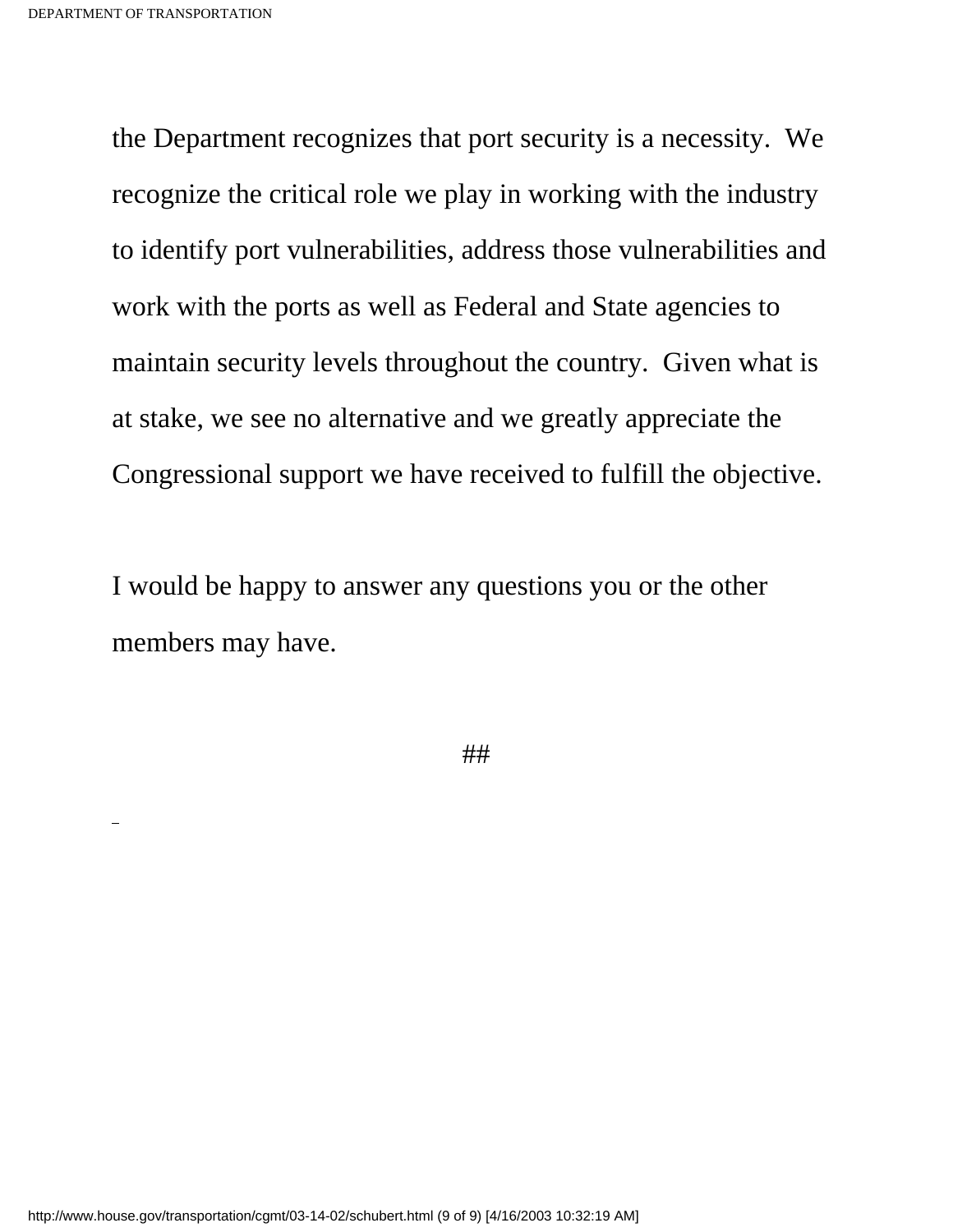**Testimony of** 

<span id="page-13-0"></span>**Joseph J. Cox President and CEO Chamber of Shipping of America 1730 M Street, NW, Suite 407 Washington, DC 20036**

**before the**

**Subcommittee on Coast Guard and Maritime Transportation**

**Committee on Transportation and Infrastructure**

**U.S. House of Representatives**

http://www.house.gov/transportation/cgmt/03-14-02/cox.html (1 of 12) [4/16/2003 10:32:31 AM]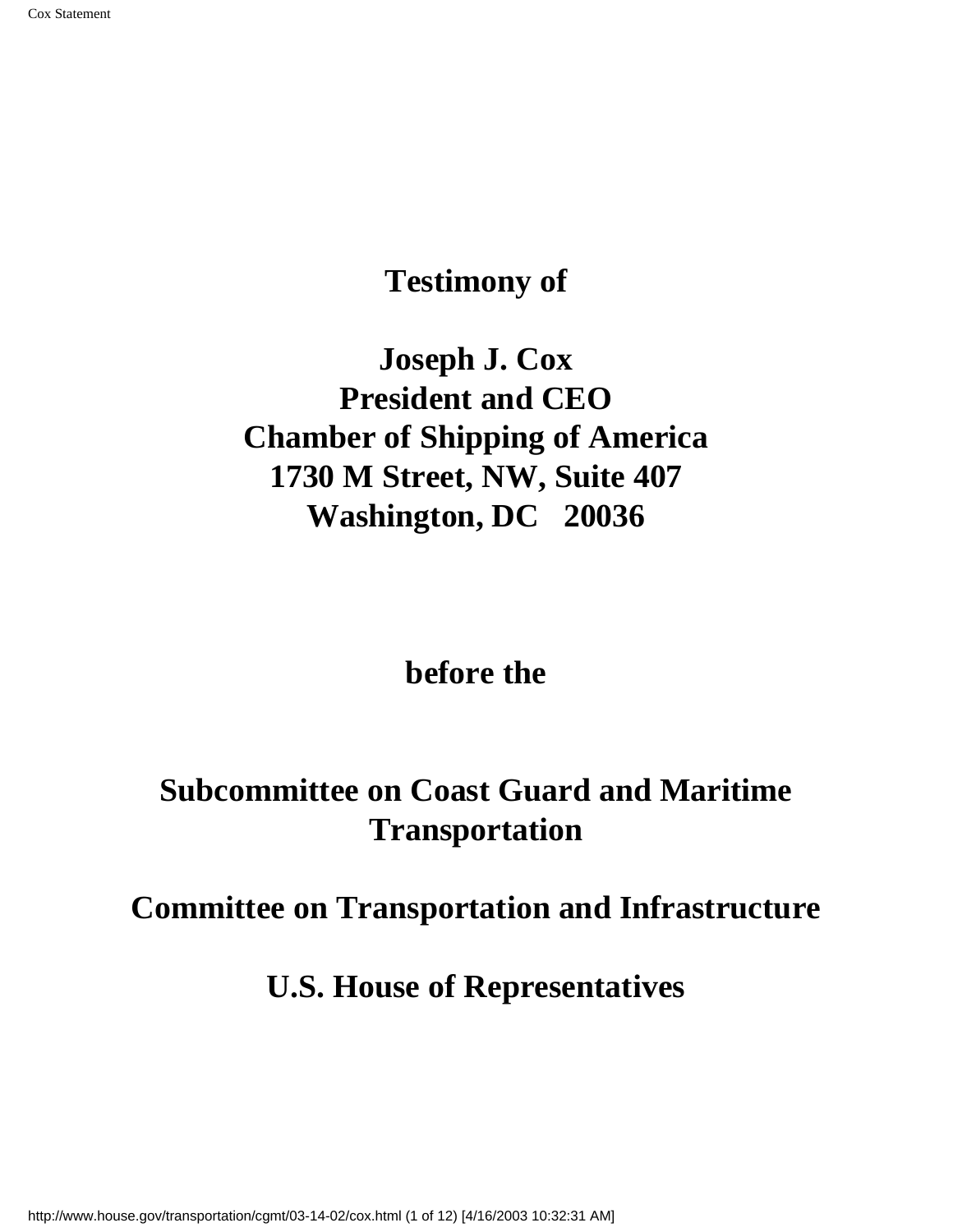### **on Financial Responsibility for Port Security**

## **March 14, 2002**

I am Joseph J. Cox, President and CEO of the Chamber of Shipping of America (CSA). The Chamber represents 21 U.S. based companies that own, operate or charter oceangoing tankers, container ships, and other merchant vessels engaged in both the domestic and international trades. The Chamber also represents other entities that maintain a commercial interest in the operation of such oceangoing vessels. I am very pleased to provide testimony of this very serious topic of financial responsibility for port security.

On Monday, our nation participated in many varied memorials in remembrance of the events of September 11, 2001. When the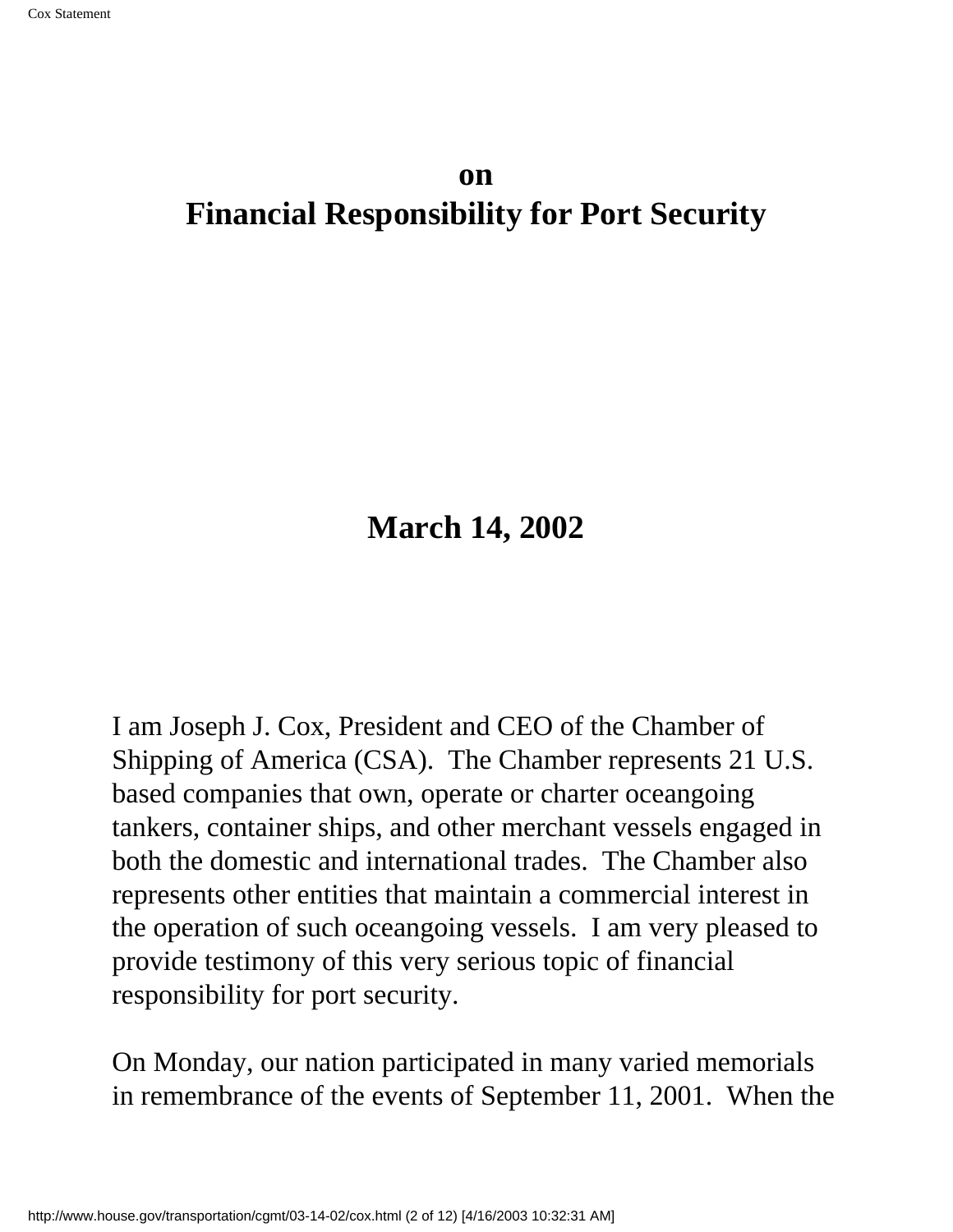horrific event took place, two organizations responded as public organizations: the New York City Fire Department and the New York City Police Department. Our nation will not forget the scenes of the men and women from those departments, not streaming away from the scene, rather streaming towards it. As I viewed the television coverage of the various memorials, I had the same number and degree of emotions as most of us probably did. Respect, pride and anger were among them. These were soon replaced by determination.

On Tuesday, CSA held a ceremony in New York City that was more celebratory than memorial. We believe it fitting that our dead be remembered on the anniversary of the eleventh of September. We also thought it fitting that we remember the actions of the living. When the towers were hit, police and firemen responded. When the collapse occurred another New York organization became involved. Without formal organization and lacking any central command and control, the New York maritime community began streaming to lower Manhattan. Tug boats, dinner cruise boats, public and private ferry boats, pilot boats, tourist boats and others began evacuating people from lower Manhattan. Initial stories told afterward by the captains present a picture of people literally jumping from shore to vessel as the vessels nosed into the shore wall. Many were rescued from the water. The rescue began frantically as can be imagined and developed into an organized evacuation with vessels leaving from designated points along lower Manhattan to destinations in other New York boroughs and New Jersey. In all, this flotilla of harbor craft evacuated over a million people.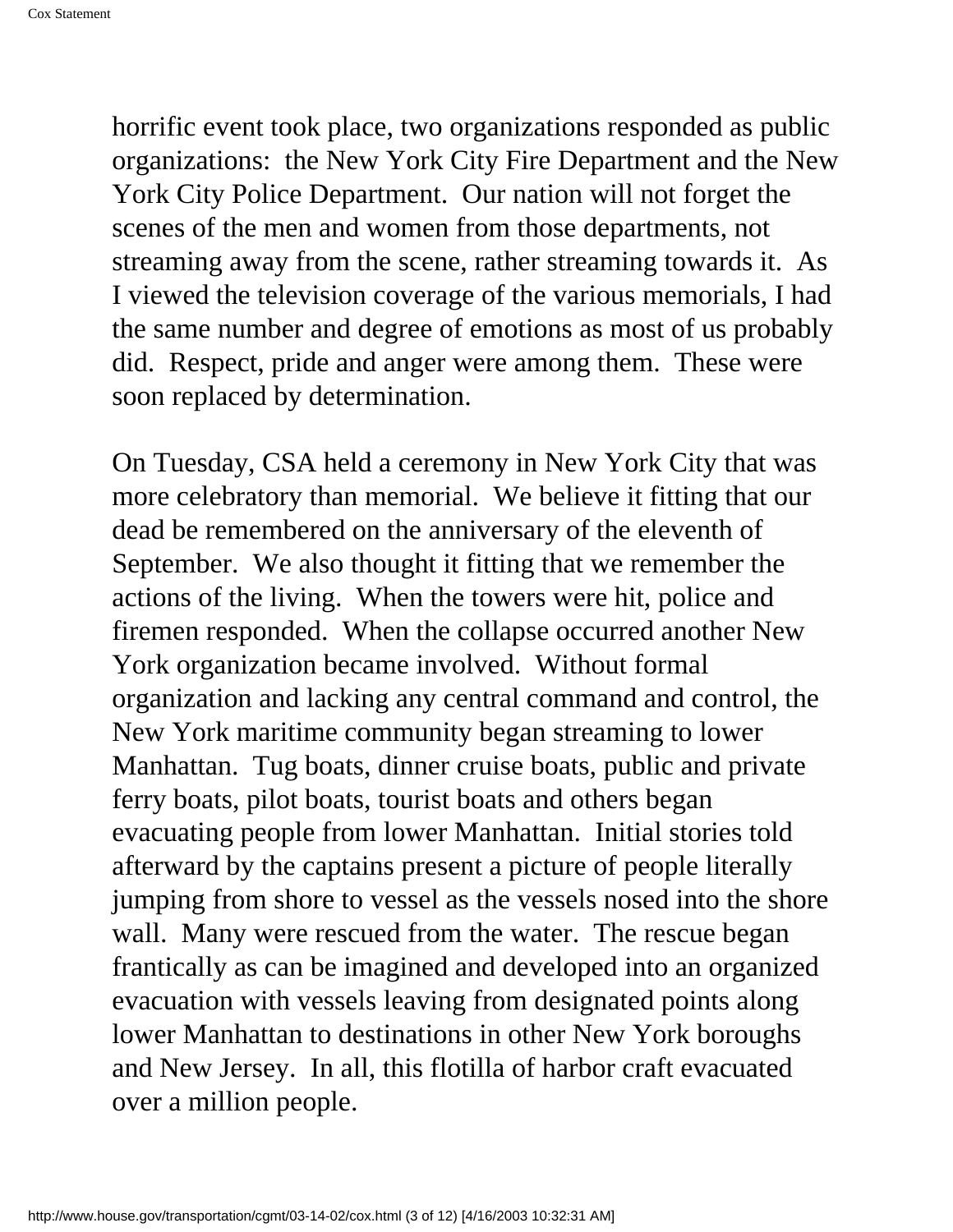Last October, the Board of CSA instructed me to present Ship Safety Achievement Awards to the vessels involved. We asked the Propeller Club the U.S., Port of New York and the Kings Point Club of New York to hold a luncheon last Tuesday at which time the awards were presented. Over one hundred vessels from nineteen companies were recognized. Each vessel received a plaque and each company received a Letter of Commendation listing their vessels. These awards were for "Highest Honors." To put that in perspective, CSA has an annual award program at which time Ship Safety Achievement and other awards are presented. There are three levels of Ship Safety Achievement Awards, topped by "Highest Honors." During the past five years, we have awarded over 100 Ship Safety Achievement Awards; only one for "Highest Honors." At an international meeting on maritime security last week, I described the then pending awards to a group of people representing ship owners and governments. The Chairman from France's Department of Foreign Affairs, told the group that he appreciated hearing that the captains and crews responded in the tradition of the sea – aid to those in peril. I told the group that is precisely what the certificates state.

Mr. Chairman, CSA appreciates the opportunity given to us through this hearing to place into public record the names of the companies and vessel involved which are appended to the testimony.

When we discuss the issue of financial responsibility for port security, the role of vessels has to be understood in the context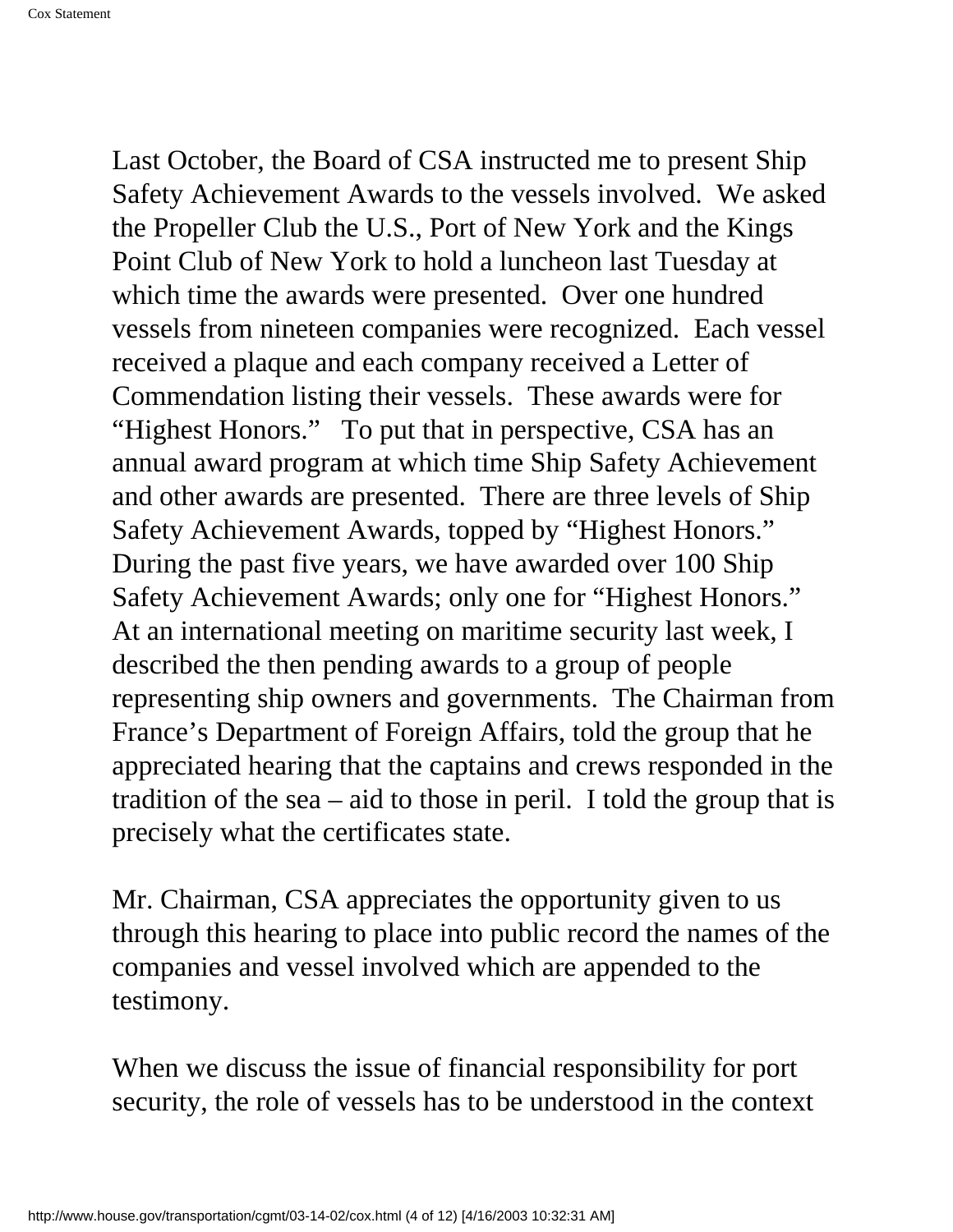of capital expended by the industry to provide protection for itself. A ship operator understands his ship can be used as a target or transporter of terrorism. The ports at which our ships call should expect an acceptable level of security from the ship just as the ship operator expects a certain degree of security at the ports. All of us in the industry, shore and afloat, should work to coordinate our actions so that levels of security equate to each other and expectations are met.

Shortly after September 11, CSA contacted the International Chamber of Shipping (ICS). ICS is the organization of national ship owner associations having a membership of 45 nations. The U.S. ship owners' association was a founding member in 1921. ICS had existing guidelines on protection of ships from sabotage and piracy. We immediately began developing the guidelines further to cover incidents of terrorism. We sought comment from the U.S. Coast Guard and in early November, ICS circulated the guidelines. While too lengthy to append to this testimony, I have a copy for use by the subcommittee.

CSA is also associated with the Baltic and International Maritime Council (BIMCO), which is an association of individual ship owners founded over 150 years ago primarily for commercial purposes. BIMCO publishes a guide to masters on piracy and sabotage. They have provided a copy to the U.S. Coast Guard and, while it is too bulky to append here, I have a copy which I will leave for your subcommittee's use.

In reviewing these documents, you will note there are a number of actions recommended for the ships and the operators. These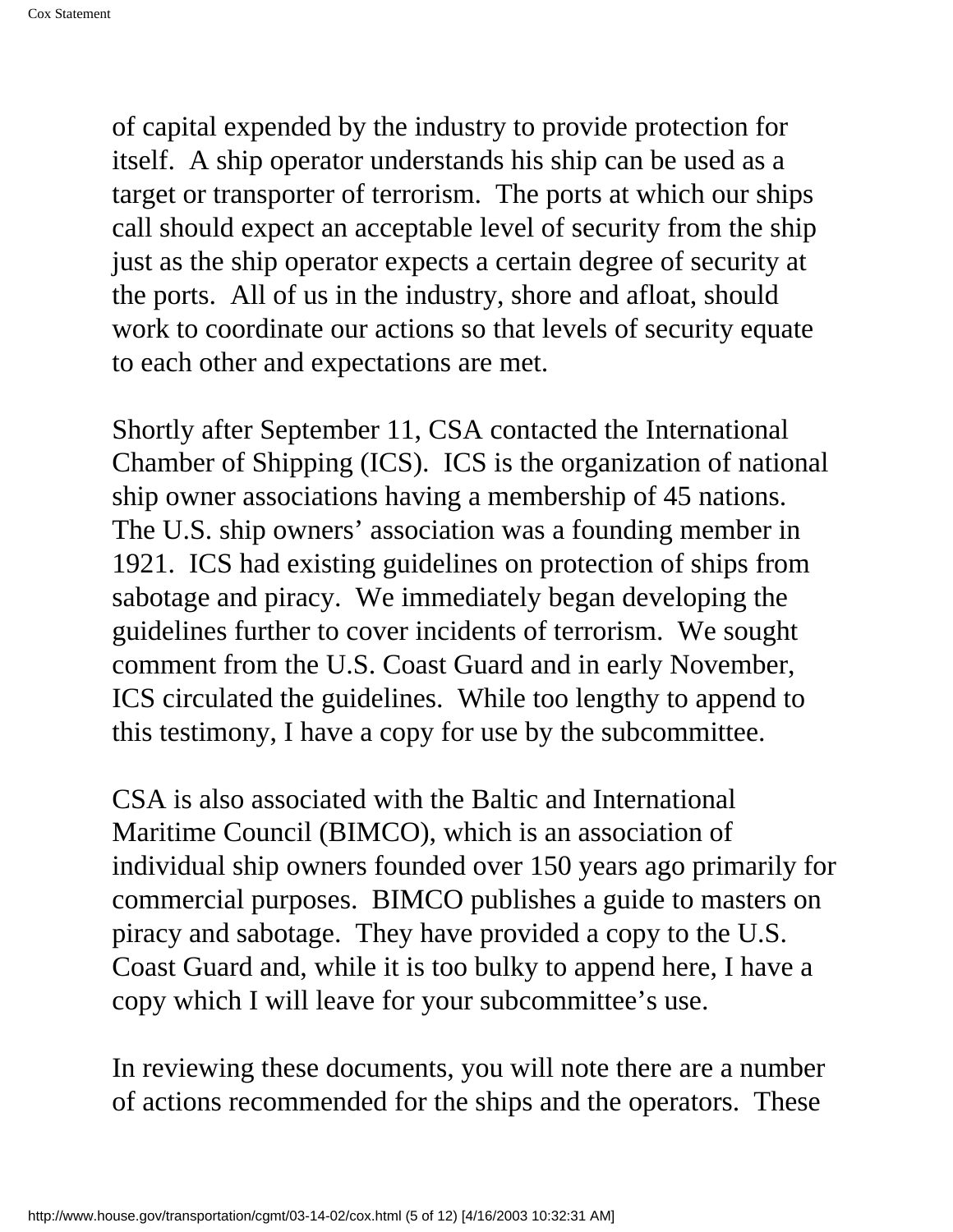include additional watchstanding duties, additional inspection requirements, new needs for placement of lighting and protective/alarm mechanisms, additional contact between company and ships, additional management code audits and additional voyage preparation. While differing ship types call for differing responses, it is safe to say that all ships have a heightened degree of alertness. The cost of this preparation in company time and direct outlay is impossible to determine accurately. These costs, even if modest compared to what they are expected to be, are being absorbed by the industry itself today without outside assistance. The industry is absorbing additional direct costs for tug escorts in some ports and additional non-operating time to accommodate increased Coast Guard inspections.

In January, the Coast Guard led a delegation to the International Maritime Organization which held a U.S. requested meeting on maritime security. The U.S. is correctly seeking international solutions to this new menace facing us. CSA was pleased to be a member of the delegation. The U.S. suggested several areas for action and many were accepted without change. A working group at the upcoming Maritime Safety Committee meeting to be held May 15-24 will continue the process initiated during that week. It is planned that the results from the May meeting will be forwarded to a conference in December when amendments to the Safety of Life at Sea Convention will be adopted. The areas directly impacting ships and ship owners are: acceleration of the automatic identification system; a security officer on board; a ship security plan; a company security officer; a company security plan; seafarer identification; means of ship alerting;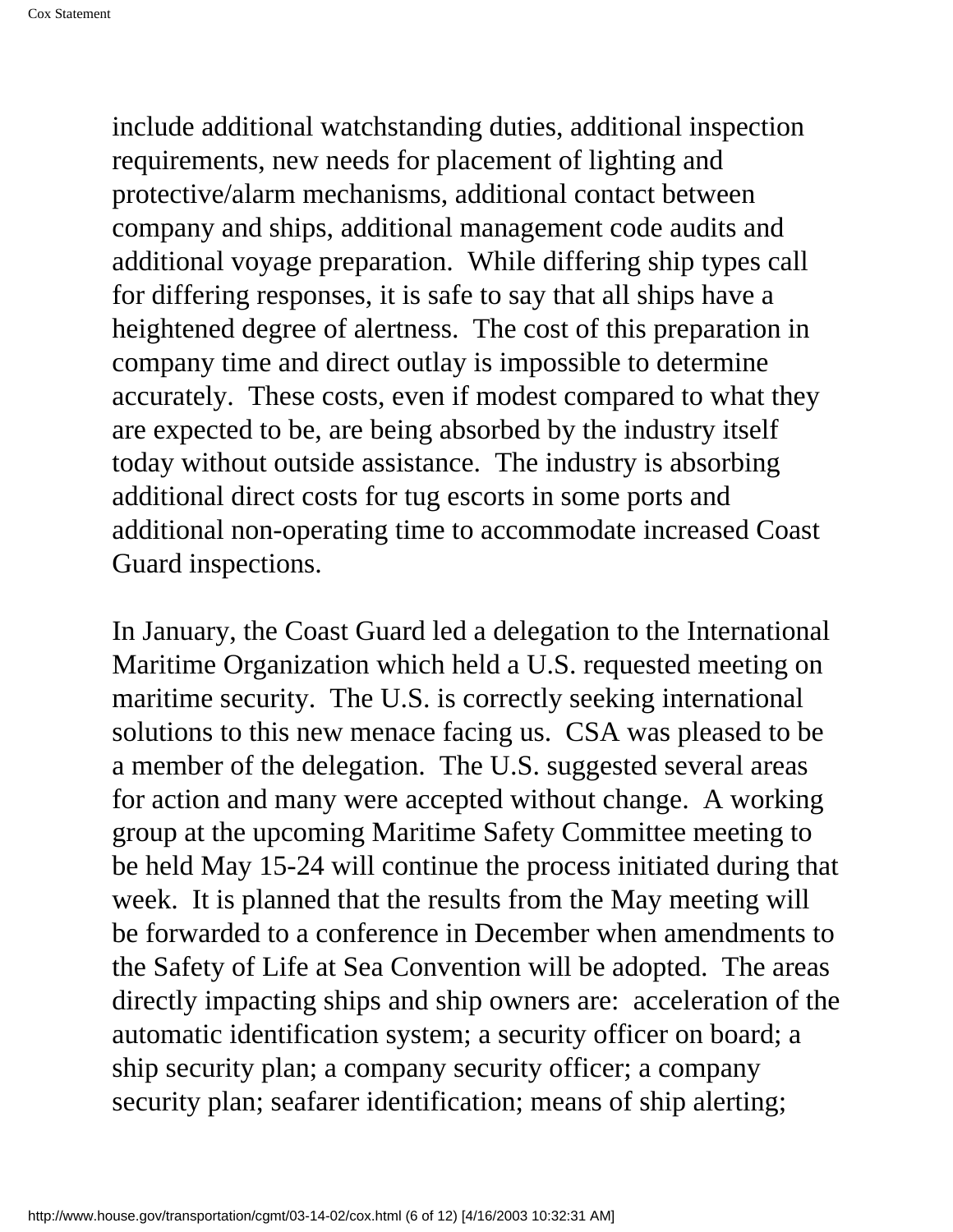and, ship security equipment. A brief description of each follows.

#### **Acceleration of the Automatic Identification System (AIS**)

This system will allow a suitably equipped shore station to monitor vessel movements including identification of the vessel by name. The acceleration of this requirement is agreed; the only decision being by how much. Ship owners pay for the shipboard equipment and fitting costs. As important as this equipment is, the U.S. suggested that IMO consider even more sophisticated equipment with longer range tracking possibilities than AIS. Two IMO subcommittees are already working on this and the findings will most likely result in carriage requirements for additional equipment, once again funded by the ship owners.

## **Ship Security Officer**

This suggestion was readily accepted and will result in some ships adding security personnel and other ships adding to the duties of an existing officer. In the former case, cruise line ships will probably have to augment current security arrangements including personnel. Training will have to be developed for both the new and existing personnel. On ships where duties are added to an existing officer, training costs will be incurred and will become a consistent responsibility as officers are rotated and hired anew. Some companies are presently discussing development of courses with training facilities or actively developing their own training.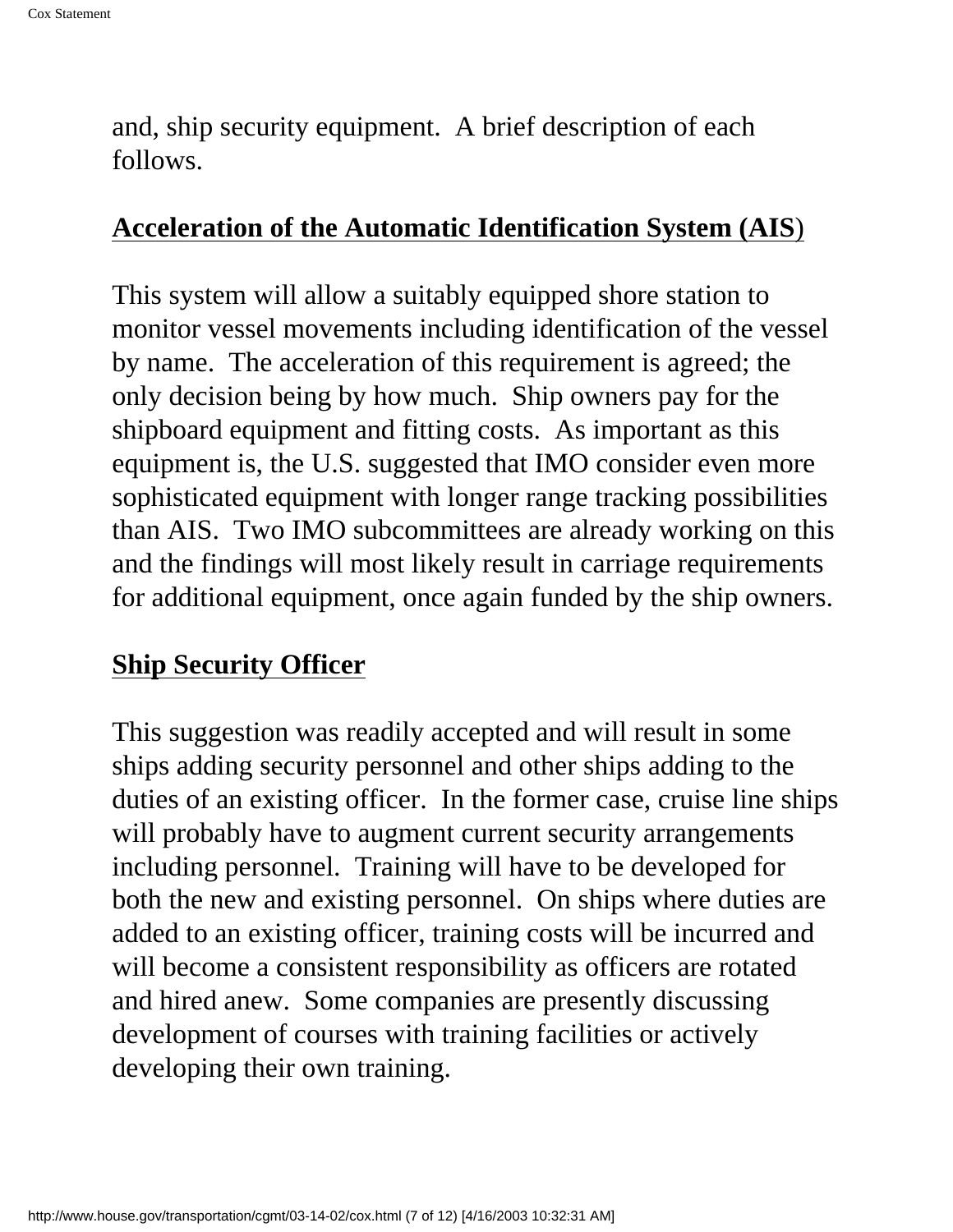## **Ship Security Plan and Company Security Plan**

These two prospective requirements in SOLAS are covered here together because, in reality, they are linked. The company plan will set out the general duties and responsibility of the company and will address the specific actions and reports expected from all parties held accountable in the plan, including the ship's personnel. The ship plan will contain specific actions, reactions and expectations from the ship personnel and how the plan interacts with the overall company plan. The recent requirement for ISM offers an example of how the companies will address the new planning requirements. Most companies hired consultants to write their plans and even modest sized companies had to add one or two people on shore to handle the additional responsibilities.

## **Company Security Officers**

As noted above, companies add personnel when the responsibilities become so large that it is not reasonable to add the responsibility to existing personnel. It is hard to imagine that the new duties of security will not result in a company adding personnel or contracting for the service. The maritime industry, in general, has not had a great need for security personnel versed in terrorism issues, so a supply of knowledgeable people working within the industry simply does not exist. As in the development of training programs, many companies are reviewing their options in advance of requirements. Some are seeking to hire personnel to handle the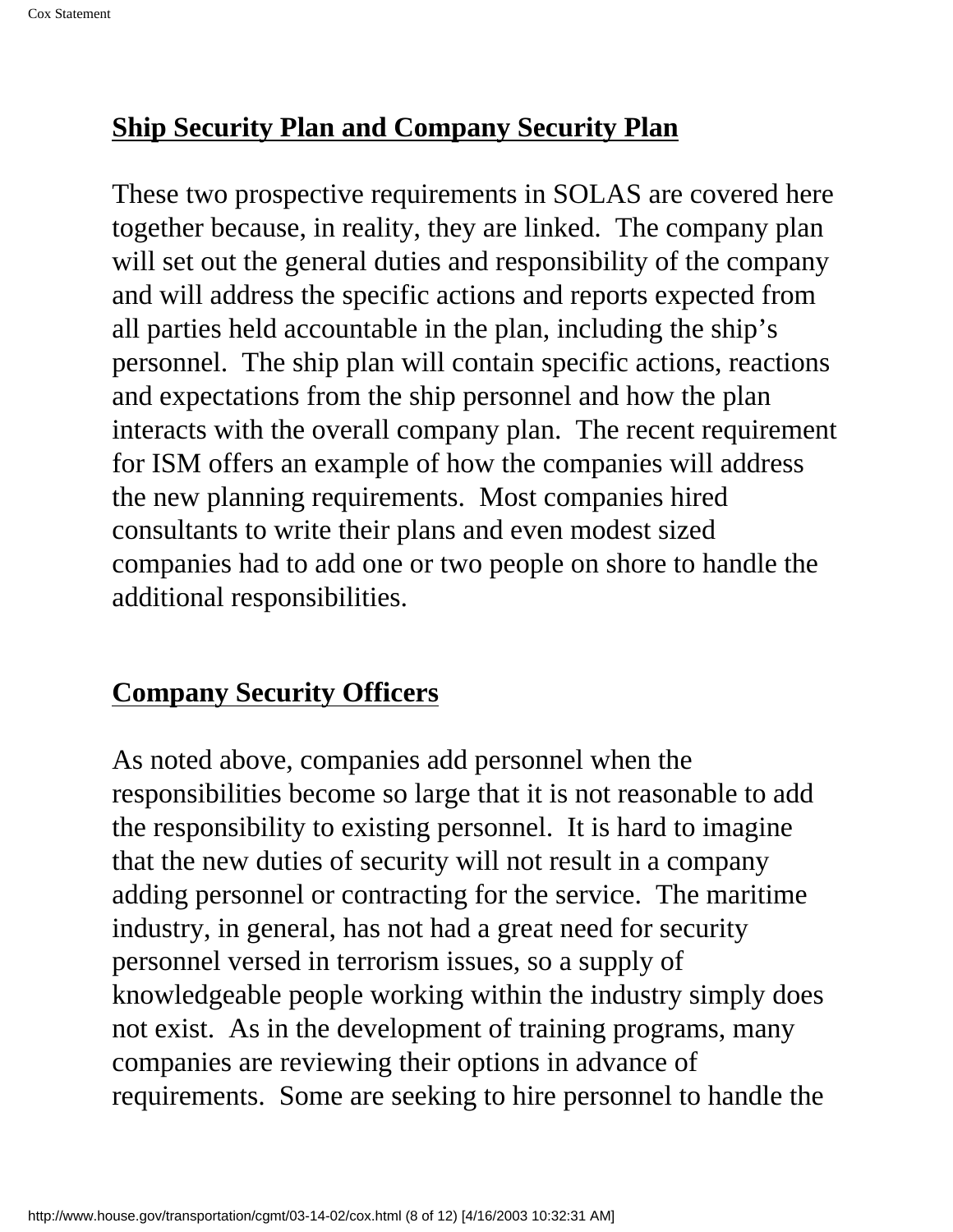security issue and others are interviewing security firms.

The requirements discussed above are not ephemeral concepts; they are solid suggestions that have been agreed to for further refinement at IMO. Requirements in these areas will be agreed in December. The questions of who and how, leading to how much is yet to be decided. As each of these requirements will come into force by December, 2003, shipping companies will be funding these new responsibilities.

#### **Seafarer Identification**

The U.S. also asked the IMO to address the issue of identification of seafarers. The U.S. wants a form of accurate, verifiable identification for all seafarers. The IMO, while sympathetic to the proposal, suggested that the International Labor Organization was the more appropriate organization to handle it. The ILO has taken up the task and is engaged in an accelerated process to develop an international convention. This new instrument will be ready in 2003. The costs associated with complying with this convention will be borne by the industry, either the ship owner or seafarer himself.

## **Means of Ship Alerting and Ship Security Equipment**

These subjects were not as well defined as those noted above which are actively being worked on and will result in amendments to an existing convention or as new conventions. These two items were referred to appropriate IMO subcommittees for study and development of carriage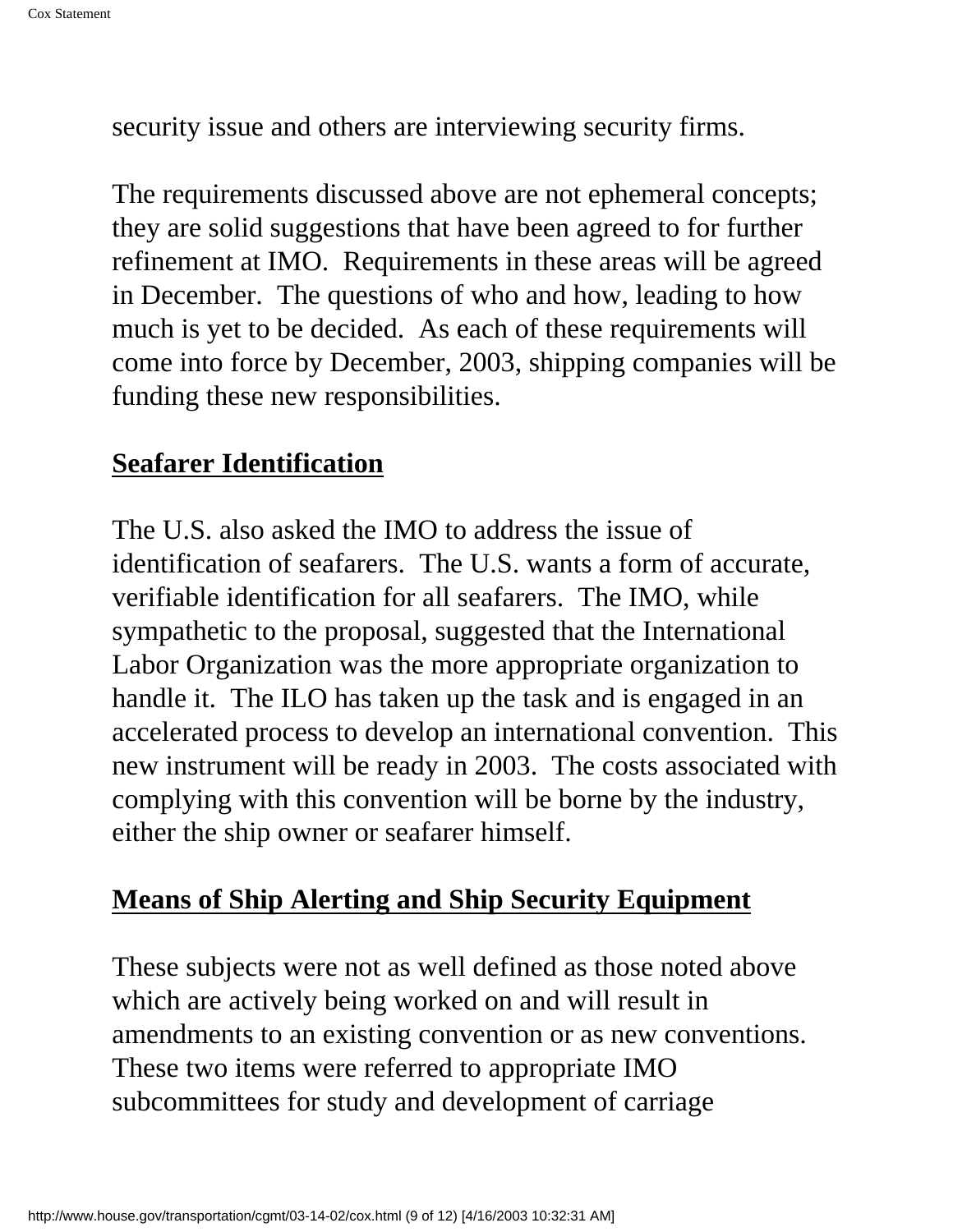#### requirements.

While the work noted above advances, there is another consequence associated with the September 11 incident that has very real direct costs and potential devastating costs. It concerns insurance. Ships are covered by protection and indemnity insurance for virtually all incidents. Prior to September 11, terrorism was not a concern and was covered in the policies by virtue of not being specifically excluded. Soon after September 11, some of the P&I Clubs used a seven-day notification clause to exclude coverage for terrorist incidents. This February, when all P&I Club policies were renewed, all clubs uniformly dropped coverage for a terrorist incident. The ship owner may be covered by war risk insurance should he choose to purchase the cover. The cover is limited to \$200 million over the hull value of the vessel. These additional premiums are today being absorbed by the industry. Because this change is recent, we cannot supply data on the new cost although we will supply it when available. Mr. Chairman and subcommittee members, we can use your help with the potentially devastating cost item we referred to which is occasioned by the lack of insurance coverage for terrorist caused incidents. OPA 90 holds the ship owner strictly liable for an oil spill. If a terrorist incident involving a ship results in the ship spilling an oil cargo or bunkers, P&I insurance does not cover the incident. War risk may cover although the limit is \$200 million and that is pitiably small in comparison to the present day cost of cleaning spills. OPA 90 has three exclusions to strict liability: act of God, act of war and act of a third party which could not be foreseen. We have had preliminary discussions with federal government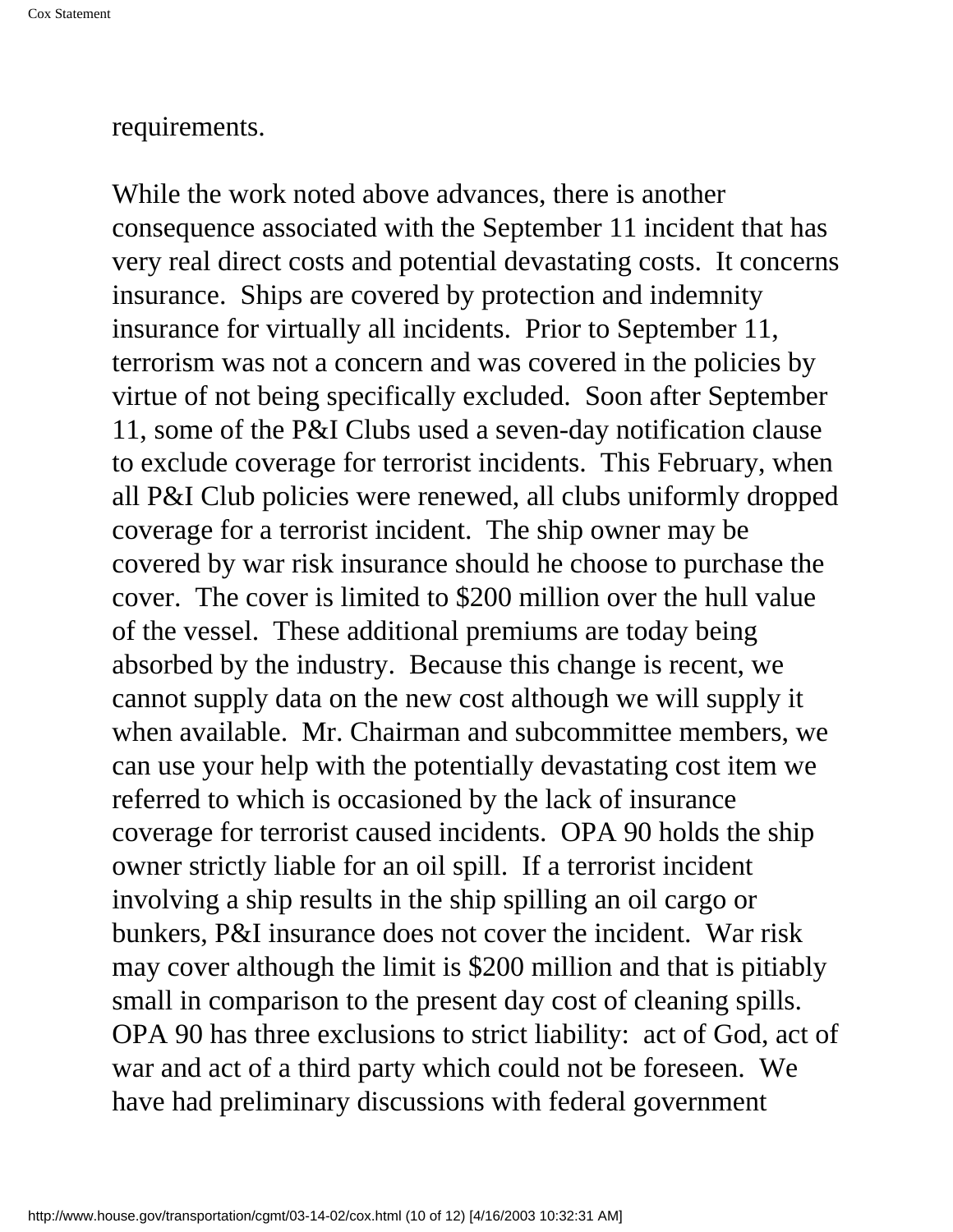representatives although we have no definitive answers to the dilemma. We clearly feel that the kind of terrorist act we envision today is an act of war. If we cannot be excluded there, then it seems that the third exclusion could be applied although a company should not be bankrupted while waiting for determination of fact in a particular case. We must address these questions now because it is too late when oil is on the water. We would appreciate working with you and your staff on this important problem.

Mr. Chairman, we have outlined above many areas where ships are taking steps of their own volition to address maritime security concerns when she is at sea, entering a port and conducting operations within a port. We expect to do our part and marry up to facilities that are, in turn, doing their part. Cost is always an issue and we are paying for our security improvements now and expect to be paying more in the future. As our ships move among various ports in the world, we expect to see varying maritime security scenarios. It is clearly unreasonable to expect ships to fund security in all those ports.

The term maritime security does not mean protecting particular assets such as a ship or a facility rather it refers to a transportation system that benefits a nation's society in general. The vessels will do their part in the U.S.; the ports will do their part and federal and local governments will do their part. We do not see ourselves as the beneficiaries of a secure maritime transportation system, rather we see ourselves as part of that system supplying uninterrupted trade to the U.S. and within the U.S. to the benefit of all Americans. We were both surprised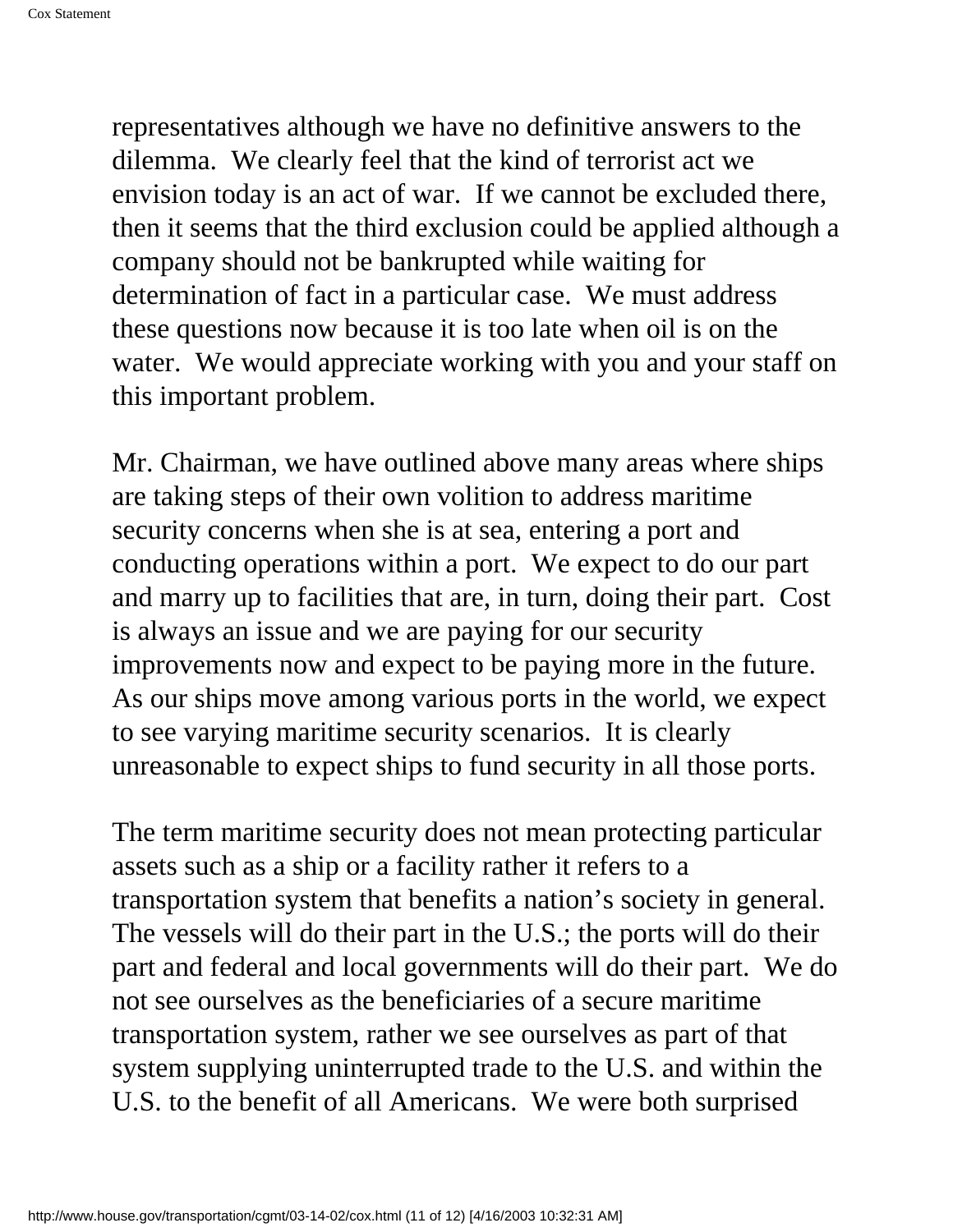and disappointed to see the recommendation in the President's budget that we pay a commercial navigation assistance fee. The budget commentary suggests that it is connected to maritime security issues. Mr. Chairman, we are not users of maritime security, we are part of the active chain supplying maritime security. We have argued in the past against a fee for use of buoys, lighthouses and similar aids to navigation and are willing to argue once again. Let us not confuse that issue with paying for our security.

Mr. Chairman, that concludes my testimony. I'd be pleased to answer any questions you or the subcommittee members may have.

Thank you.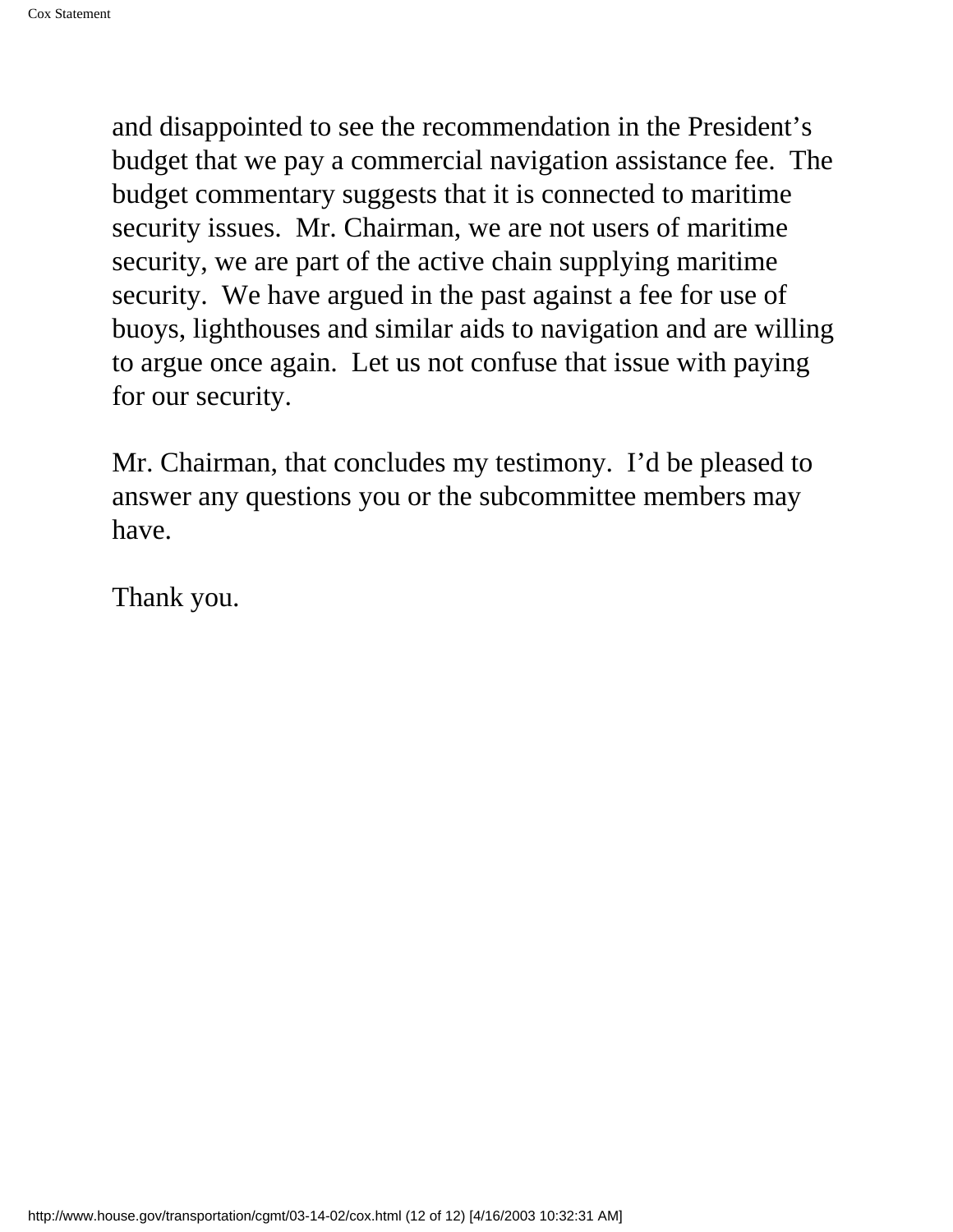## <span id="page-25-0"></span>**AMERICAN ASSOCIATION OF PORT AUTHORITIES**

1010 Duke Street • Alexandria, VA 22314 Phone: (703) 684-5700 • Fax: (703) 684-6321

# **Testimony of Richard Steinke**

**Executive Director, Port of Long Beach, California**

**And**

**Chairman of the Board American Association of Port Authorities**

**Before the Subcommittee on Coast Guard and Maritime Transportation**

**House Transportation and Infrastructure Committee**

## **MARCH 14, 2002**

Good afternoon. I am Dick Steinke, Executive Director of the Port of Long Beach and Chairman of the Board of the American Association of Port Authorities (AAPA). Founded in 1912, AAPA is an association of more than 150 public port authorities in the United States, Canada, Latin America and the Caribbean. Today, I am testifying on behalf of AAPA and its United States delegation.

AAPA strongly supports Federal legislation and programs to enhance maritime security and protect America's seaports from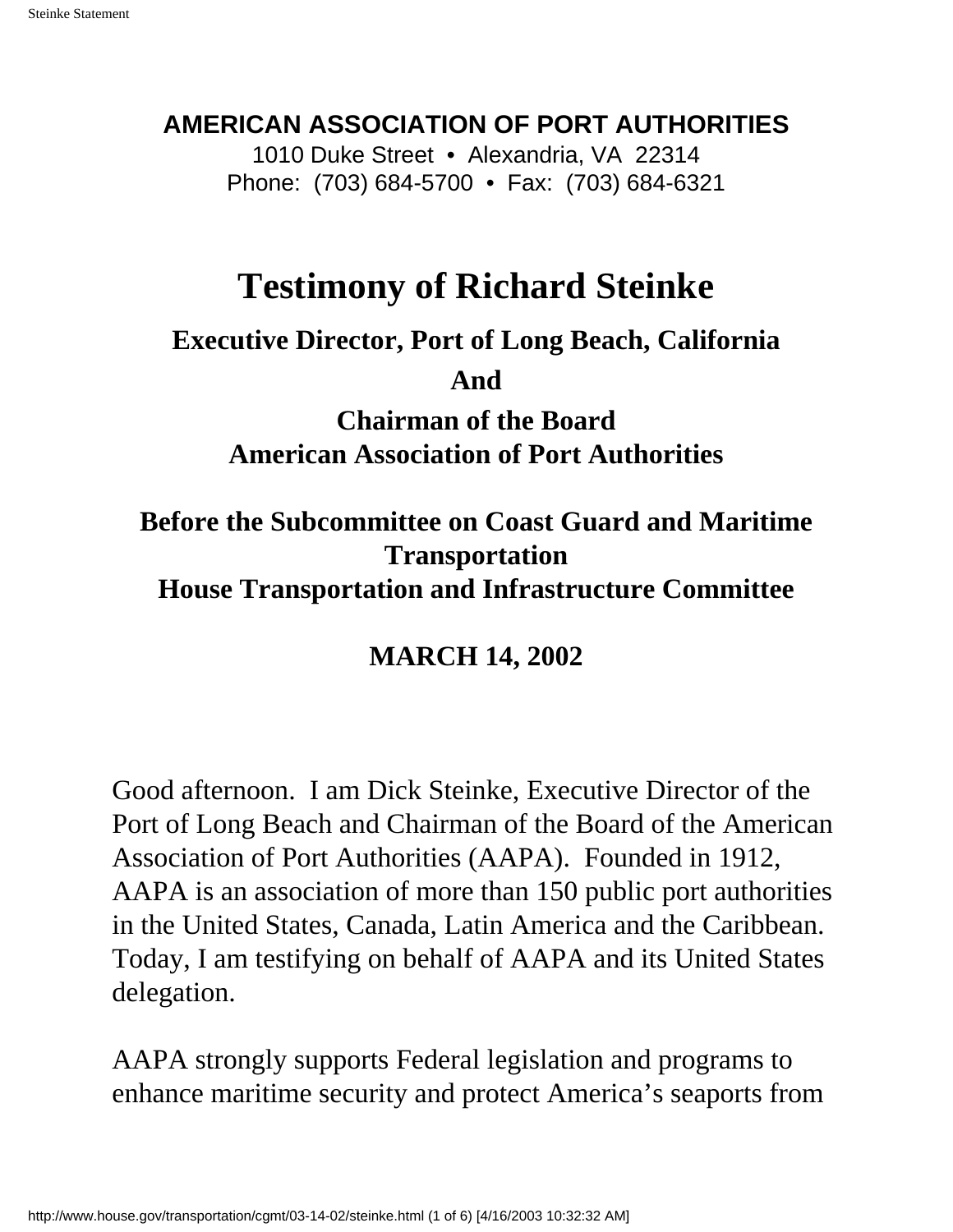acts of terrorism and other Federal crimes. An important component to any legislation to enhance seaport security is authorization of a grant program to help secure our nation's seaports quickly.

Homeland security is a national priority, and protecting America's ports is critical to our nation's economic growth and vitality. AAPA and its member public ports are working closely with the Coast Guard, Customs Service and other Federal agencies to enhance maritime security and commit to being a strong partner to protect our homeland.

A nation at risk cannot wait — moving quickly to make improvements is a national priority. Protecting America's ports is critical because they are a vital part of our transportation infra-structure. U.S. ports handle 95% of our nation's overseas trade by volume, more than six million cruise passengers annually, and support mobilization and deployment of U.S. Armed Forces.

In my port, Long Beach, for example, key commodities that move through the port and are important to this nation's economy include petroleum products to meet this county's growing energy needs, machinery, and consumer electronics. Besides being one of the world's busiest seaports, the Port of Long Beach, along with several other ports throughout the nation, is also part of the National Port Readiness Network. This designation by the Maritime Administration requires the port to be prepared and ready 24/7 to respond to national emergencies whether they are military or civil in nature.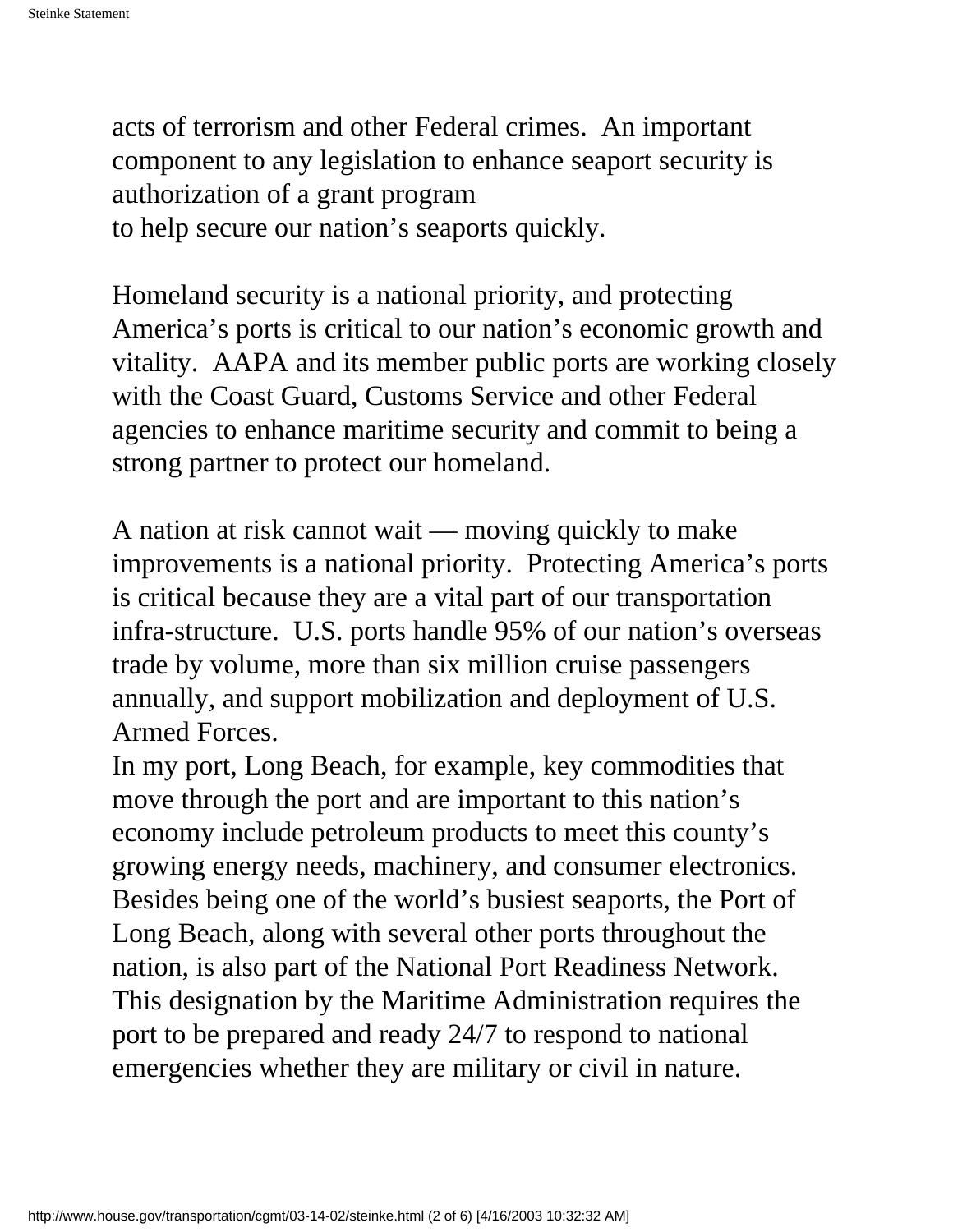Protecting our international seaport borders is a shared responsibility among the Federal, state and local governments, seaports and the private industry. Ports are located on international borders, and the Federal government is responsible for approving and inspecting cargo and passengers moving through public ports. The U.S. Coast Guard and Customs Service take the lead in protecting America's ports, inspecting vessels and cargo. They have a dual goal of enhancing security, while keeping cargo moving efficiently through ports to markets. We strongly endorse both these goals.

Increased funding for Federal agencies charged with protecting seaports is necessary. The Coast Guard and Customs need funds for items such as information systems, inspection and other equipment, increased personnel, and vulnerability assessments. Without adequate resources, ports are often asked to help pay for services and equipment that are the Federal government's responsibility. We applaud President Bush's call for increases for Coast Guard and Customs in last year's emergency supplemental bill and the FY'03 budget. We urge Congress to provide these funds.

AAPA, however, is disappointed that the President's budget did not include any additional funds for port security grants. Port security is a shared responsibility. While the Federal government controls entry inspections and safety, ports are looked to for facility enhancements and controls.

Last year, Congress wisely chose to appropriate \$93.3 million for port security grants. This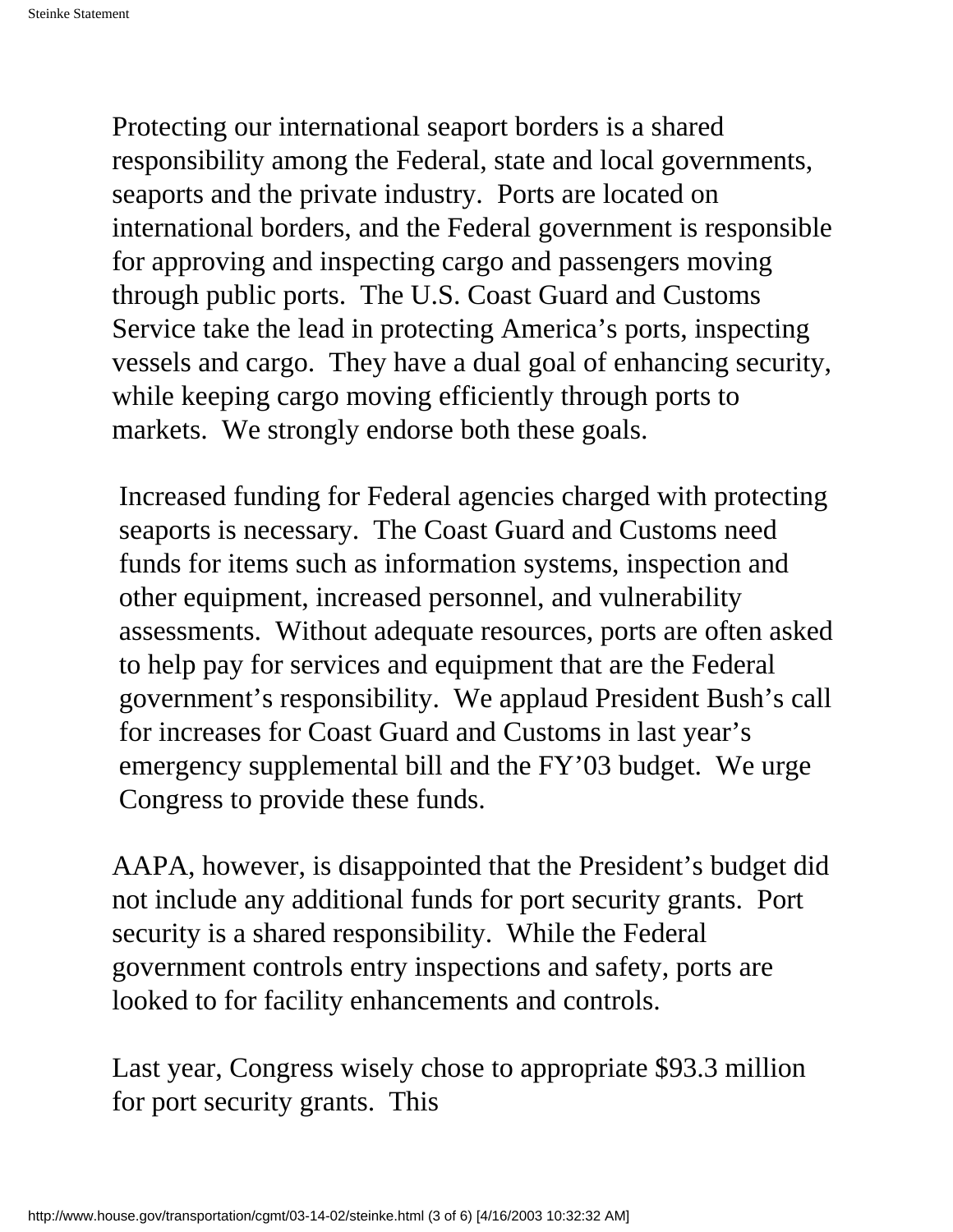was a good first step, but significantly more money is needed. Since September 11, ports have instituted heightened security measures and spent significant sums on increased security. More, however, needs to be done.

To get a more thorough understanding of the needs of public port authorities, the American Association of Port Authorities recently surveyed its U.S. members. Fifty-eight members responded, representing about 67% of its membership. Therefore, the numbers I will quote are conservative, because of some of the leading container, petroleum and cruise passenger handlers did not respond in time for this hearing.

According to AAPA's survey, 52 public port agencies say they intend to apply for the Depart-ment of Transportation's port security grants. These ports expect to request \$222.8 million to secure ports as a result of this new terrorist threat. This far exceeds the \$93.3 million appro-priated by Congress for this program, especially in light of the fact that the grants are open to public and private groups. The grant applications proposed by individual ports will range from \$100,000 to \$50 million, with half of the respondents indicating that they intend to request grants of \$1 million or more.

These figures do not include the funds already expended by public ports. These 58 ports have already spent at least \$49 million for security-related enhancements prompted by the September 11 attacks. Spending by individual ports ranged from a low of several thousand dollars to a high of \$10 million, reflecting the varied nature of port facilities. Ports have spent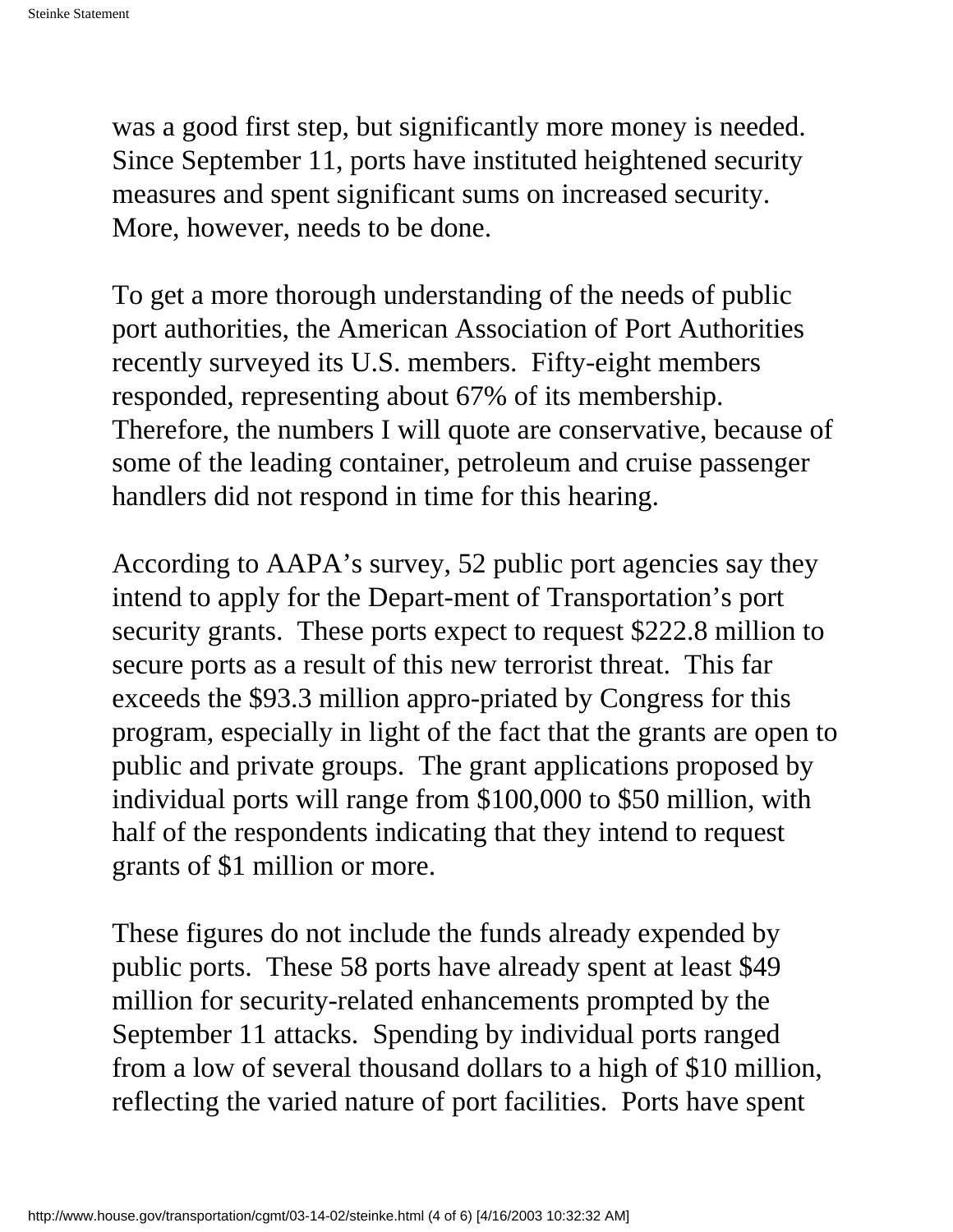the most money on personnel-related costs (a recurring annual cost), including the hiring of new officers and over-time. Some ports are also upgrading their security forces to use more professional services and are enhancing training. Access and detection controls, such as fencing, identification systems, lighting, and gate/entry controls, accounted for most of the remaining expenses incurred since September 11.

With respect to future needs, the responses indicated that the public port industry plans to invest at least \$278.5 million for future security enhancement. Forty-one percent will be invested in personnel, gate/entry controls, and surveillance systems. Many of these surveillance systems will be used by Customs and law enforcement to help identify threats and problems. Other top categories for investments were lighting, X-ray equipment, fencing, and radiation detection equipment.

If Congress or the Coast Guard establish additional mandates for new facility enhancements, costs will even be higher. The current grants, for example, are limited to key facilities; the Commission and the Senate bill go much further. In the Fall of 2000, the Interagency Commis-sion on Crime and Security at U.S. Seaports outlined costs it believes were needed to secure ports. These estimates were made well before September 11. AAPA estimates that based on the recommended enhancements included in the report, the cost for AAPA U.S. members could be \$2.2 billion. The Commission estimated these costs would range from \$12 to \$50 million per port.

As state and local government agencies, public port authorities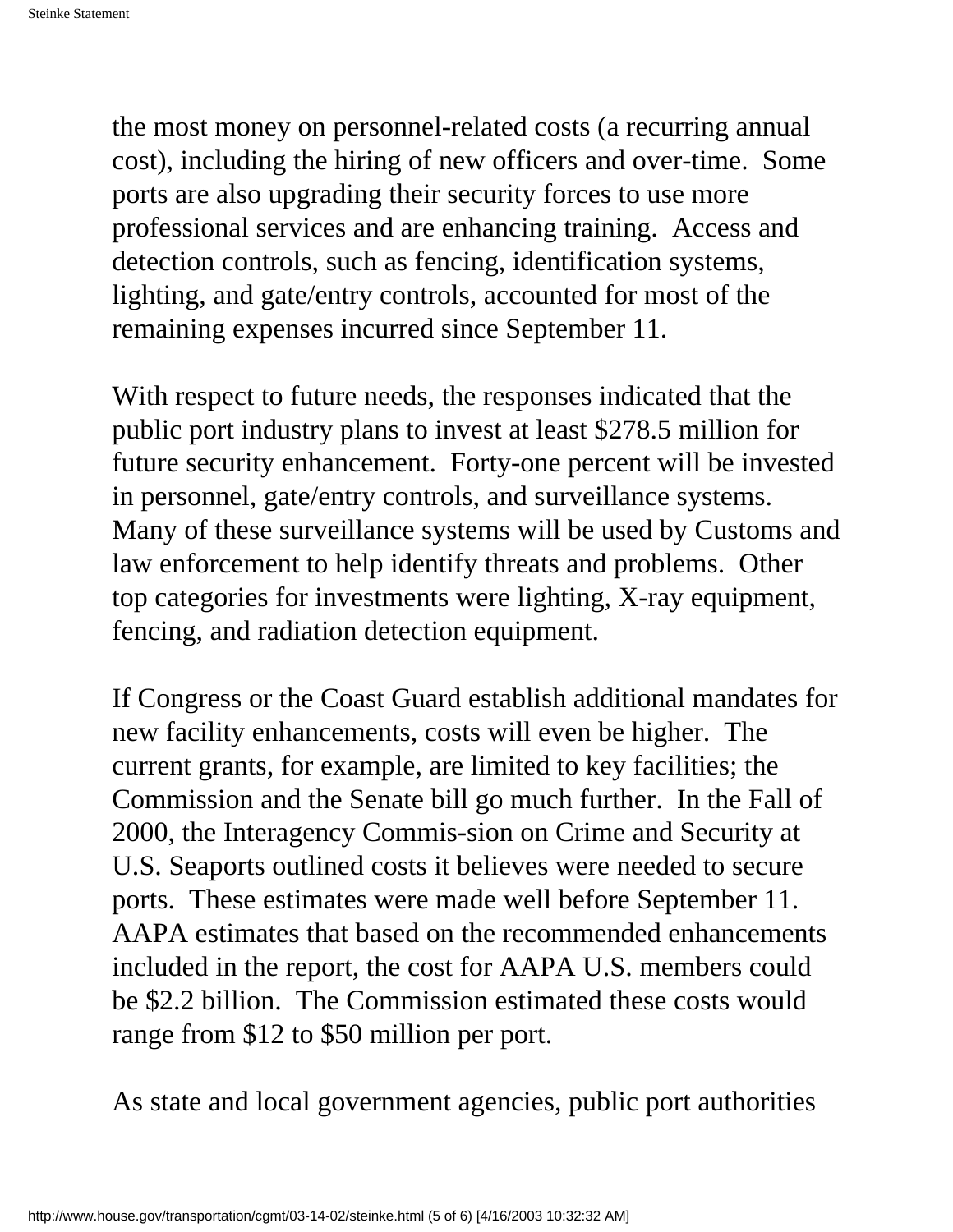warrant Federal help and assis-tance, to avoid new requirements becoming unfunded Federal mandates. Grants are the best way to do this. We encourage the House Transportation and Infrastructure Committee to authorize soon a continuation of the grant program to help secure America's ports.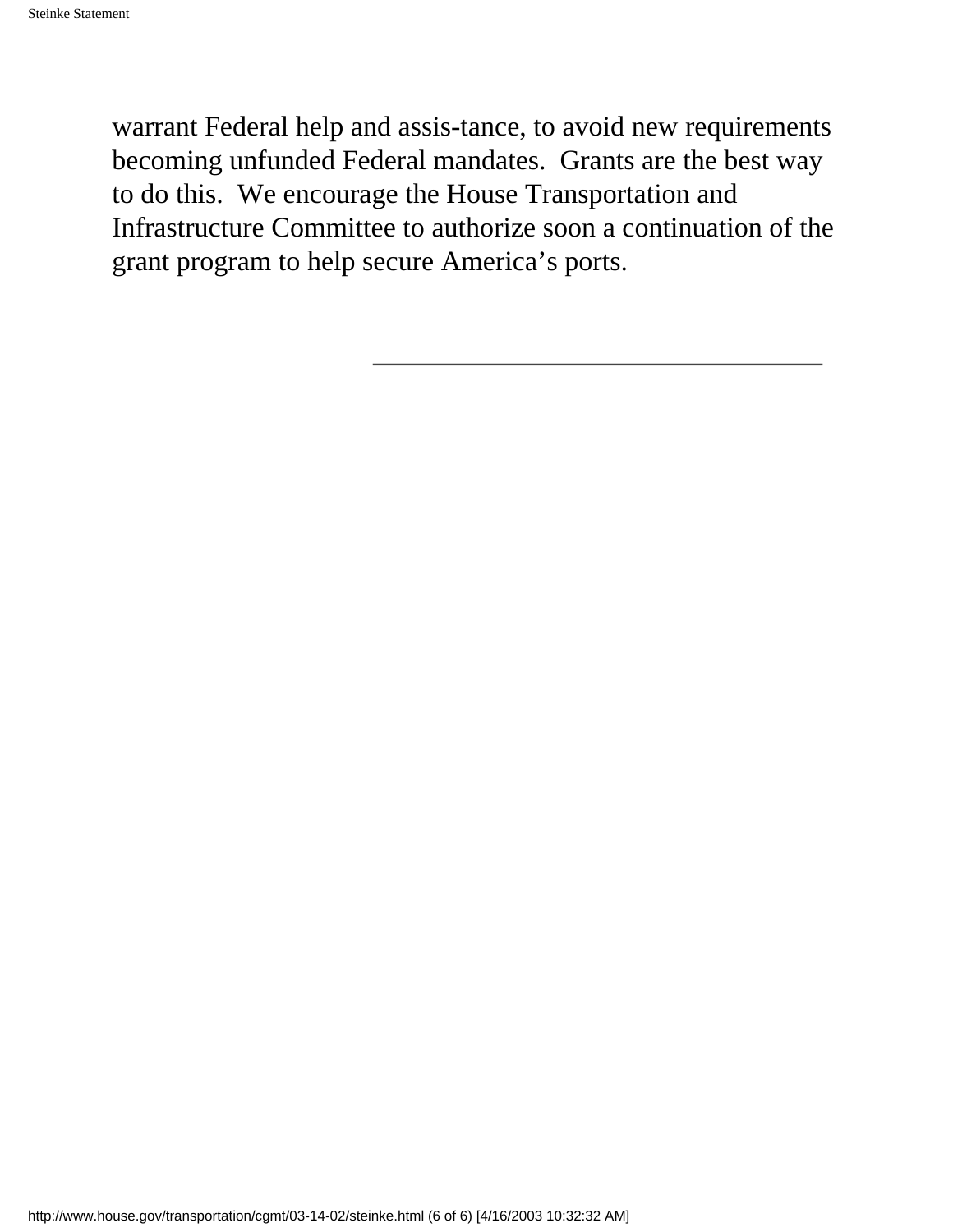<span id="page-31-0"></span>Good afternoon, Mr. Chairman and Members of the Coast Guard and Maritime Transportation Subcommittee. It is an honor to speak with you today about the single greatest challenge that faces our nation's ports today. That challenge is insuring that our ports are gateways to trade and commerce and not gateways to terrorism, theft and the trafficking of illegal drugs and aliens. Over the past several decades, billions of dollars of public and private funds have been spent to develop and build our ports into models of intermodal efficiency, providing for the unimpeded flow of cargoes and personnel and the seamless interchange between various modes of transportation. The result has been an unparalleled growth in international commerce. We have truly become part of the global economy.

Our nation's seaports play a critical role in the health and vitality of our economy, but there is risk. Over 30 million containers move through our ports on an annual basis, and many come into the United States from countries in which there is a thriving drug trade, or countries which may have ties, overt or clandestine, to nations which harbor and assist terrorists. The U.S. Customs Service targets and opens approximately 2% of those containers. Regardless of how carefully that small percentage is targeted, millions of containers enter the country without inspection.

In Florida we have 14 deep-water ports, and last spring our State Legislature enacted the SeaPort Security Act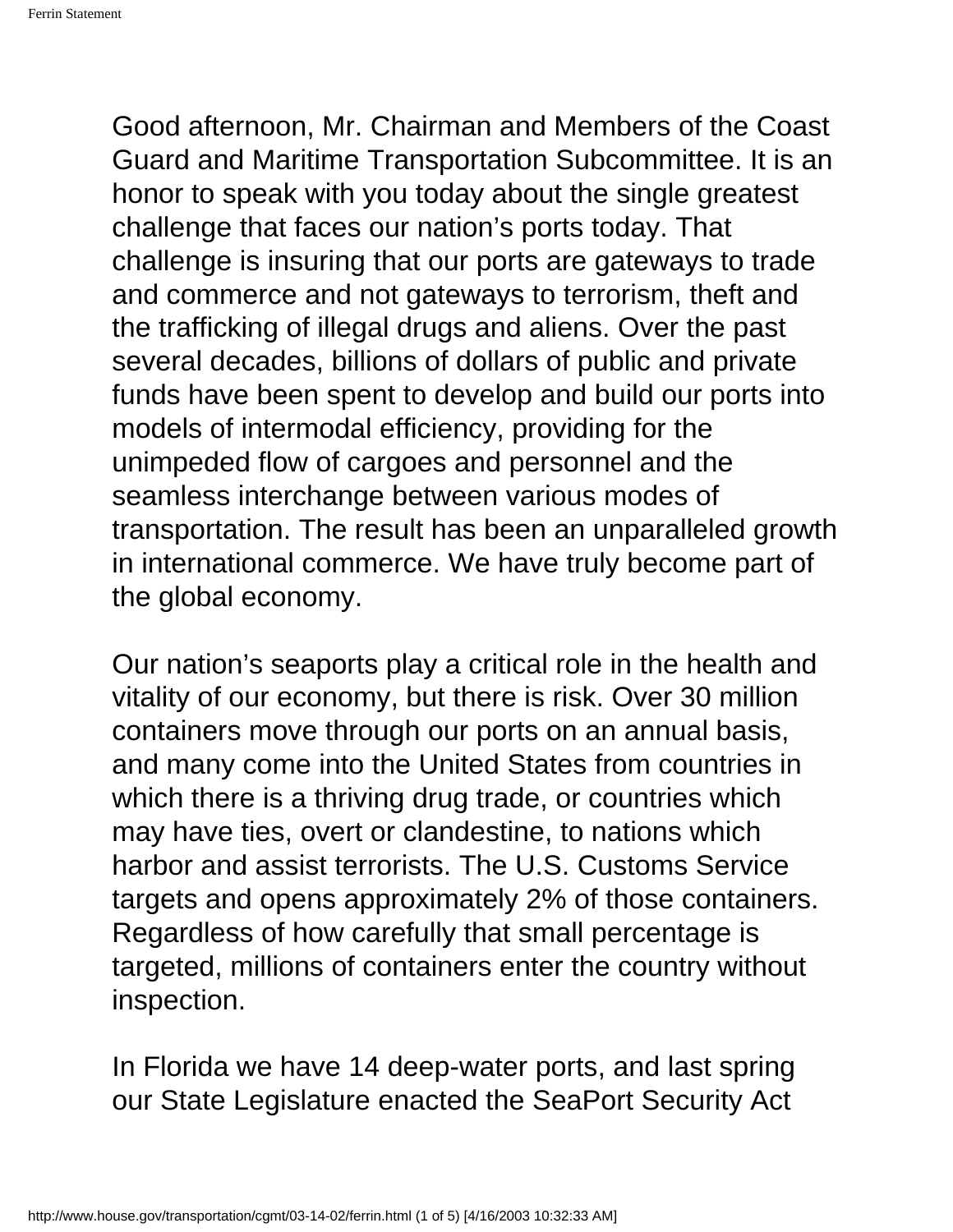aimed at curtailing the trafficking of illegal drugs through Florida's ports. In order to comply with the requirements of the Act, Florida's ports must carefully regulate access to port facilities by performing a criminal background check of anyone who enters a marine terminal more than five times in a ninety day period. At the Port of Jacksonville, we have already taken the fingerprints of over 5,000 people who require frequent access to the port's marine terminals. This spring we will begin issuing marine terminal access badges. The SeaPort Security Act also requires physical security assets such as high mast lighting, tall fencing and surveillance equipment, and the most significant requirement, for the continuous presence of law enforcement on the marine terminals.

I believe that Florida's Seaport Security Act will become the nation's model. The requirements of the Act will definitely enhance port landside security. At the same time other parts of the port security equation, namely the U.S. Coast Guard and U.S. Customs Service, must increase their level of operations. The ports themselves can do little to enhance waterside security or to insure that cargo entering the port is safe and as it has been represented on its manifest.

The greatest challenge for discretionary cargo ports like Jacksonville is the very high one time and recurring costs for enhanced port security. Most public ports are first and foremost an economic engine for their regions. In order to be competitive against other ports through which their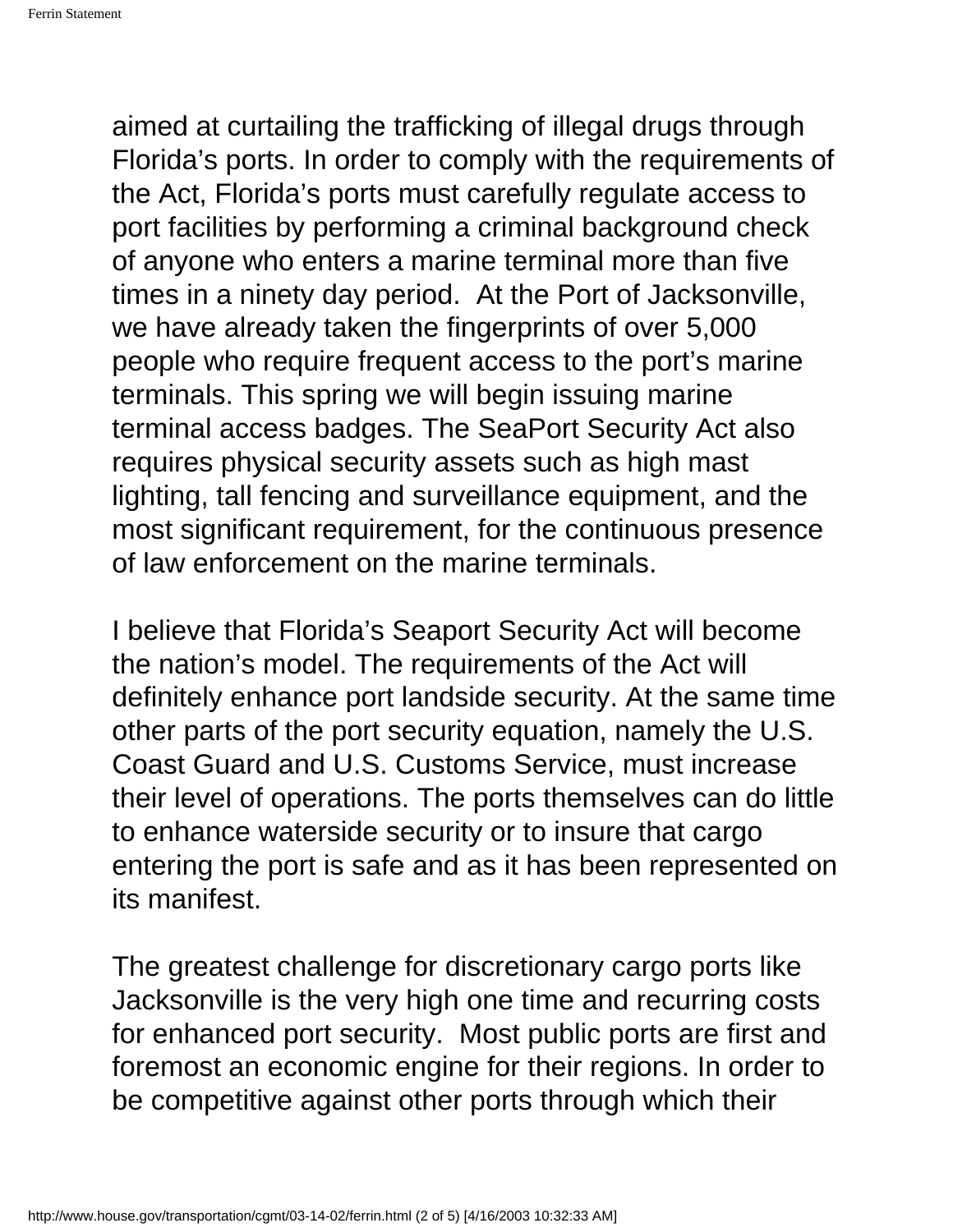cargo might just as easily move, a port must provide stateof-the-art facilities at very competitive rates. When depreciation is subtracted, most public ports show a loss at the bottom line. Their success is not found at the bottom of the Profit and Loss; instead, their success is determined by their level of commercial activity and the effect they have upon their region's economic vitality.

The extraordinarily high cost of security, if it had to be borne solely by the ports, will put many of us out of business. If we try to pass those costs on to our customers, the carriers, shippers and terminal operators they will vote with their wake, potentially moving their business to ports outside the U.S. in Canada and Mexico.

In order to be in full compliance with the requirements of the Florida SeaPort Security Act, the Jacksonville Port Authority is faced with approximately \$6.5 Million in one time capital costs. Though certainly substantial, the one time capital cost is addressable; it is the \$4.4 Million per year in recurring or operational costs that is most threatening. This \$4.4 Million is the cost for continuous law enforcement on the marine terminals, which amounts to approximately \$3.5 Million, plus \$900,000 for the security personnel we will require to inspect access badges and staff the terminal gates. This recurring cost of \$4.4 Million increases my operating budget by 25% with no commensurate flow of revenue to offset the cost. Such an operational cost increase would radically affect my debt service coverage ratio, placing me in default on over \$100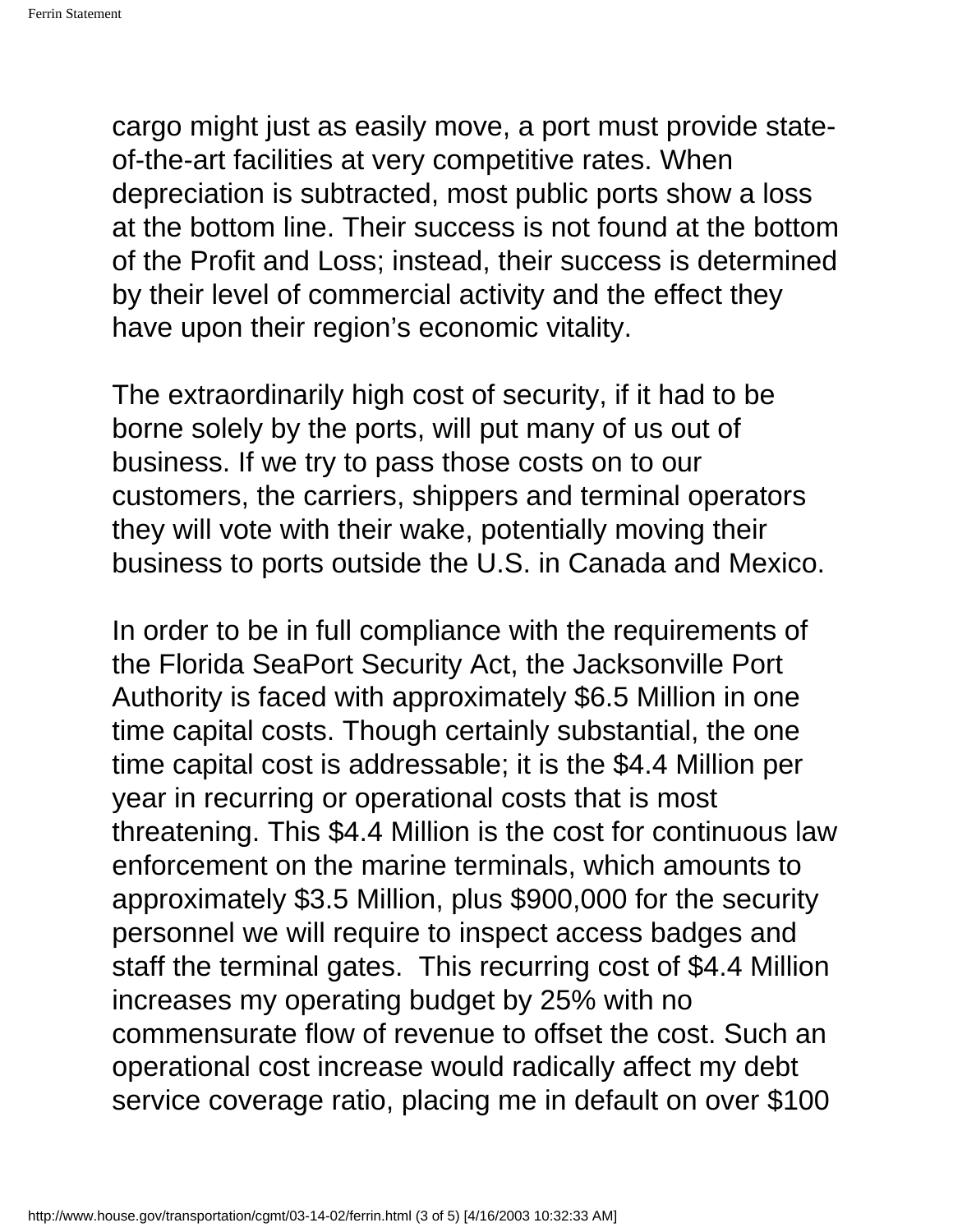Million in revenue bonds. The result could well be that to pay for port security we would fail to cover our debt and subsequently sacrifice the 25,000 local jobs and the \$1.5 Billion in annual salaries that are directly generated by port activity in Jacksonville.

This is why we in the port industry so desperately need financial assistance from the Federal and State Governments. Port security is a real problem. Given the nature of the port business and the fact that cargo entering or leaving a specific port goes to or comes from every corner of our country, port security is a national, not just a regional issue. It is imperative that the Federal Government and the States work in close cooperation to provide ports with desperately needed funding, for both capital and operations expenses incurred in order to insure port security and national safety. The alternative will unfortunately be financial disaster for many ports and do irreparable damage to their regions' economies.

Lastly, and most importantly, the nation's seaports acting under critical and emergency concerns are currently investing in seaport security capital improvements and are entering into contracts with local law enforcement to provide security. Accordingly, we recommend and respectfully request that national legislation such as that being discussed today and the Hollings-Graham (S. 1214) legislation include appropriate language providing for reimbursement of funds expended by seaports to provide critical security infrastructure and to fulfill law enforcement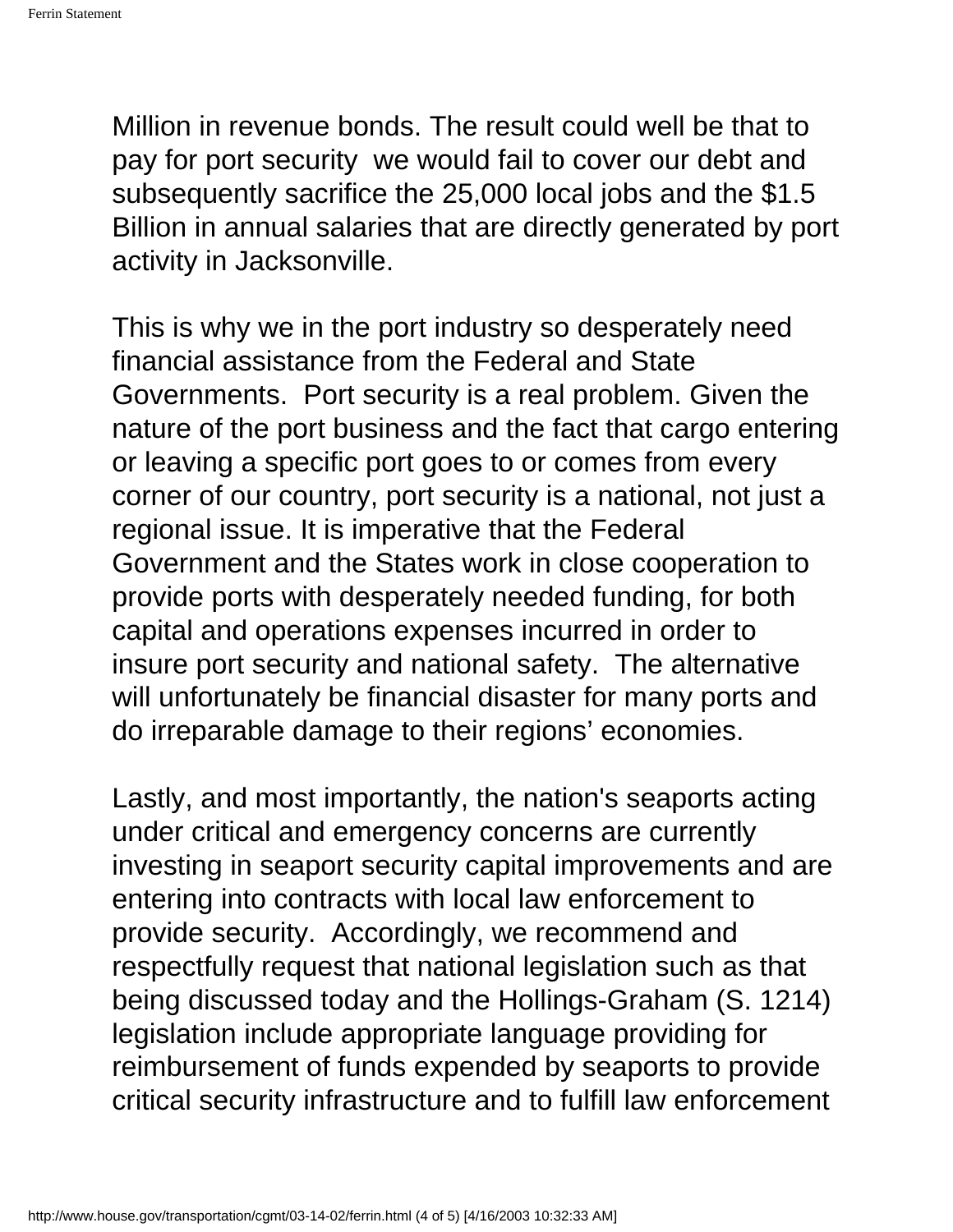requirements.

Thank you very much for this opportunity to testify and your concern for the security of one of our nation's vital seaports.

Frederick R. Ferrin Executive Director Jacksonville Port Authority 2831 Talleyrand Avenue Jacksonville, Florida 32206-0005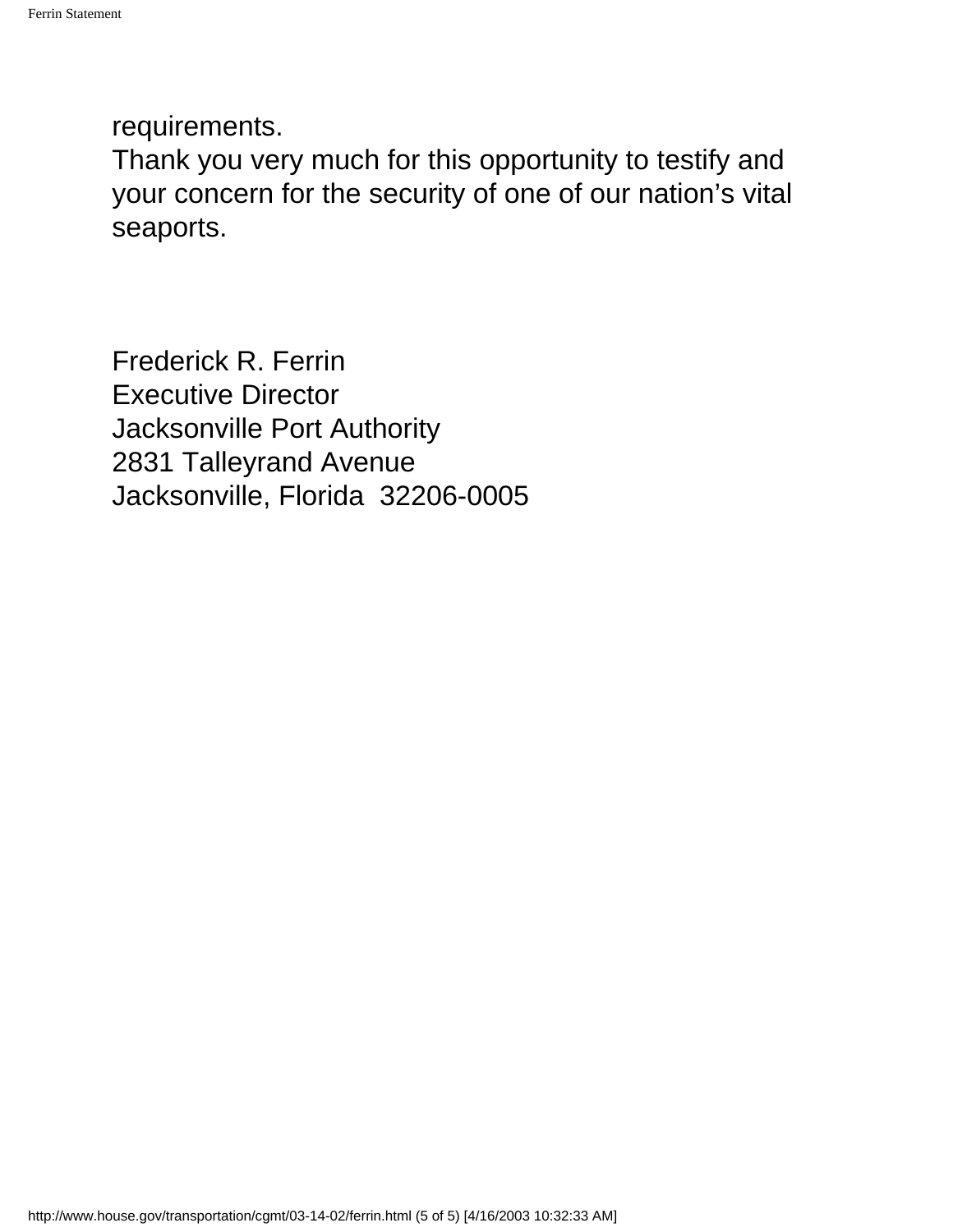# **Testimony of**

# <span id="page-36-0"></span>**Paul F. Richardson, President of Paul F. Richardson Associates, Inc.**

# **On Behalf of**

# **United States Maritime Alliance The Pacific Maritime Association National Association of Waterfront Employers**

## **Before the**

**Committee on Transportation & Infrastructure, Subcommittee on Coast Guard and Maritime Transportation, United States House of Representatives**

# **On Funding for Seaport (Intermodal Cargo) Security**

**Washington, DC March 14, 2002**

http://www.house.gov/transportation/cgmt/03-14-02/richardson.html (1 of 23) [4/16/2003 10:32:36 AM]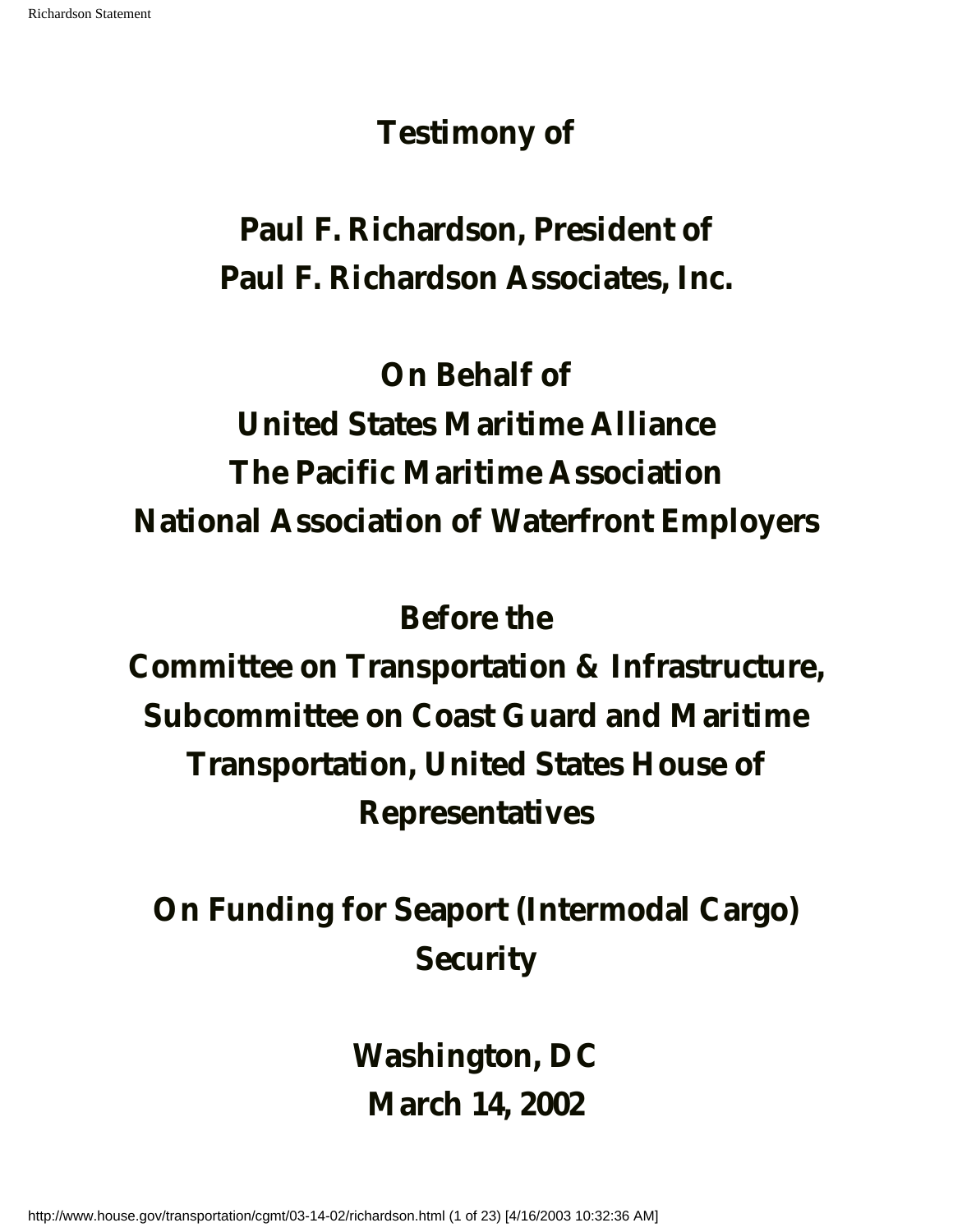I am Paul F. Richardson, President of Paul F. Richardson Associates, Inc. (PFRA) an international maritime consultancy firm serving various segments of the maritime industry including ocean carriers, terminal operators, ports, shipbuilding companies, railroads, motor carriers and companies involved in the movement of intermodal cargo. I founded the company in 1977.

I am here today to address you on a range of commercial facts specifically related to the Funding for Seaport (Intermodal Cargo) Security. I am testifying on behalf of the following parties:

United States Maritime Alliance – Representing the interests of the various management groups in labor relations issues affecting longshore and related maritime activities on the U.S. East and Gulf Coasts. Membership includes ocean carriers, carrier organizations, direct employers, and port, coast and district employer associations.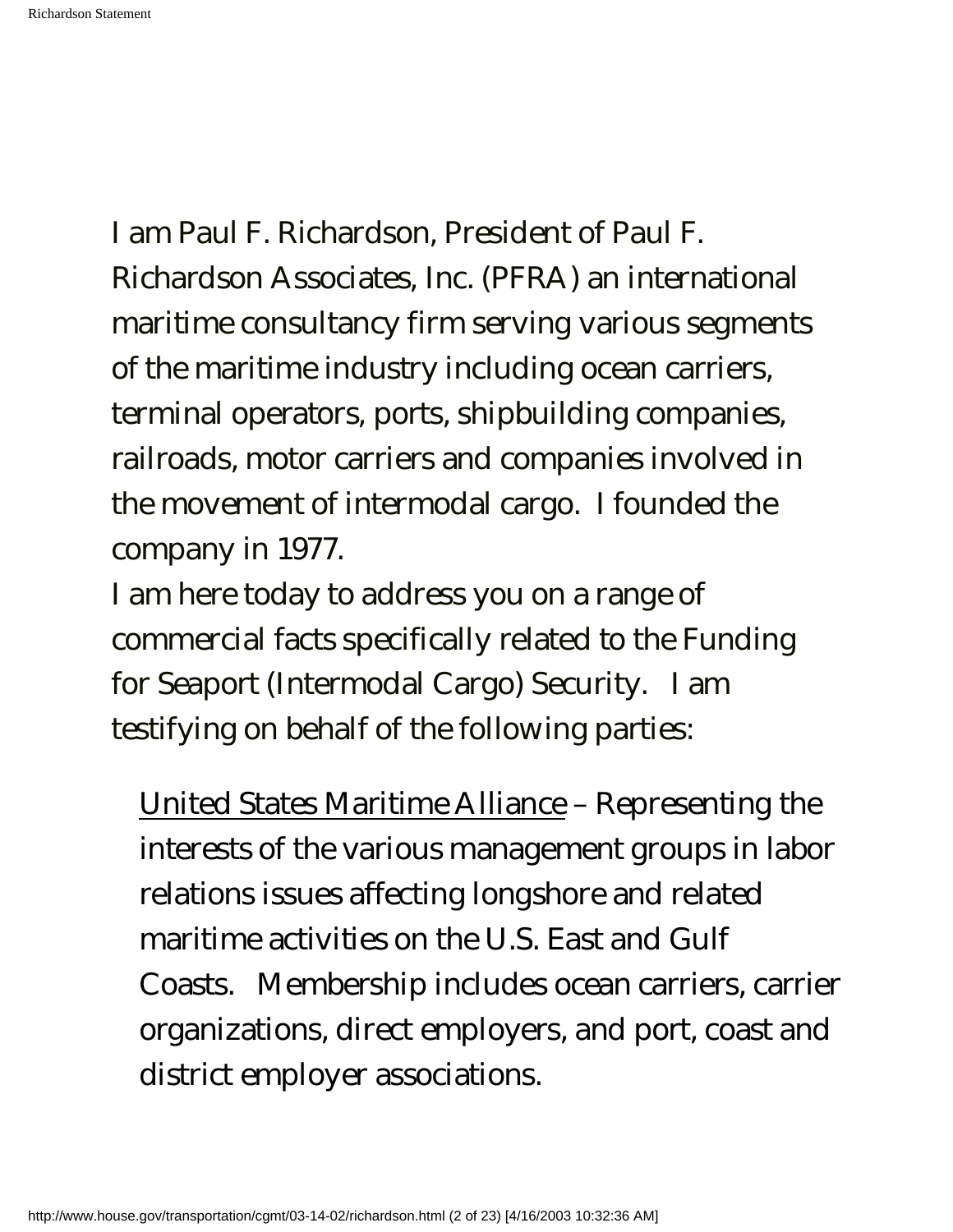The Pacific Maritime Association – The principal business of the PMA is to negotiate and administer maritime labor agreements with the International Longshore and Warehouse Union (ILWU). The membership of the PMA consists of American flag operators, foreign flag operators, and stevedore and terminal companies that operate in California, Oregon, and Washington ports.

The National Association of Waterfront Employers – The national trade association representing the U.S. marine terminal and stevedoring industry with membership on all four coasts.

Collectively, these entities handle over 97% of container cargo moving in U.S. maritime commerce and a significant portion of break bulk cargo as well.

I have been involved with intermodal cargo issues my entire career, which now spans some five decades. Prior to forming PFRA, I held various leadership roles, including President and Vice-Chairman with Sea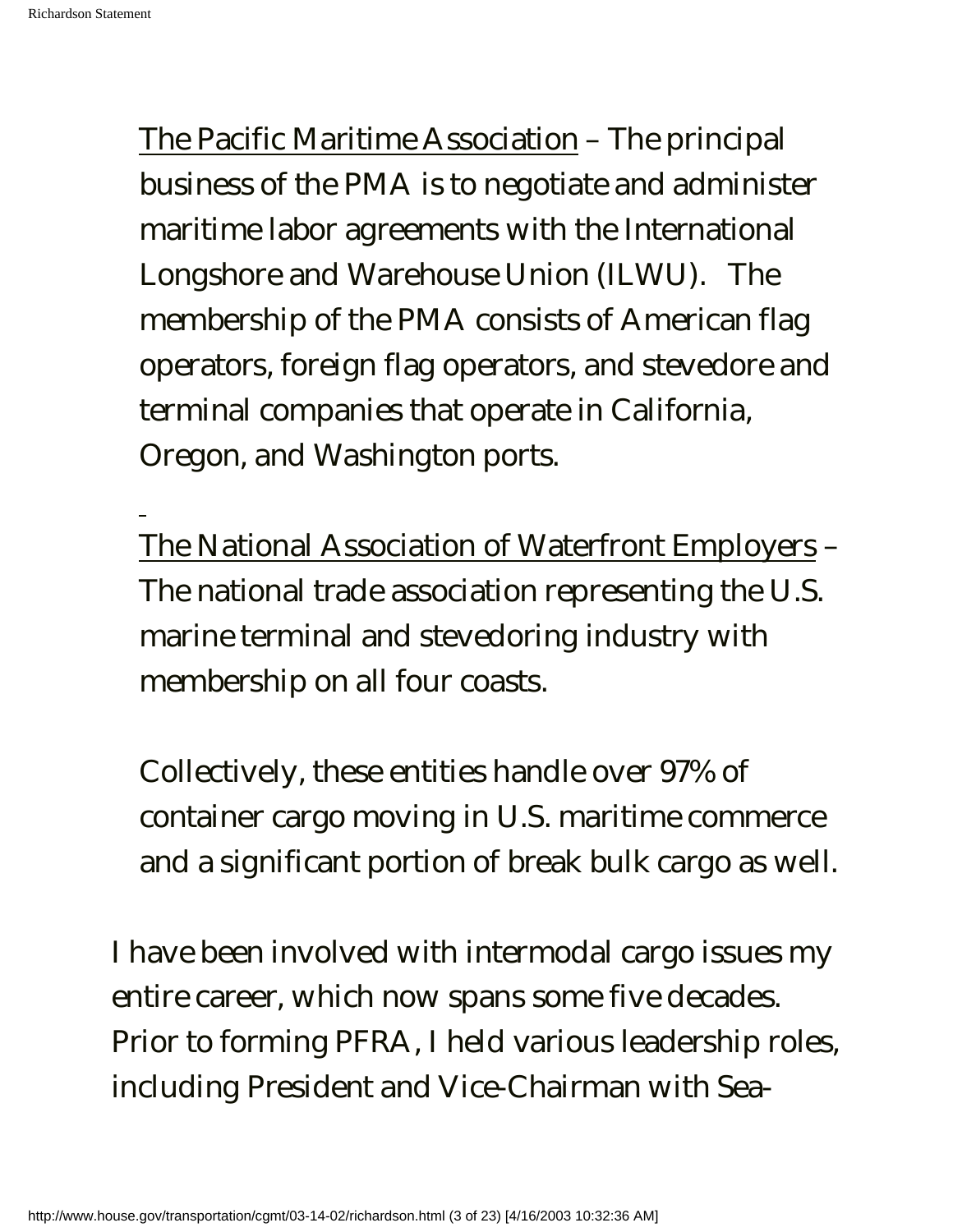Land Service, Inc. (Sea-Land). Many in the industry are of the opinion that Sea-Land was the pioneer in the transportation world when it comes to intermodal cargo movement.

In fact, most credit the company and its founder, Mr. Malcom McLean, with conceiving the idea of moving cargo in the same container through various modes of transport; from the shipper's factory to the waterfront with a truck, then lifting that container on board a vessel that was involved in waterborne trade, then that same container being discharged in a port ready for the reverse process to take place, when the container would be trucked for ultimate delivery to a receiver's door.

*Thus, the birth of intermodal cargo movement, or intermodalism.* 

Prior to joining Sea-Land, I was involved with Mr. McLean and McLean Trucking Company, which provided truck service over the entire Eastern Seaboard. I was discharged from service in the U.S.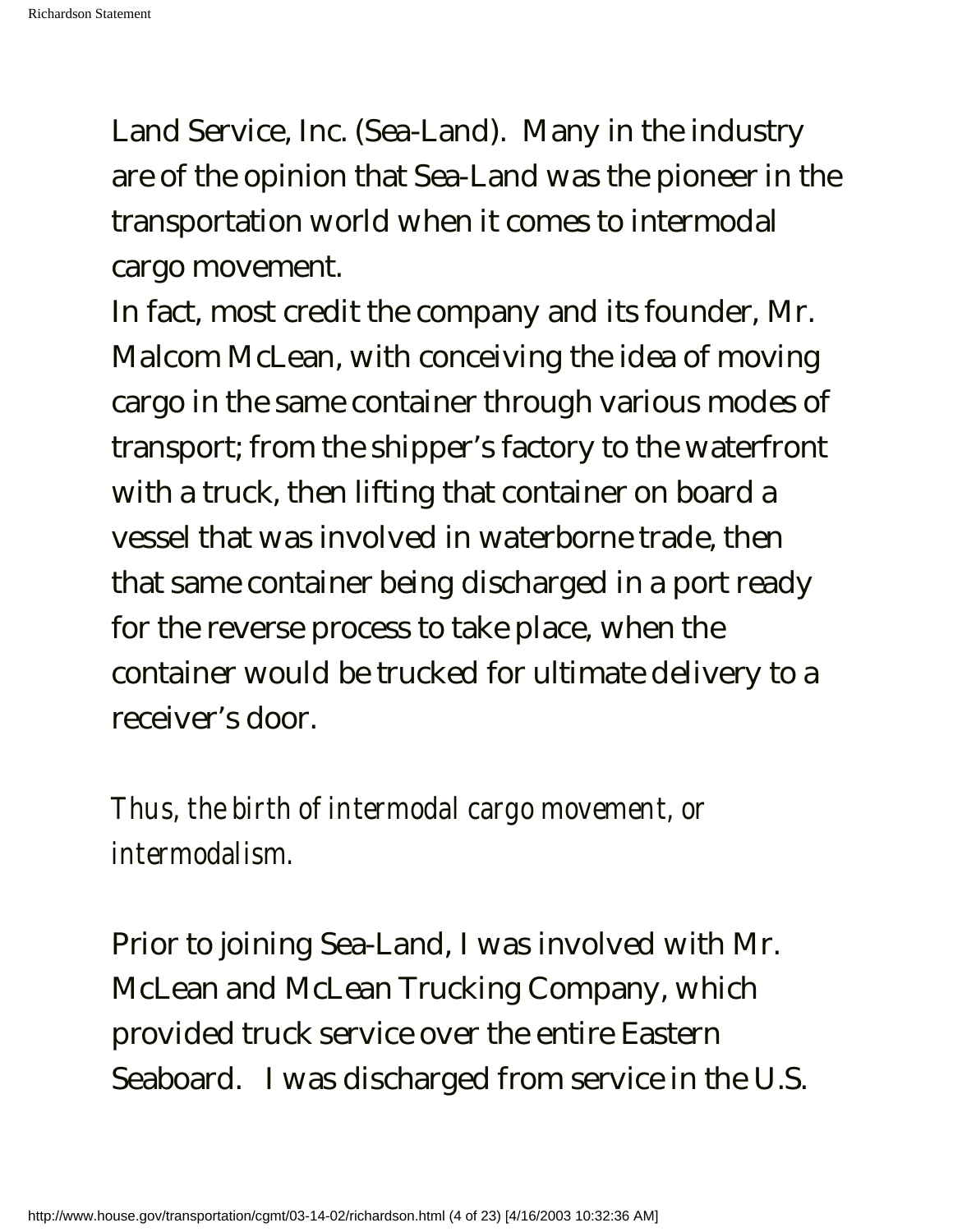Marine Corps. in 1948. After graduating from Boston University with a BA in Public Relations, concentrating in Industrial Relations, I joined McLean in 1952.

Over the course of my career, I have been involved with a number of intermodal cargo initiatives that include:

> • One of the founders and former Chairman of the **National Maritime Council**. A group which unified all segments of the American Maritime industry including ocean carriers, land-based maritime and sea-going unions, major importers and exporters throughout the U.S.

• An original member of the **International Council of Containership Operators** (the Box Club), a group consisting of the principal ocean carrier companies tasked with improving communications and increasing cooperation of shipping lines to the benefit of world trade.

• Selected by the Secretary of the Treasury in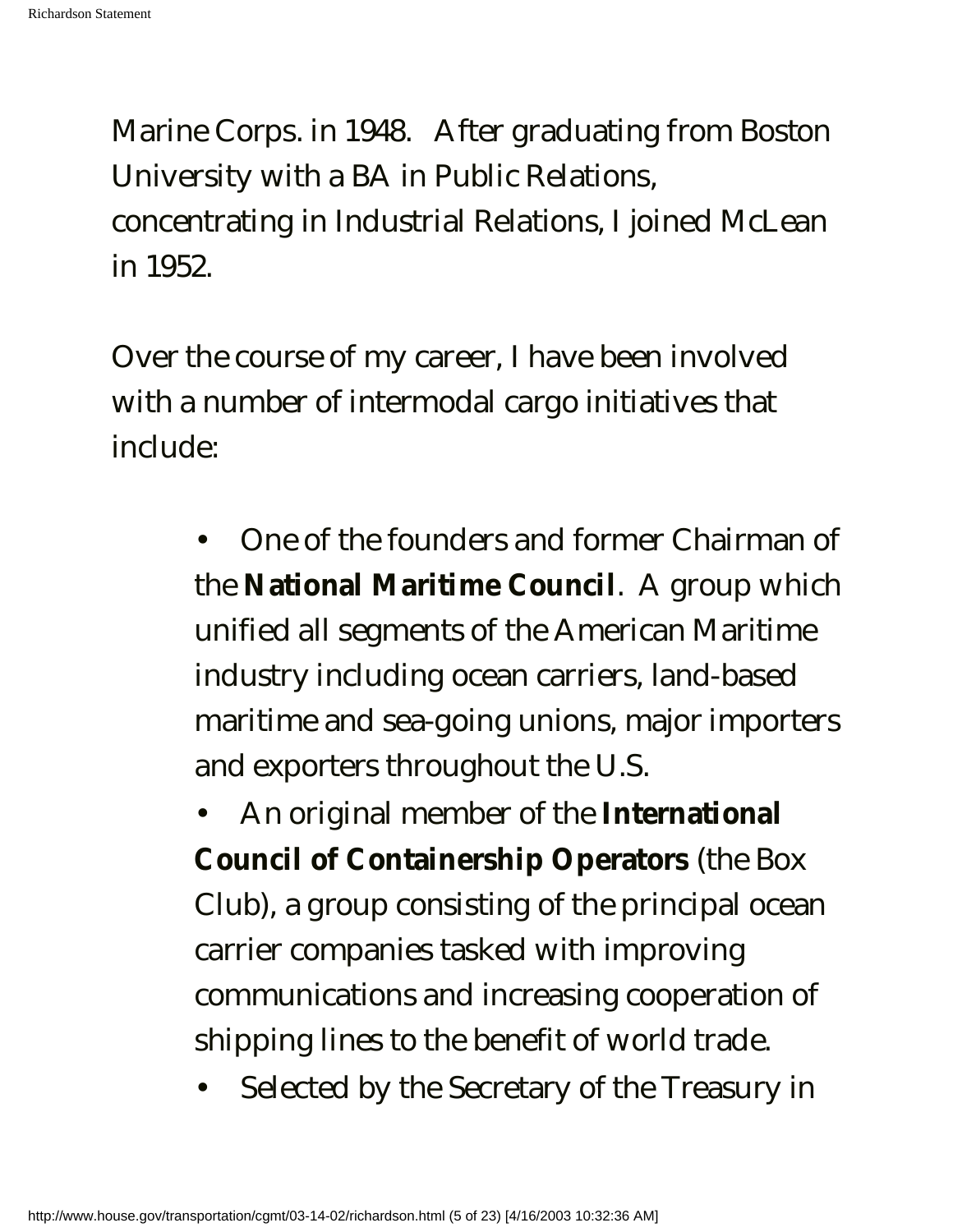1978 to be a member of the **Economics Panel of the United Nations Soviet-American Parallel Studies Program** to lead discussions in Moscow regarding trade at the height of the Cold War.

• In 1981 was awarded the **Meritorious Service Citation** by the Secretary of the Navy on behalf of my efforts with maritime issues including education, cooperation and public relations.

• Developed and conducted a number of programs for the **U.S. Maritime Administration** regarding financial management techniques for maritime companies involved in U.S. flag trades.

• A one-time member of the **Technical and Research Advance Planning Committee for the Society of Naval Architects and Marine Engineers (SNAME)** working on raising the awareness for more meaningful legislative efforts in national maritime affairs.

• Served on the Planning Committee as a member of the **Maritime Transportation**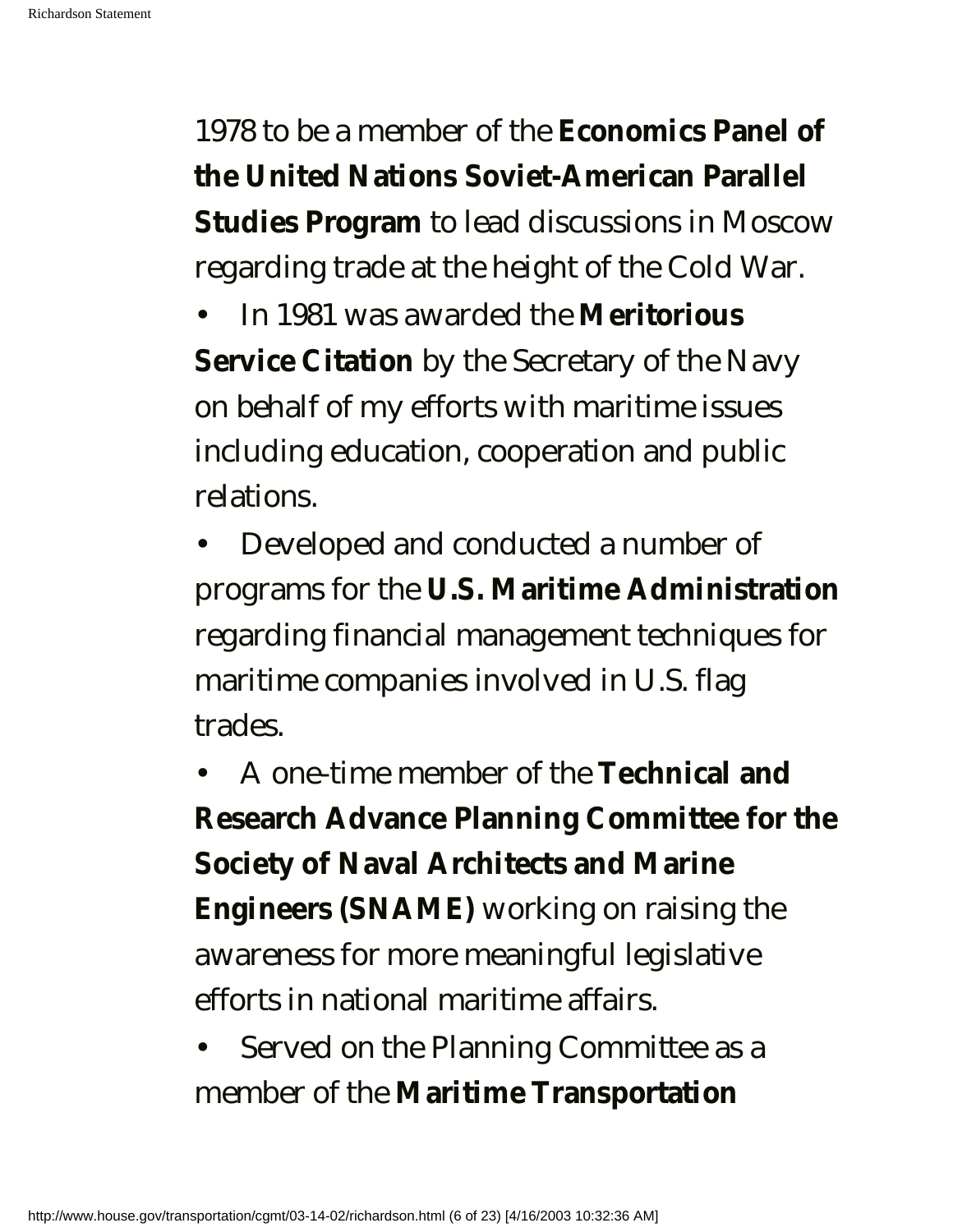**Research Board** reviewing all aspects of marine transportation, transportation systems including economic and societal impacts on ships, cargo handling, port and marine facilities, marine safety and training.

• Chosen to lead a number of forums on matters of national maritime significance while serving on the **Business Advisory Committee and Subcommittee of Education for the Transportation Center at Northwestern University.**

- Served on the Board of Trustees for the **Council of Americas**.
- Served a five-year term as a Member of the **American Bureau of Shipping**.

• Former Chairman of the Board of Directors for the **NJ State Chamber of Commerce**, serving as a Director and Member of the Executive Advisory Committee for over 30 years. Currently, an Honorary Life Member of the Board of Directors.

• A recipient of the "Connie Award" from the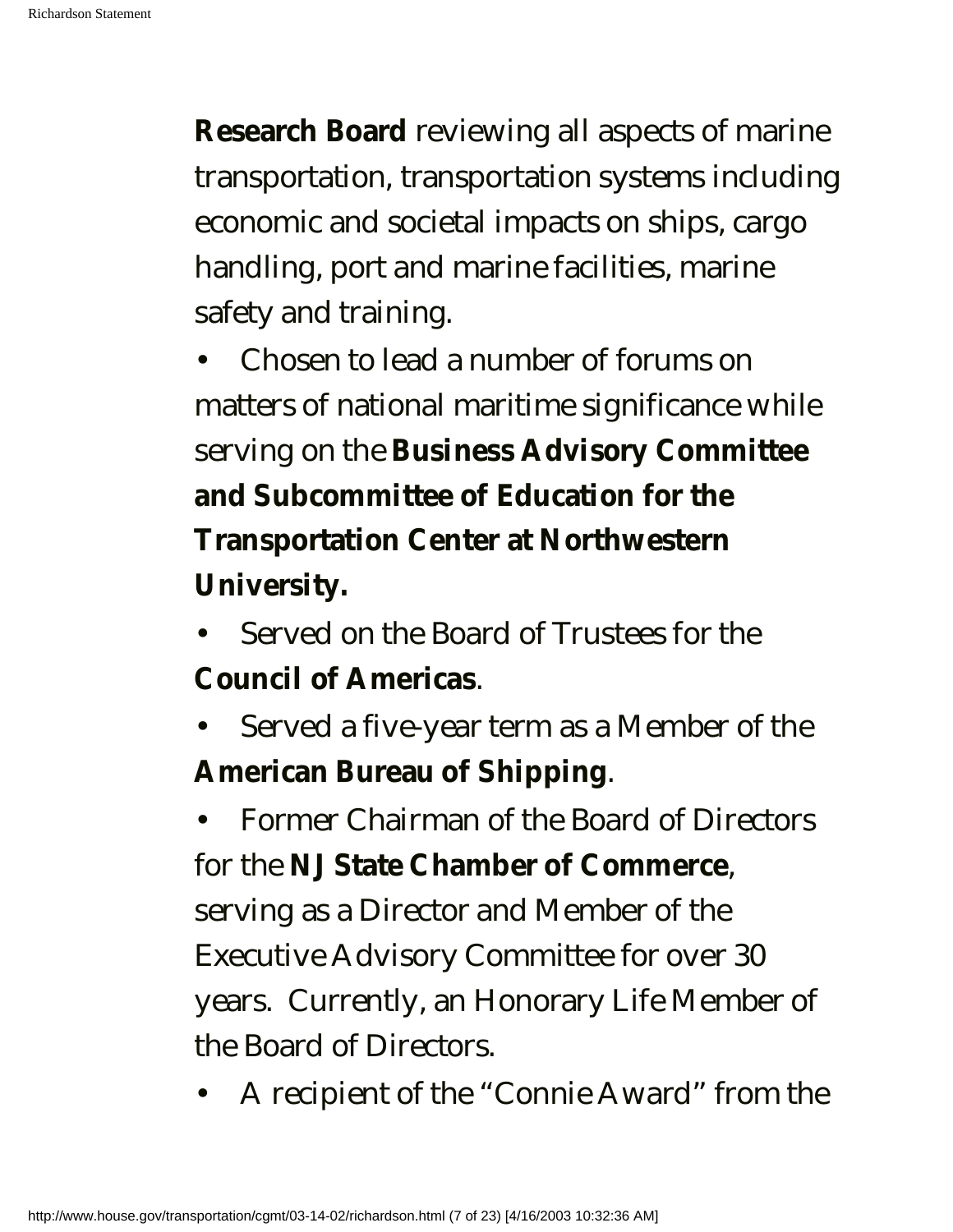**Containerization and Intermodal Institute** in recognition for leadership in the transportation industry and many contributions to the advancement of international intermodal transportation.

• Currently a Director of the **U.S. Coast Guard Foundation**.

I am pleased to be before this Committee and look forward to addressing you today.

# **Introduction**

The ocean borne $[1]$  intermodal transportation system is the "highway" which facilitates the nation's ever increasing flow of imported and exported containerized cargo. This "supply chain" for containerized cargo has developed over many years and has permitted the seamless movement of our ocean borne containerized commerce. In turn, this has allowed the thousands of U.S. importers and exporters to remain competitive in the global marketplace and benefited millions of consumers throughout the U.S.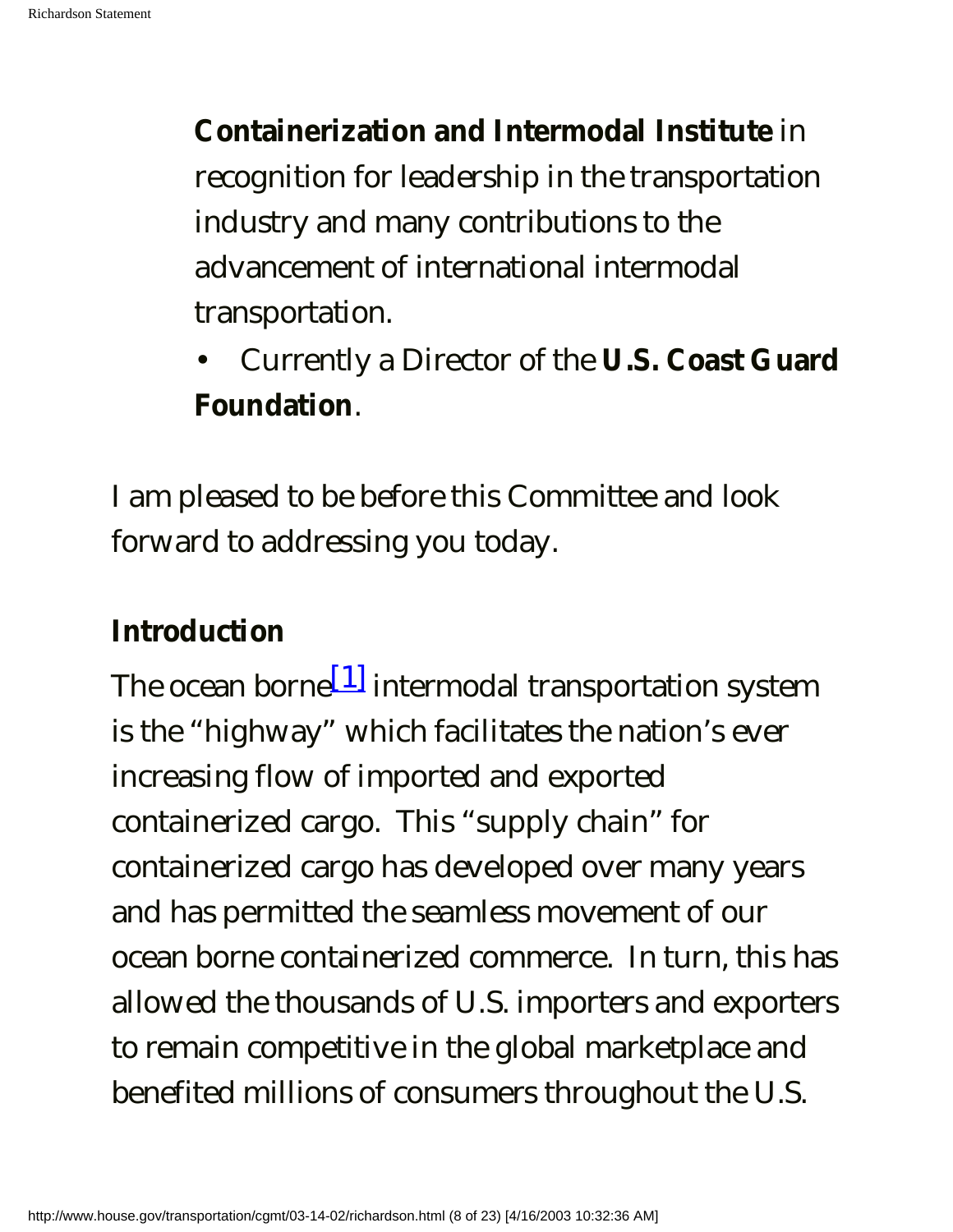The long-term health of the U.S. economy depends on the continued efficient functioning and expansion of this system in order to ensure the viability and continued prosperity of the world economy.

Within this system is a network of stakeholders who provide the necessary capital and know-how to build, maintain and continually expand this global freight transportation network. These stakeholders include:

- Marine container terminal operators
- Ocean carriers
- Labor organizations
- Port authorities
- Trucking companies
- Railroads
- Warehousemen & logistics providers, and
- Many others

My comments today are intended to focus on the maritime component of this transportation system marine container terminal operators and the ocean carriers - and to specifically discuss: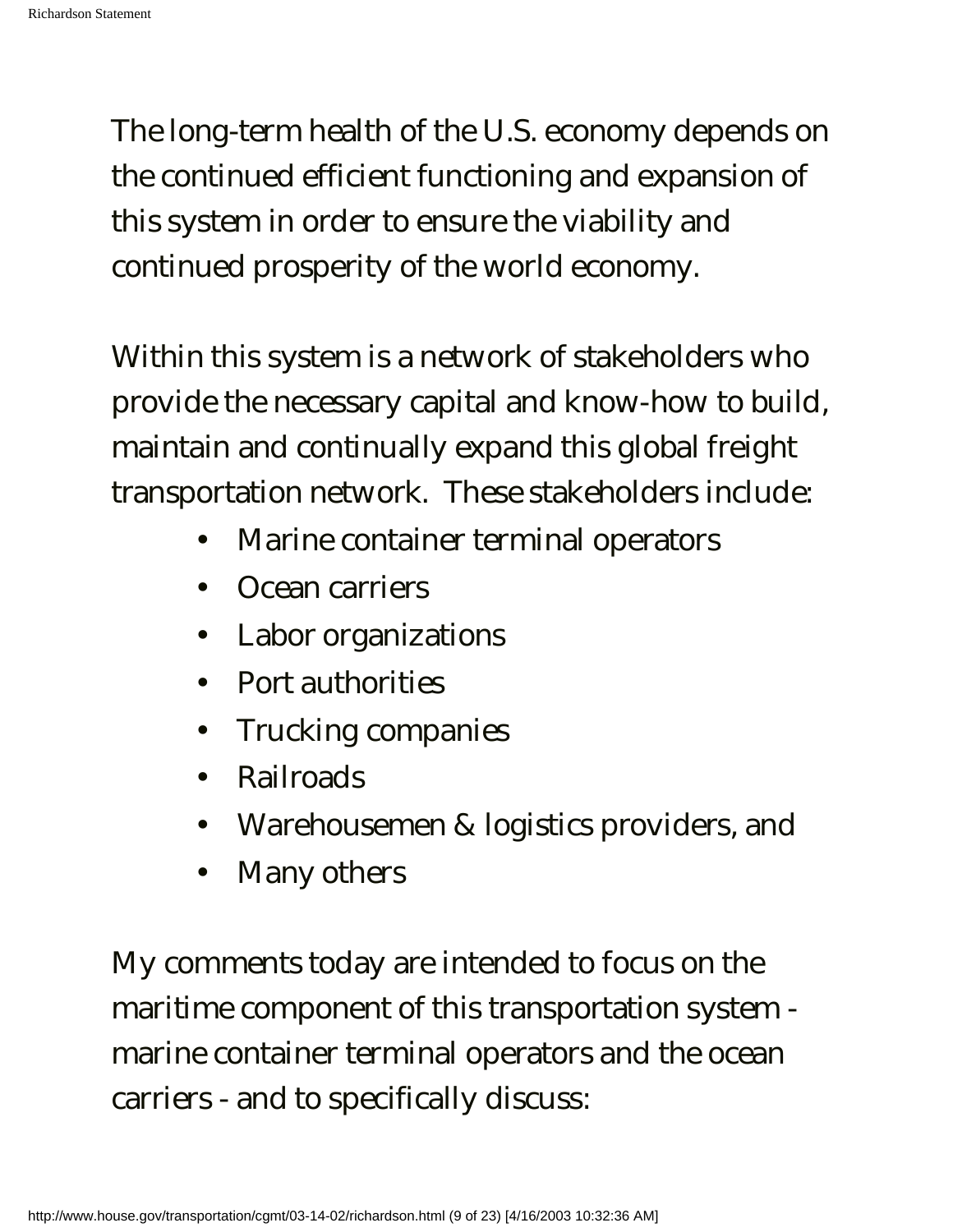- the contributions of the ocean borne intermodal transportation system to the nation's economy,
- the roles and specific contributions of the maritime component of this system,
- those economic realities within which these specific maritime stakeholders must operate, and most importantly,
- how proposed changes to business models, brought on by enhanced intermodal cargo security, could impact the ocean borne intermodal transportation system and maritime stakeholders' operations.

# **The Magnitude & Contributions of the Maritime Component of the Intermodal Cargo Transportation System**

Ocean borne liner shipping has revolutionized the flow of products around the world and fostered the era of globalization. The heightened dependence of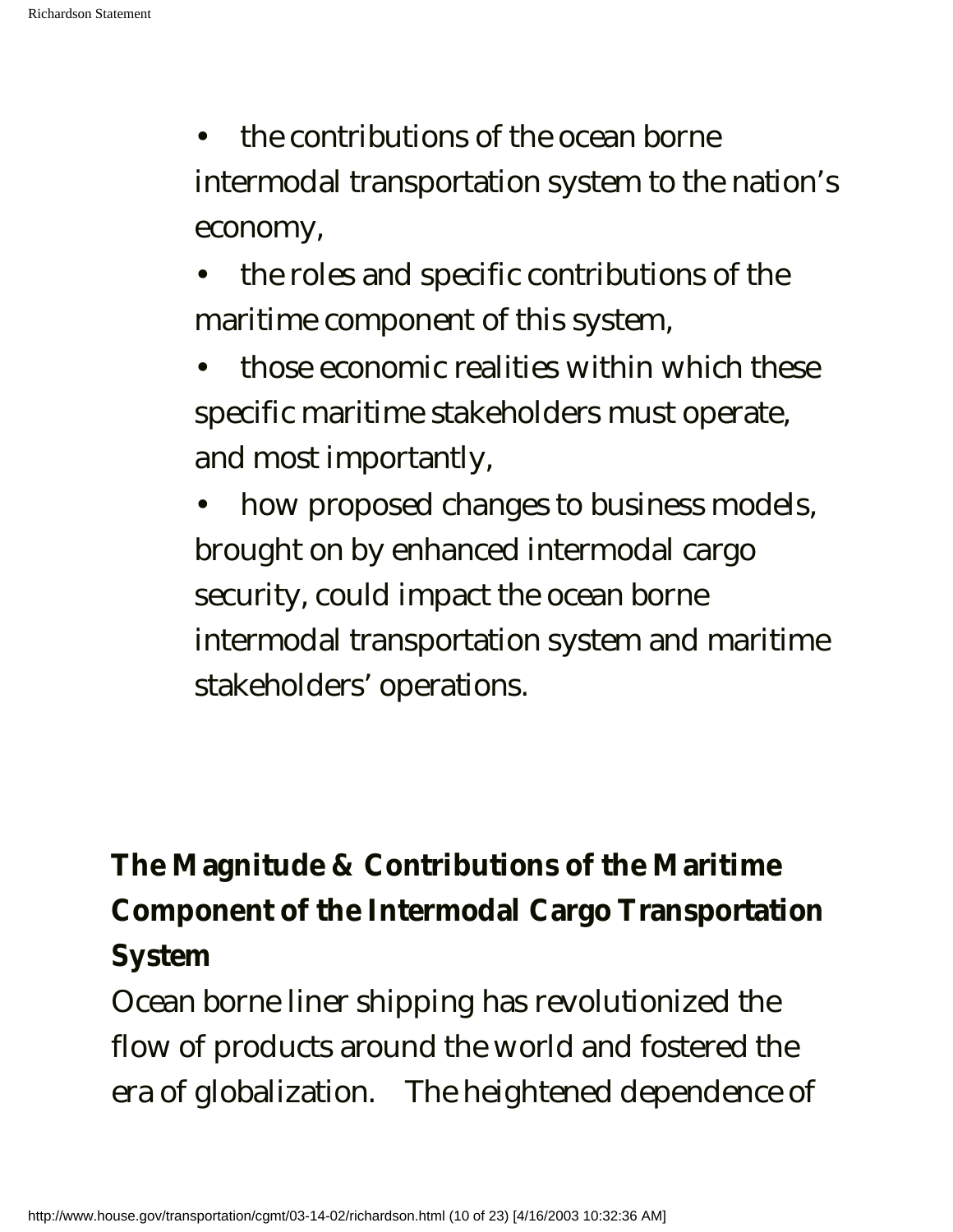many countries on the efficient worldwide flow of imported and exported goods signals the critical need to avoid any adverse impacts on the efficient functioning of this global supply chain.

The development in the U.S. of integrated logistics systems and just-in-time inventory flows underlies the critical importance of the ocean borne intermodal transportation system. For the U.S. economy, the benefits are enormous as indicated by the fact that the rate of U.S. productivity increase, a key ingredient to continued economic expansion and a modest rate of inflation, has doubled from just over 1% annually in the 1980's to over 2% annually in the 1990's.<sup>[2]</sup> The globalization of the world economy and its impact on the business practices in the U.S. has had a direct impact on this rate of productivity growth.

There is no coincidence to the fact that, over this timeframe, the growth of ocean borne container cargo volumes has been impressive. Between 1980 and 1999, total containers moved through the worldwide port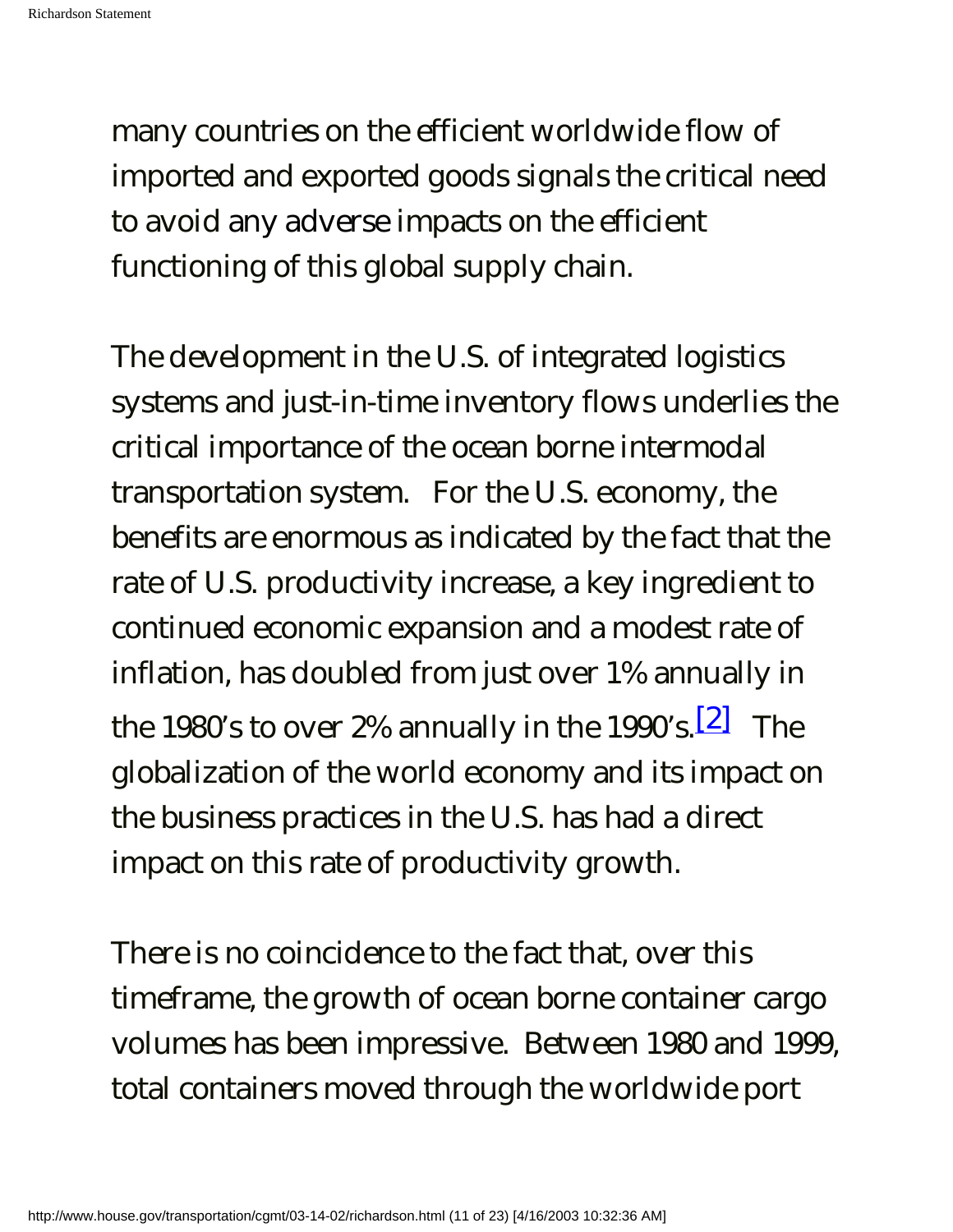system increased over 400%. Over the same period, total containers moved through U.S. ports increased over 200% to a level of 17 million containers by 2000. $\boxed{3}$  This equates to over 45,000 containers handled per day to and from a fleet of dedicated container vessels.

By 2010, container volumes moving through U.S. ports are estimated to reach over 27 million containers annually (almost 75,000 containers daily).  $[4]$  The value of containerized cargo that is landed in the U.S., currently estimated to be over \$480 billion annually, is estimated to increase to over \$750 billion annually by  $2010.$ [5]

Today, the 17 million annual containers moved through U.S. container ports are carried on over 800 ocean-going container vessels engaged in the U.S. container trades. These vessels make over 22,000 annual port calls<sup>[6]</sup> – more than 60 per day – and produce over 35 million annual truck moves in and out of container terminals – more than 140,000 daily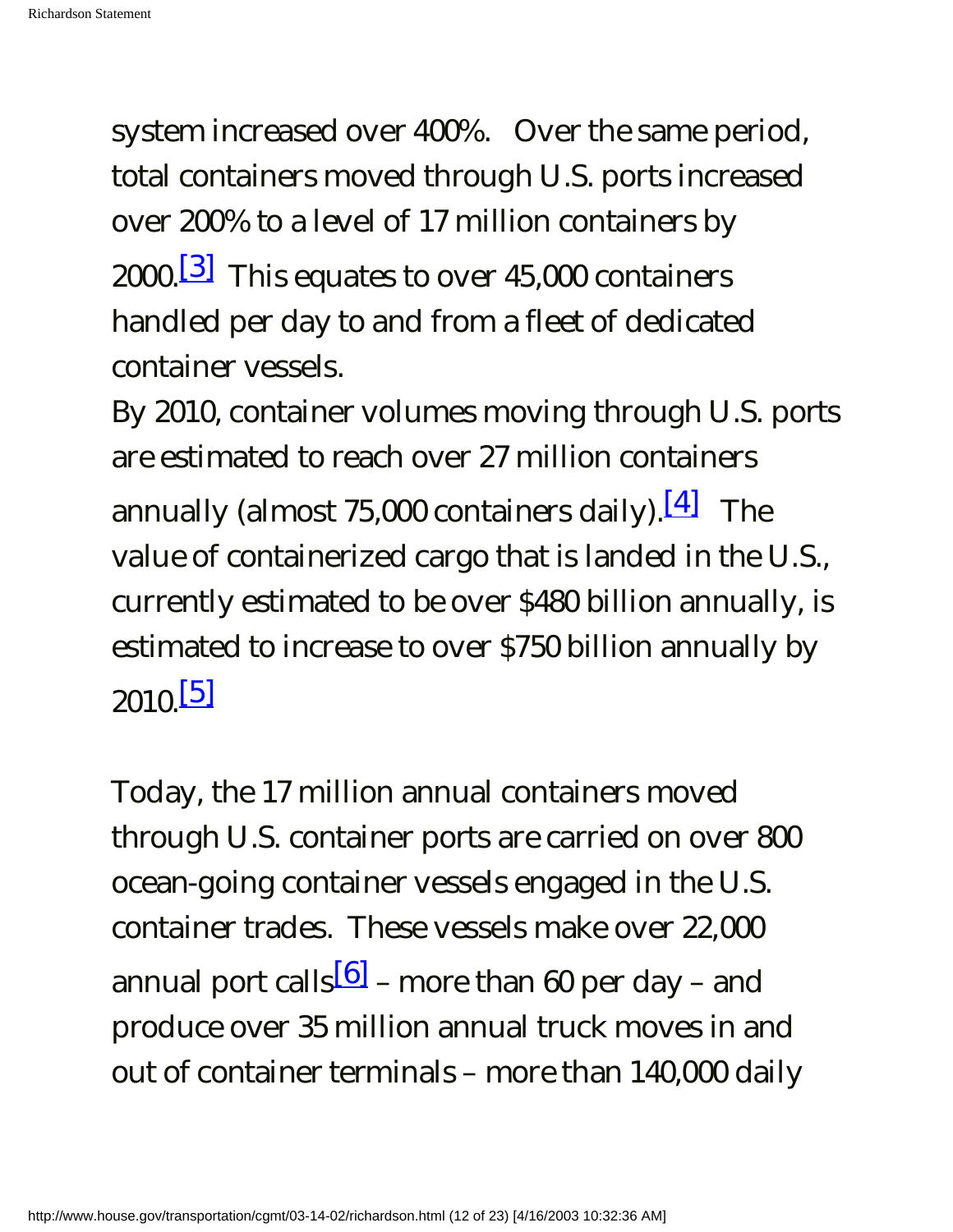truck moves.<sup>[7]</sup> By 2010, these truck volumes are estimated to reach 210,000 daily moves.

Collectively, the maritime stakeholders (to include container terminal operators, ocean carriers as well as port authorities) have invested billions of dollars in infrastructure to support the movement of U.S. ocean borne container cargo. Private sector marine container terminal operators and ocean carriers alone have invested well over \$150 billion in ships, marine terminal infrastructure, containers/chassis and handling equipment to build the current global container transportation network.<sup>[8]</sup> To meet the future doubling of U.S. container volume, an additional \$35 billion investment in assets and related infrastructure will be required.

Public sector U.S. ports have also invested significantly to provide the necessary marine terminal capacity and associated transportation infrastructure to efficiently accommodate this tremendous growth in ocean borne container commerce. Over the 5 year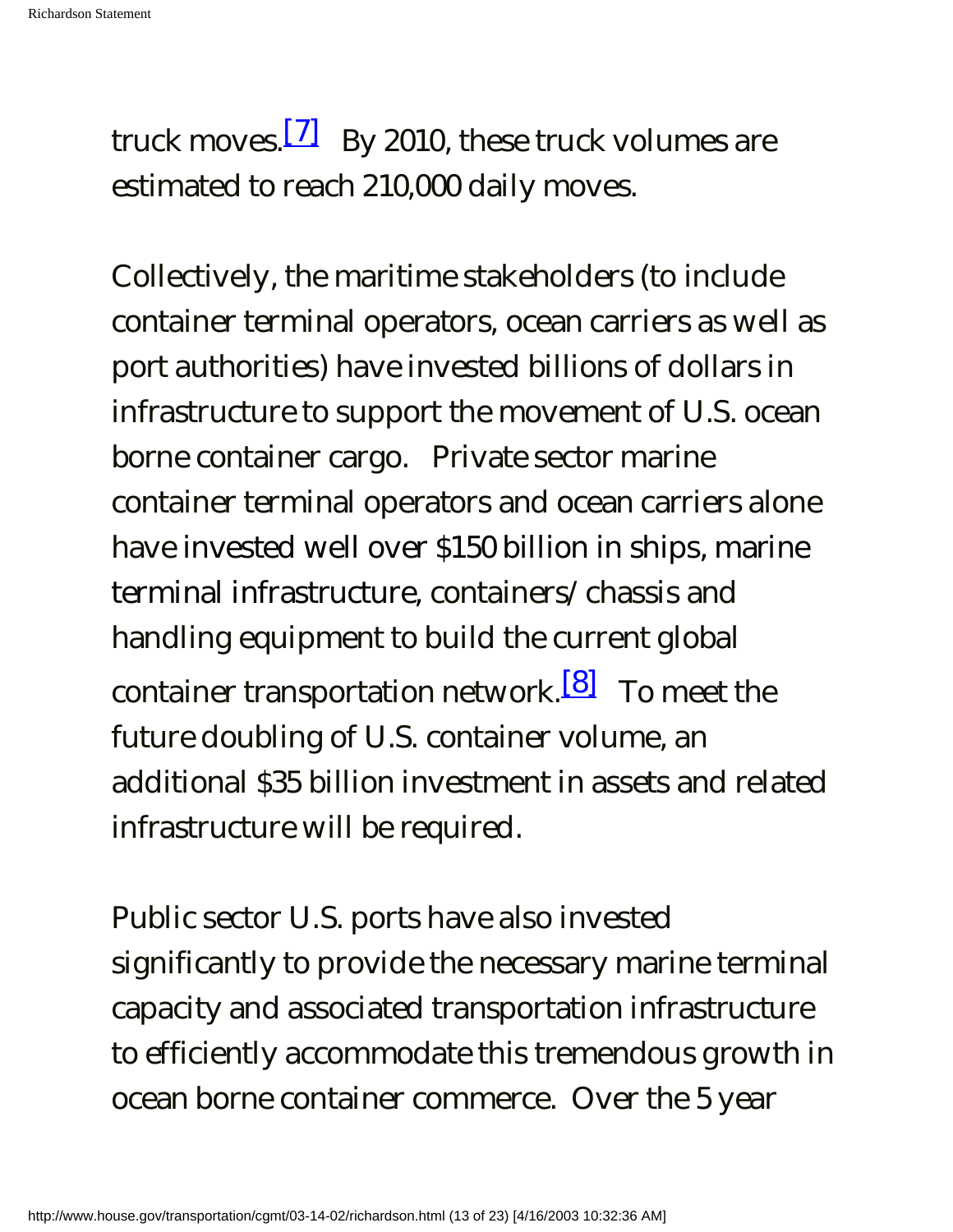period (1996-2000) U.S. ports have invested over \$2.3 billion on container terminals alone. It is estimated that a further \$4.2 billion will be spent on container terminals over the next 5 year period  $(2001-2005)$ .<sup>[9]</sup>

The annual contributions of the maritime component of intermodal container transportation to the U.S. economy are also are significant:

- Over 1 million port sector jobs $\sqrt{10}$
- Wages of over \$39 billion wages higher than the average U.S. wage
- Federal, state and local taxes of over \$11 billion

# **The Marine Container Terminal**

The marine container terminal is the critical link in the international intermodal chain. It is responsible for the efficient and cost effective transfer of containerized cargoes between vessels and connecting modes of transportation (truck, rail and barge). It was not long ago that it took several days for a liner vessel to discharge and load its general cargo. This cargo was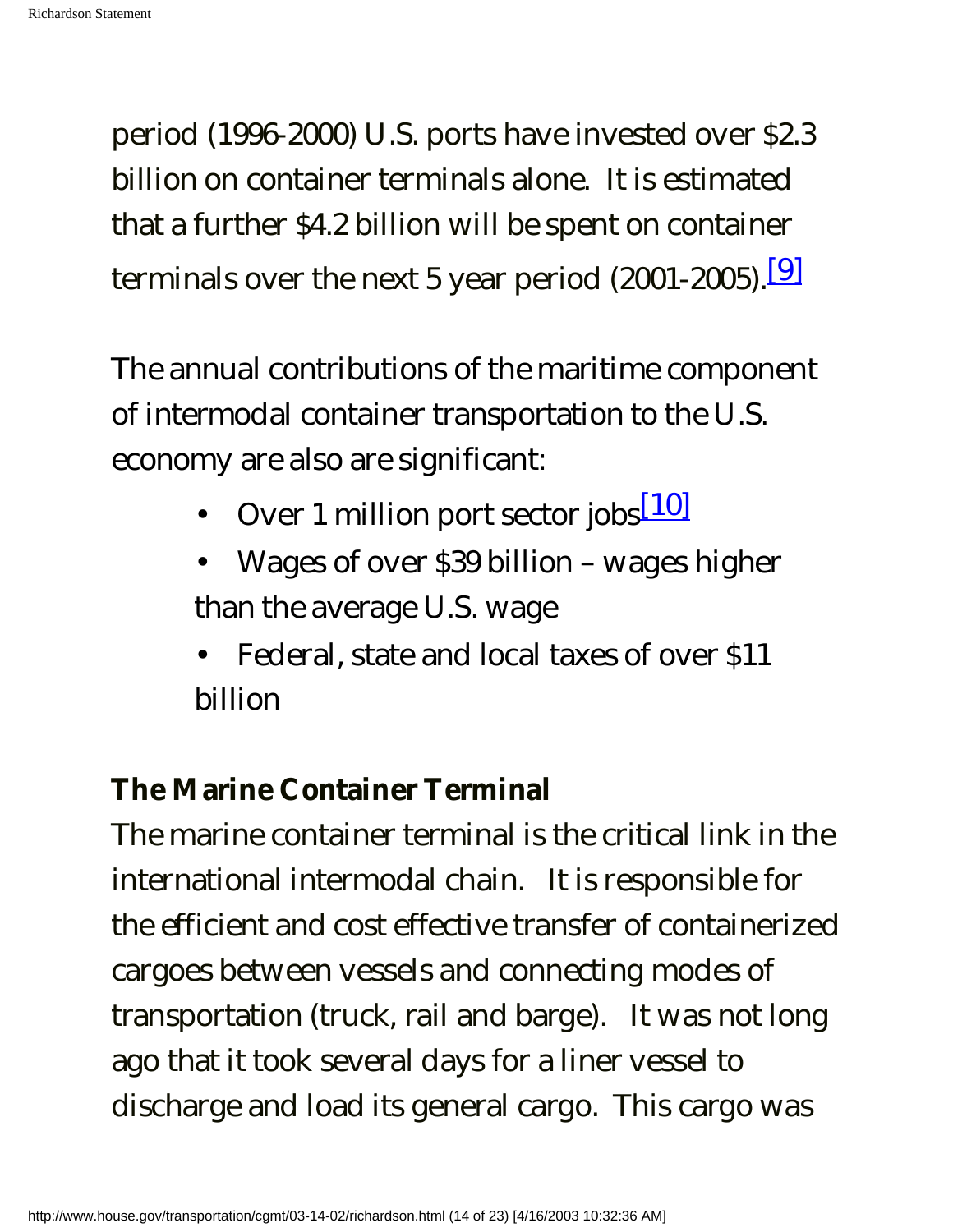placed in warehouses, handled multiple times and moved slowly through the, then less than efficient, inland distribution channels to its ultimate destination.

Today, vessel port turn times are accomplished in hours. Cargo is no longer warehoused. It quickly moves through a network of marine terminals to massive distribution facilities where it is sorted and repacked, as necessary, and sent on to its final destination by a much more efficient inland transportation and logistics system. This has permitted significantly reduced inventory levels and much improved matching of supply with demand.

There are over 1,900 public and private marine terminals in the U.S. through which cargo and passengers move.  $[11]$  Included are approximately 100 container terminals that employ tens of thousands of people involved in the daily movement of containerized cargo. Many of these facilities are approaching 500 acres in size with the capability of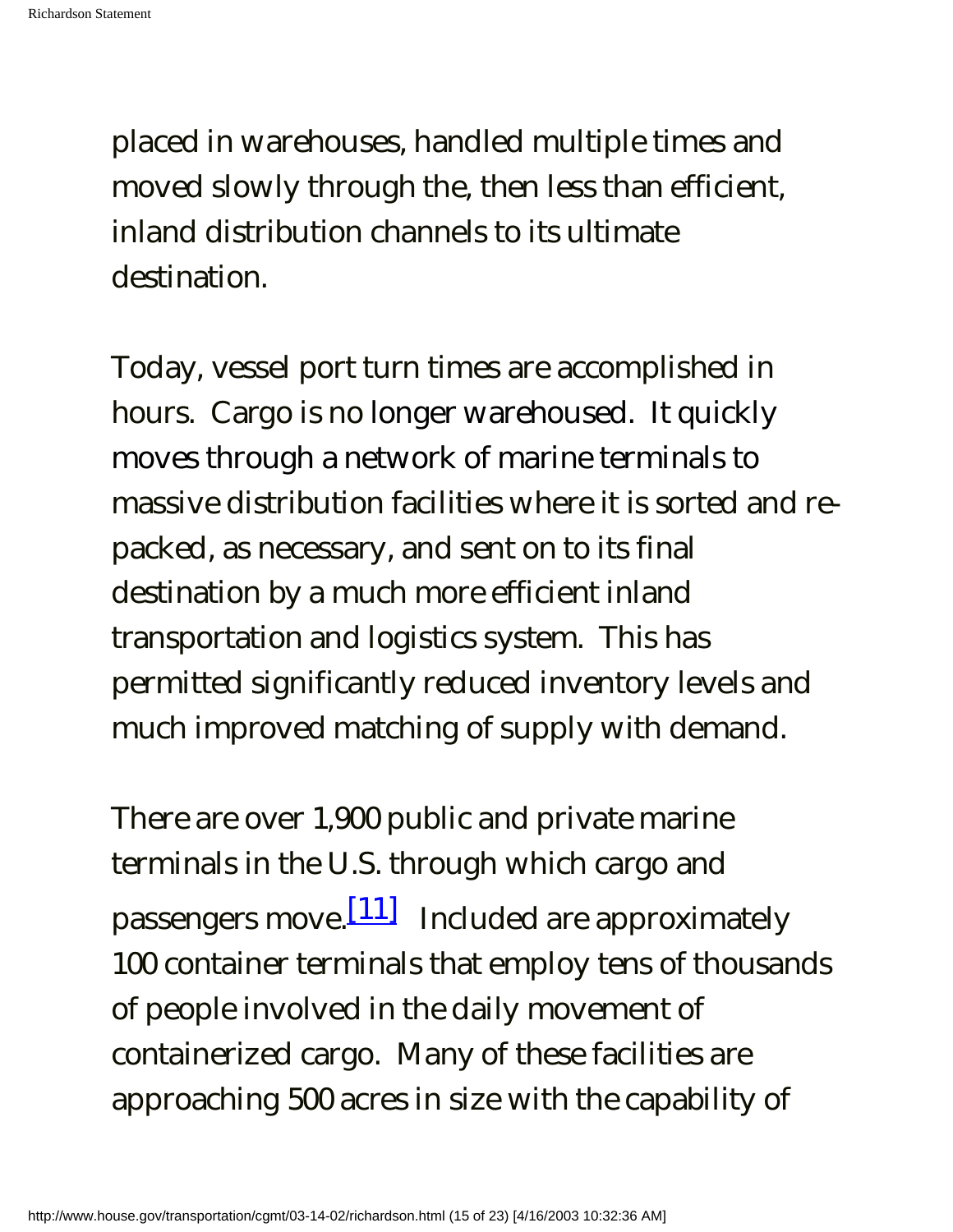moving over 1.0 – 1.5 million containers annually each.

It is generally recognized that U.S. marine container terminal capacity will not be able to keep up with the anticipated U.S. container volume growth, particularly on the West Coast. By 2020, ocean borne container growth will more than double today's volume. Within ten years, many port areas around the country will have run out of available land for expansion – just as the need is projected to be the greatest.

U.S. terminals today and in the future face many significant challenges:

- the ever increasing size of container ships
- shortages of qualified and trained labor, and
- significant road congestion caused by the ever increasing number of trucks.

These factors plus a shortage of suitable development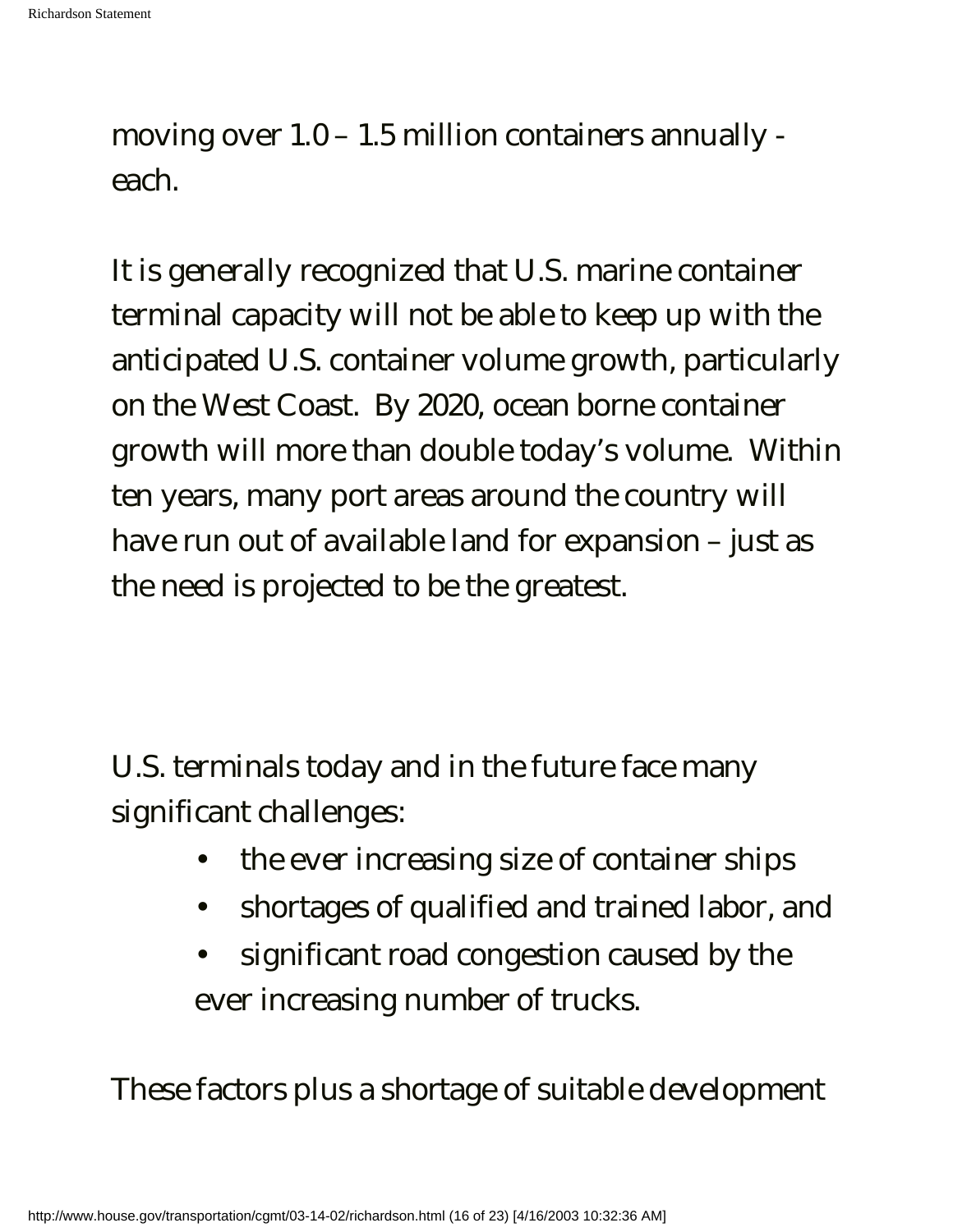sites, significant environmental obstacles and limited sources of capital all contribute to a difficult environment for new terminal development. This situation places a very high premium on increasing the productivity and efficiency of existing U.S. marine container terminals, which lags that of many foreign terminals.

It is imperative that the marine container terminal not become the bottleneck to the efficient flow of containerized U.S. commerce.

# **Industry Economic Realities**

Ocean carriers now spend some \$4 billion in operating expenses annually to stevedore their vessels and process the millions of containers through U.S. marine terminals. This represents roughly 35% of an ocean carrier's operating cost.  $[12]$  Over the last 20 years, rates that ocean carriers charge for container transportation have experienced no sustained increase permitting goods to be delivered to consumers and manufacturers with no increase in water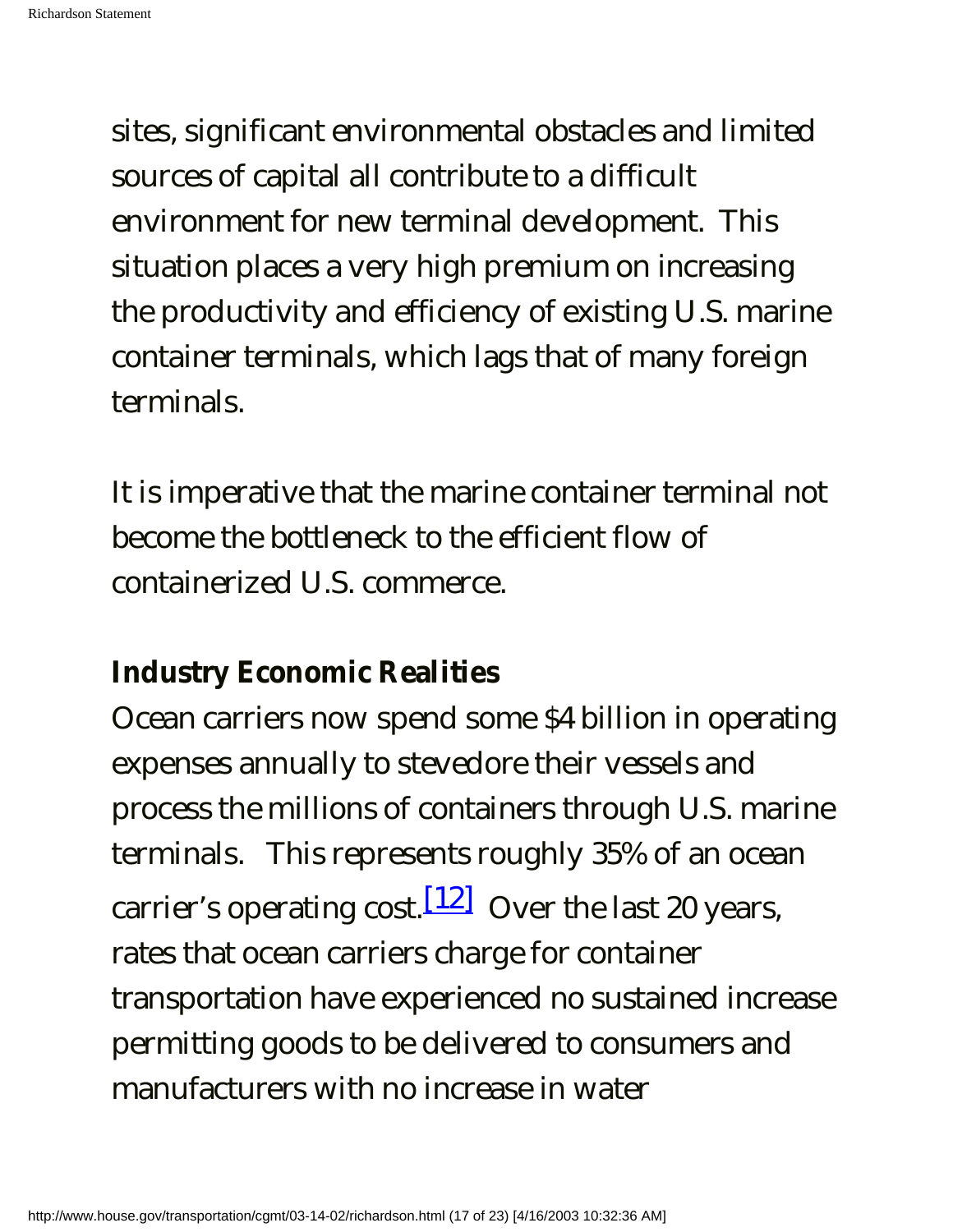transportation costs. The same benefits have increased the competitiveness of agricultural and goods exporters. In fact, rates in many trades have actually declined resulting in shippers & consignees paying transportation rates today at 1980 levels. The impact of this is remarkable in how little ocean transportation cost comprises of the retail cost of many imported products:

- Five cents per bottle of beer
- Sixteen cents for a \$35 bottle of scotch
- Ten dollars for a \$500 TV set.

This erosion in container rates has severely impacted the financial bottom lines of ocean carriers over the last five years. In 2001, carriers actually lost about \$225 per loaded container in U.S. trades.<sup>[13]</sup>

This erosion in rates coupled with the tens of billions of dollars the industry must spend for equipment and infrastructure over the next ten years will add significant financial burdens to insure that U.S. trade and economic growth is sustained. The economic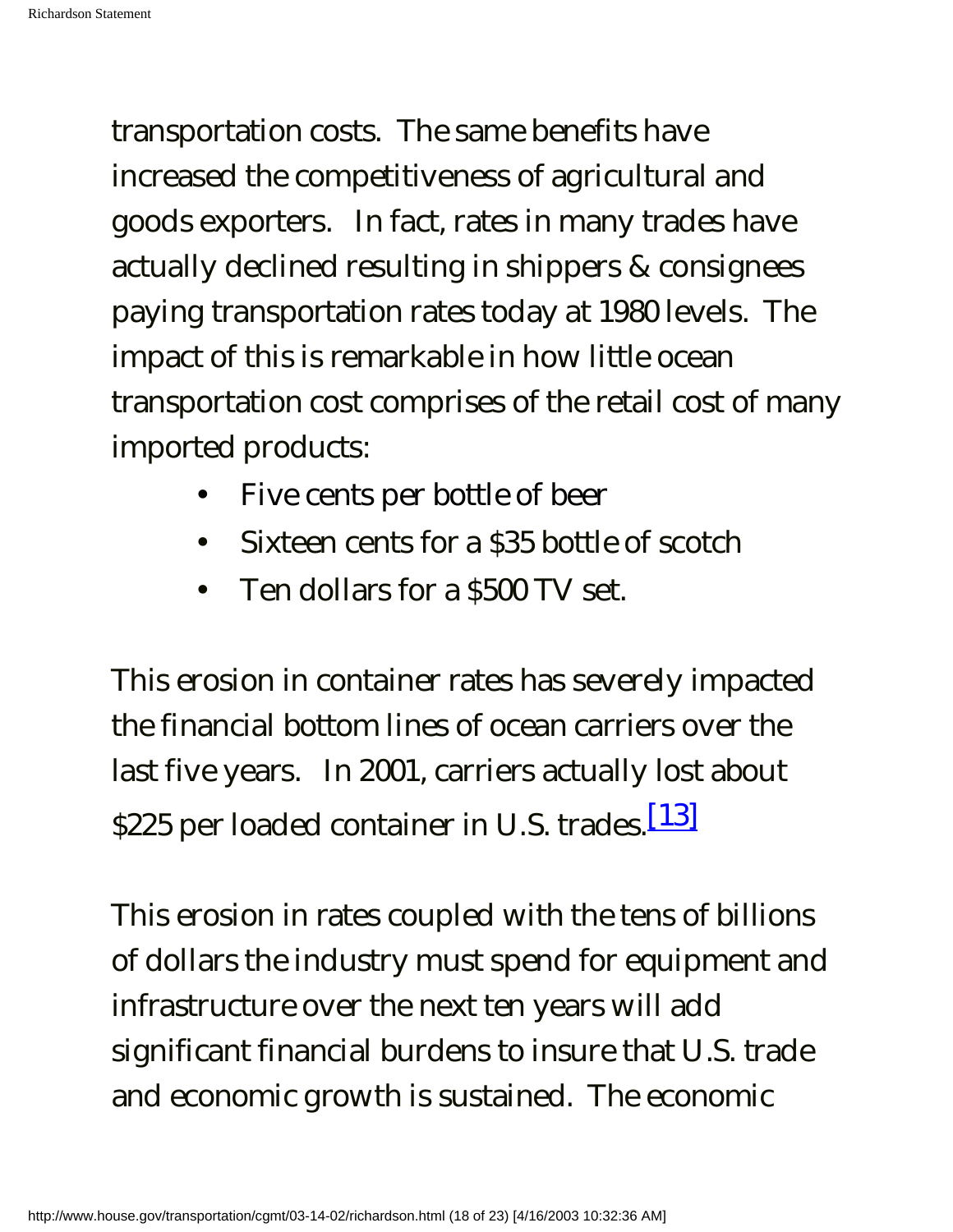impact of these obligations is even more important when you consider that approximately 50% of the marine container terminals in the U.S. are operated by ocean carriers. The balance is operated by port authorities, independent stevedores and terminal operators who are subject to similar rate pressures because of the very competitive nature of the industry.

Given these economic realities of moving ocean borne container cargo, the maritime industry should not be responsible for assuming the function of Federal law enforcement and its associated expense at U.S. port container facilities. Furthermore, the maritime industry should not have to absorb the likely cost impacts of Federally mandated intermodal cargo security requirements, such as additional capital investment for required physical security infrastructure and increased funding requirements of various Federal agencies involved in seaport operations (Coast Guard, Customs, etc.). Each of these is a likely consequence of forthcoming Federal mandates.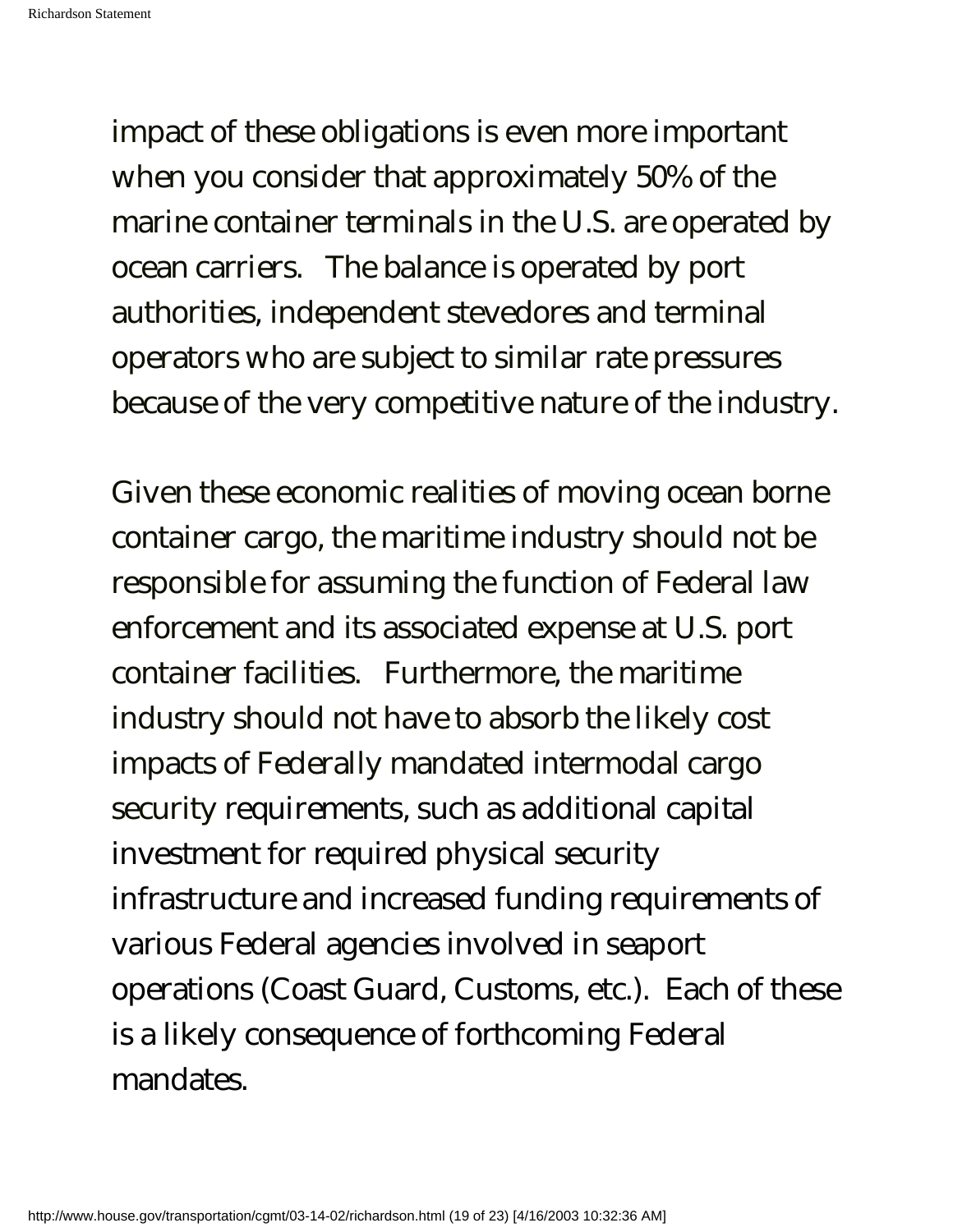Moreover, as a result of these Federal mandates, marine container terminals will have to deal with integrating into their daily operations potential security requirements, which may negatively affect productivity and ongoing operating costs. Mitigating these likely consequences will be difficult. For example, a 10% decrease in vessel stevedoring and gate productivity would cost the maritime industry over \$100 million annually in higher terminal operating expense. The added cost to carrier vessel deployments and inland transportation supply chain expenses is incalculable.

It is essential that any intermodal cargo security requirements utilize existing databases and resources and also develop, as necessary, appropriate technologies to minimize any negative impacts on the current levels of productivity and operating costs.

The public is the beneficiary of enhanced intermodal cargo security. The maritime industry is not in a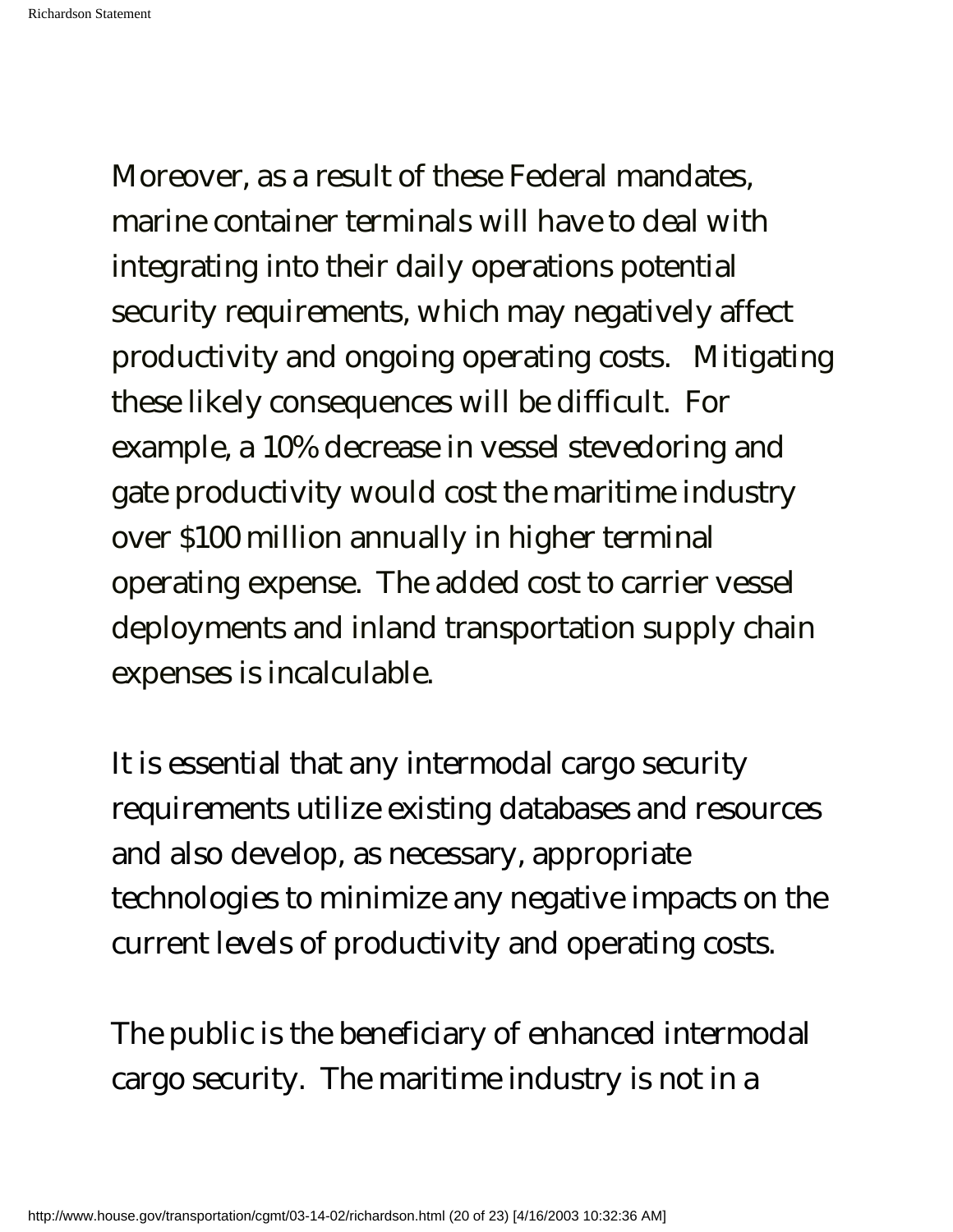position to absorb additional increased costs not related to the direct movement of cargo, and it is not able to pass on to its customers non-cargo related cost increases. The industry would be significantly harmed if it had to absorb the cost impact of enhanced intermodal cargo security requirements. In addition, security costs cannot be permitted to become a competitive factor.

The Federal Government has previously worked with the airline industry to ensure its continued viability in the face of heightened airport security concerns and mandates. Similarly, sufficient Federal assistance for mandated Federal security requirements is necessary to establish and maintain enhanced intermodal cargo security.

## **A Dedicated Funding Mechanism Is Needed**

Congress should create a dedicated funding mechanism for port and intermodal cargo security requirements based on existing revenue streams such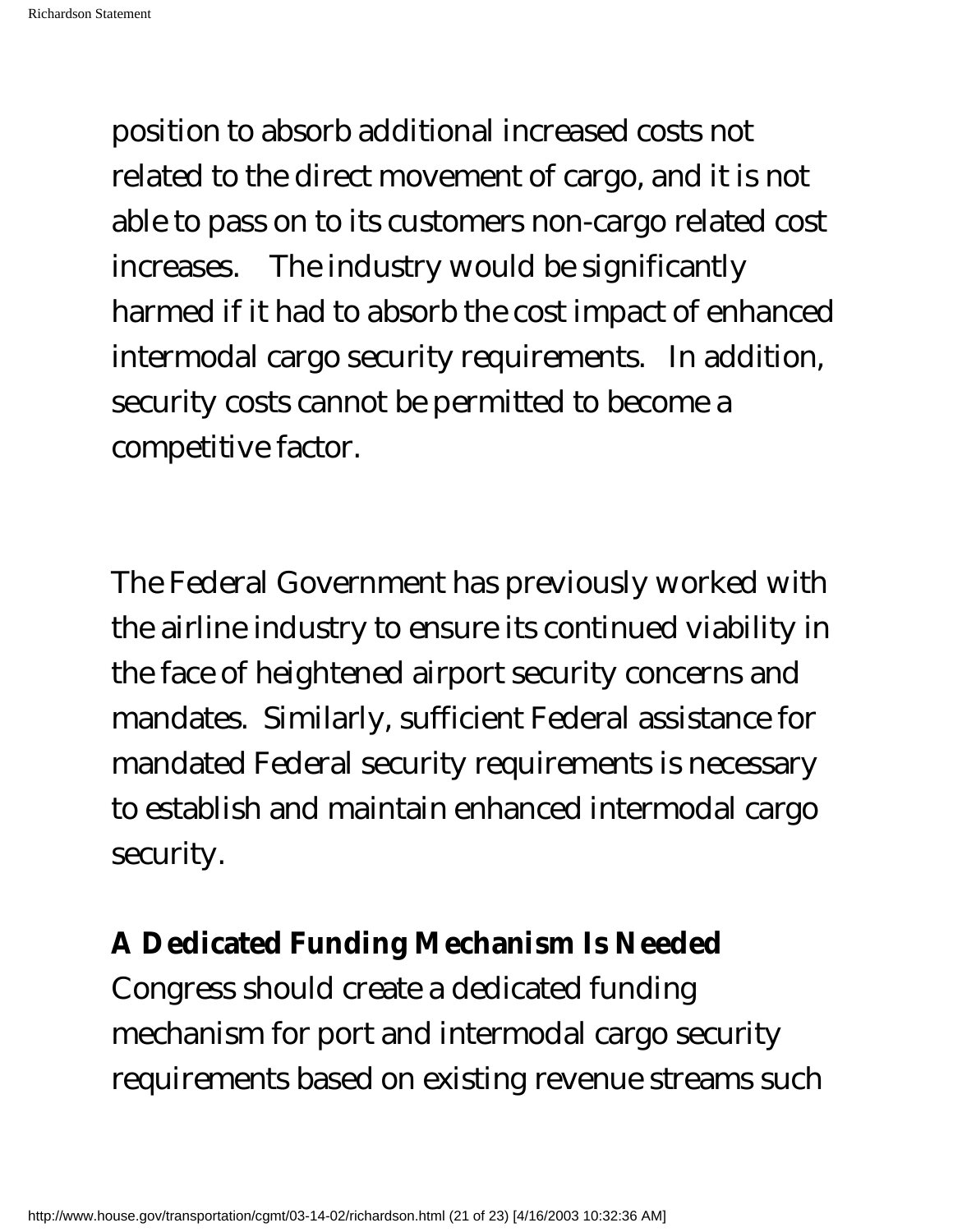as a set portion of U.S. Customs' duties. Such a mechanism is broad based and borne by the public – those consumers and producers who benefit from the development and continued long term expansion of the ocean borne intermodal transportation system.

To the extent that expenditures for these security mandates cannot be recovered from these dedicated funds, then terminal operators need to be made whole through dollar for dollar tax credits.

<sup>[1]</sup> To include U.S. domestic off-shore and international.

<sup>[2]</sup> *The Federal Reserve's Semiannual Report on Monetary Policy*. Testimony of Chairman Alan Greenspan Before the Committee on Banking and Financial Services, U.S. House of Representatives July 22, 1999.

<sup>&</sup>lt;sup>[3]</sup> Figures compiled from PFRA analysis of data from the American Association of Port Authorities, Journal of Commerce PIERS, and *Container Market Outlook,* Drewry Shipping Consultants Ltd. October 1999. It should be emphasized that 17 million containers refers to actual "boxes" as opposed to TEU's or twenty foot equivalent units.

<sup>[4]</sup> Based on a 5% annual compound growth rate.

<sup>[5]</sup> Figures derived from *Waterborne Databank,* U.S. Department of Transportation, Maritime Administration March 29, 2001, and PFRA estimates.

<sup>[6]</sup> *Vessel Calls at U.S. Ports 2000*, U.S. Department of Transportation, Maritime Administration, Office of Statistical and Economic Analysis January 2002.